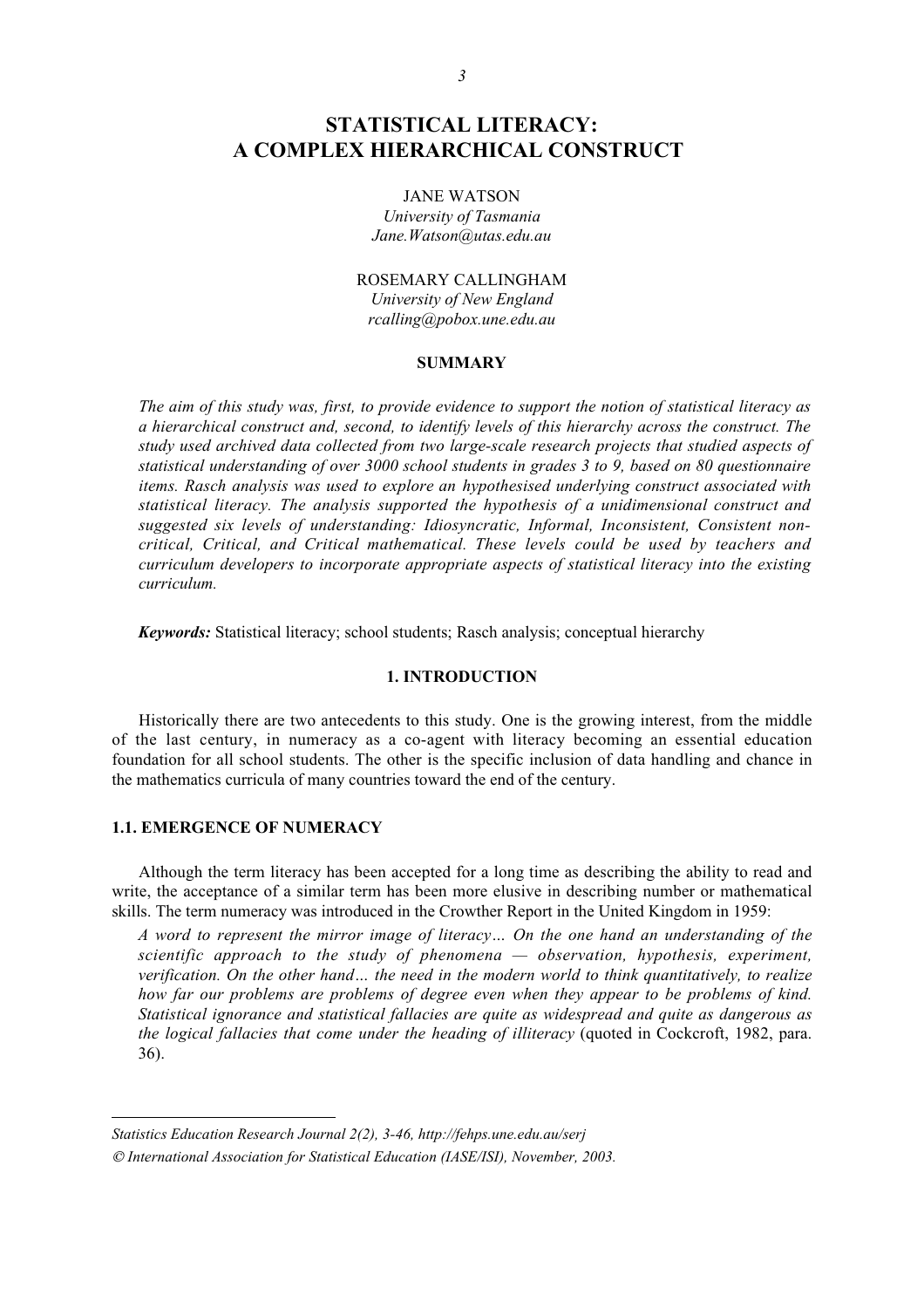For those interested in statistical literacy it may be regretted that this definition was not immediately and universally accepted. The dilution of the term numeracy to include only basic skills with numbers, has led some people into the multiple literacies milieu, using the phrase "quantitative literacy" to describe the broad range of understanding required when students leave school. This is particularly true in the United States where Quantitative Literacy is in the title of recent significant reports on the need to improve mathematical and statistical understanding of the general population (Steen, 1997, 2001). In Australia, however, the term numeracy continues to have a broad meaning. For example, the following description of numeracy was endorsed in 1997 at a conference organized by the Australian Association of Mathematics Teachers Inc (AAMT).

*To be numerate is to use mathematics effectively to meet the general demands of life at home, in paid work, and for participation in community and civic life. In school education, numeracy is a fundamental component of learning, performance, discourse and critique across all areas of the curriculum. It involves the disposition to use, in context, a combination of:*

- *underpinning mathematical concepts and skills from across the discipline (numerical, spatial, graphical, statistical and algebraic);*
- *mathematical thinking and strategies;*
- *general thinking skills; and*
- *grounded appreciation of context* (AAMT, 1997, p. 15).

## **1.2. STATISTICS IN THE SCHOOL CURRICULUM**

The second antecedent to interest in statistical literacy was the introduction of revised mathematics curricula in the early 1990s around the world (e.g., National Council of Teachers of Mathematics [NCTM], 1989; Ministry of Education, 1992). In Australian states these curricula were based to a greater or less extent on *A National Statement on Mathematics for Australian Schools* (Australian Education Council [AEC], 1991), which included chance and data as one of five content areas of the mathematics curriculum. Written with the advice of statisticians and educators, the chance and data curriculum could not benefit from previous research into school students' understanding of probability and statistics concepts as, with the exception of some work in the area of probability (e.g., Fischbein, 1975; Green, 1982, 1983b), there had been virtually none.

Most national curriculum documents (e.g., AEC, 1991; Ministry of Education, 1992; NCTM, 1989) reflected the five components that comprise a statistical investigation based on a question of interest, as suggested by Holmes (1980): data collection, data tabulation and representation, data reduction, probability, and interpretation and inference. In Australia Holmes' categories were aggregated into three major subheadings of the mathematics curriculum: chance, data handling, and statistical inference. In the latest standards of the NCTM (2000) in the United States these ideas are included in the Data Analysis and Probability Strand:

*Instructional programs from pre-kindergarten through grade 12 should enable all students to:*

- *1. Formulate questions that can be addressed with data and collect, organize, and display relevant data to answer them;*
- *2. Select and use appropriate statistical methods to analyze data;*
- *3. Develop and evaluate inferences and predictions that are based on data;*
- 4. *Understand and apply basic concepts of probability* (NCTM, 2000, p. 48).

# **1.3. STUDENT UNDERSTANDING**

The implications of the new curricula for the professional development of teachers and for the development of materials and activities for different grade levels were many. What did students know about the new topics? How did understanding develop over time? What alternative conceptions existed to complicate learning? These and similar questions provided the motivation for research on students' initial and developing understanding of the topics in the curriculum over the next decade.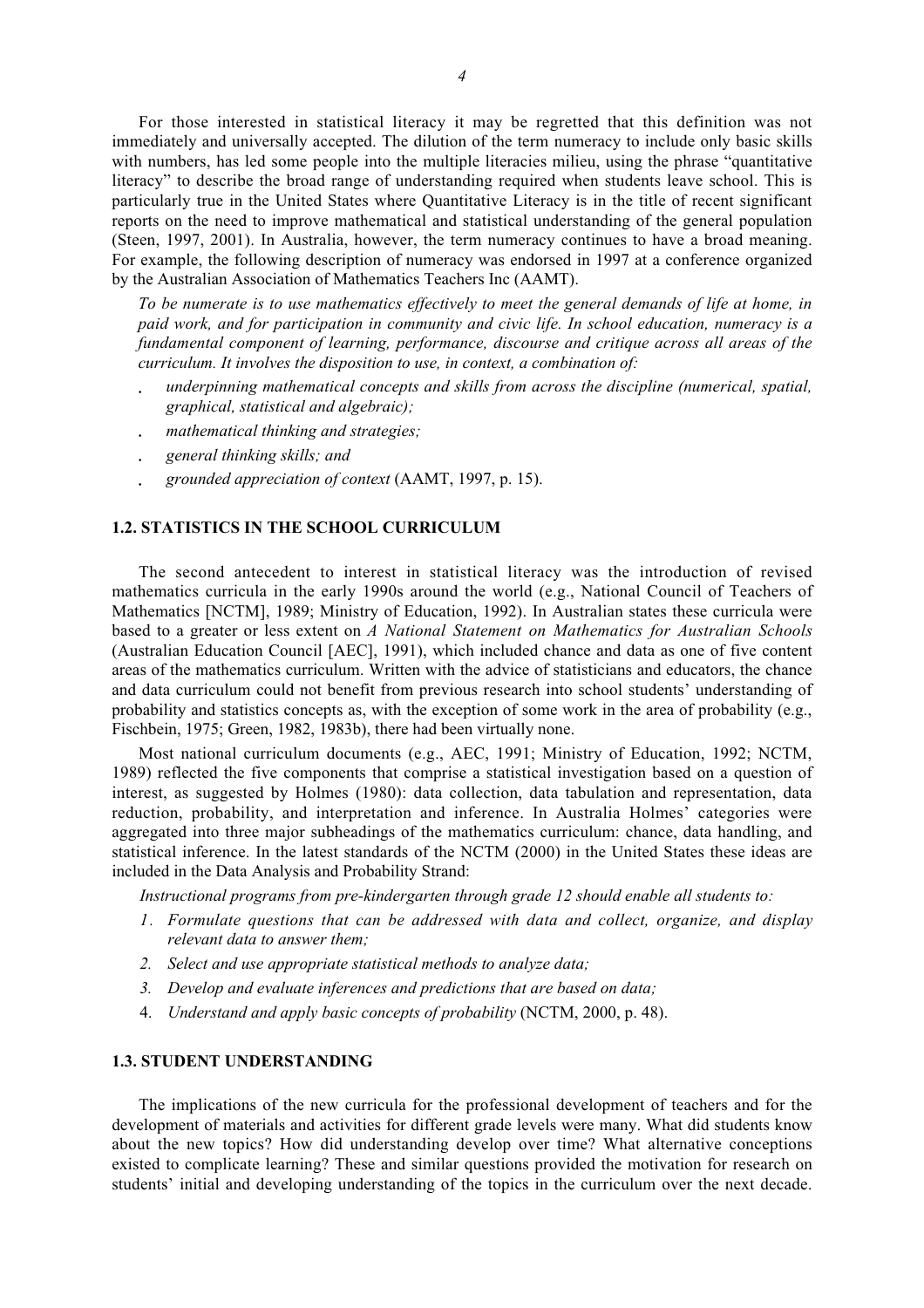This research has added much to our understanding of students' developing ideas on particular topics, such as average (Cai, 1995, 1998; Mokros & Russell, 1995), sampling (Watson & Moritz, 2000a), chance measurement (Metz, 1998), inference (Gal & Wagner, 1992), association (Batanero, Estepa, Godino, & Green, 1996; Moritz, 2000) and graphing (Friel, Curcio, & Bright, 2001; Mevarech & Kramarsky, 1997), as well as for the areas of probability and data handling more generally (Jones, Langrall, Thornton, & Mogill, 1997; Jones, Thornton, Langrall, Mooney, Perry, & Putt, 2000). These studies were based on interviews, moderate-sized surveys, or reviews of the literature. As well, largescale surveys have added to the store of information on understanding of these topics (Watson & Moritz, 1998, 1999a, 2000b, 2002; Zawojewski & Shaughnessy, 2000).

In addition to research specifically related to topics listed in the curriculum, there were calls from Green (1993) and Shaughnessy (1997) for research into students' understanding of variation as the underlying factor that creates the need for the chance and data curriculum in the first place (Moore, 1990; Wild & Pfannkuch, 1999). Work in this area (e.g., Shaughnessy, Watson, Moritz, & Reading, 1999; Reading and Shaughnessy, 2000, in press; Watson & Kelly, 2002) has brought about the development of further instruments specifically to measure how understanding of variation is displayed in association with understanding of the other topics in the chance and data curriculum (e.g., Watson, Kelly, Callingham, & Shaughnessy, 2003).

# **1.4. FURTHER CURRICULUM CHANGE**

Within a decade of the initial changes to the mathematics curriculum in Australia (AEC, 1991, 1994), new, more general moves were taking place in the school curriculum. Under descriptors such as *New Basics* (Education Queensland, 2000) and *Essential Learnings* (Department of Education Tasmania, 2002) a more integrated approach to all areas of the curriculum has focussed attention on critical skills linking literacy, numeracy, and information technology through a curriculum addressing cultural, aesthetic, scientific, and social issues in a holistic fashion. These moves force a serious consideration of the links between the two antecedents described in the opening paragraphs. The place of chance and data in the mathematics curriculum suggests a consequent need for a wider appreciation of numeracy and of the part to be played by statistical skills in relation to social and scientific thinking based on both literacy and numeracy. As statistical understanding is the foundation for many of the decisions made in society today (Wallman, 1993), aspects of statistical literacy – the application of statistical understanding in context – will be placed at the intersection of literacy and numeracy and will be essential to meeting the goals of the new curricula, particularly those associated with citizenship (Steen, 2001).

#### **2. THE CONSTRUCT OF STATISTICAL LITERACY**

The emergence of a description of a construct of statistical literacy has taken place within the contexts described in the previous section. It has links to the parallel development of descriptions of numeracy, quantitative literacy, critical literacy, and adult literacy, as well as the chance and data elements of the school curriculum. Although the building blocks for statistical literacy are found within the mathematics, chance, data, and literacy components of the school curriculum, for students to become statistically literate they also need to interact with a variety of contexts as they take their place as consumers of information in the adult world. Hence contexts also must be included in a final theoretical description of the construct. This provides a link from statistical literacy to the other notions of quantitative literacy, adult literacy, and critical literacy. As well, a final description is likely to acknowledge that growth is hierarchical in nature.

#### **2.1. EMERGENCE OF THE STATISTICAL LITERACY GOAL**

A somewhat apocryphal prophecy from H. G. Wells at the beginning of the twentieth century has been a starting point for many who argue for a high status for statistical literacy: "Statistical thinking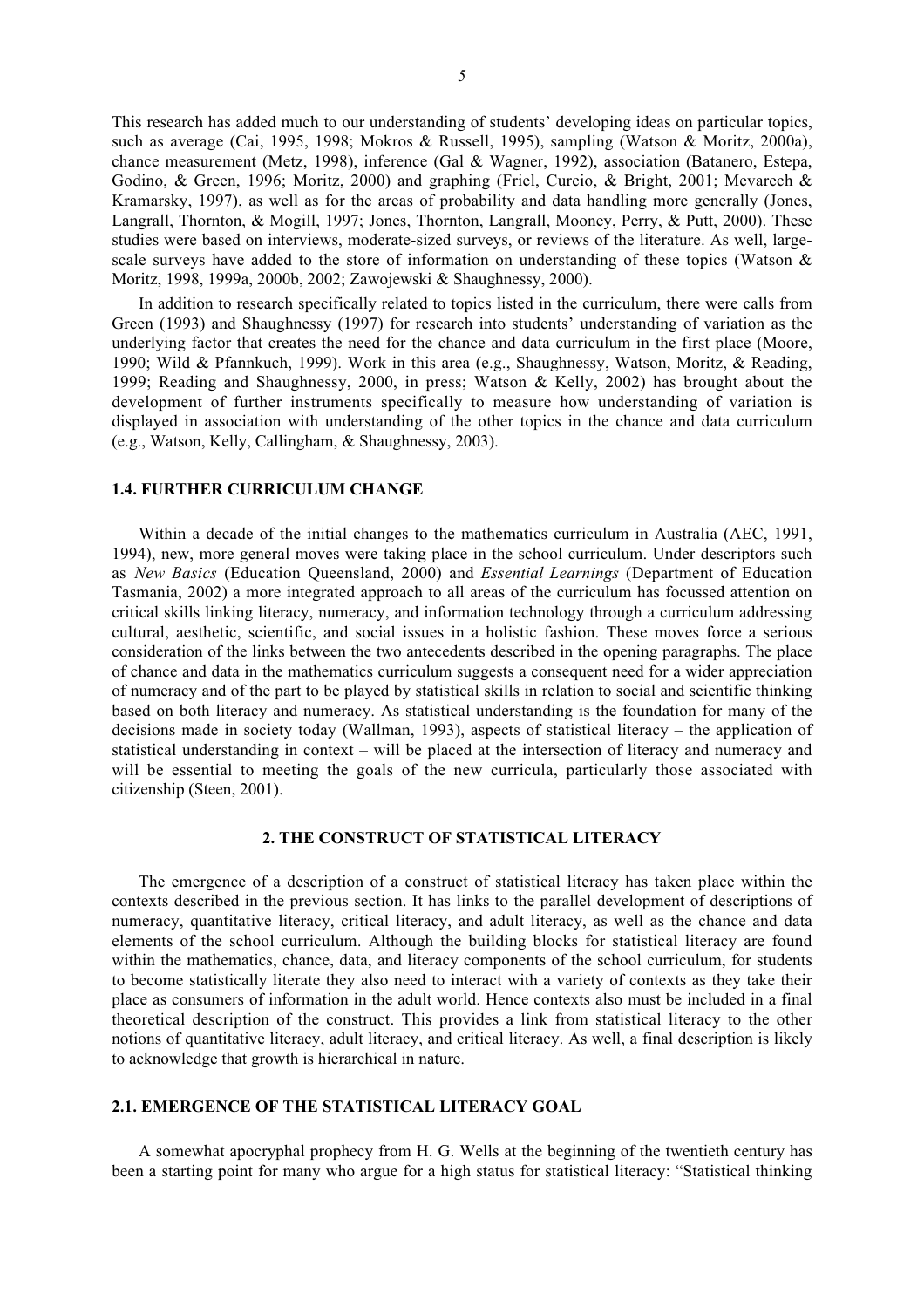will one day be as necessary for efficient citizenship as the ability to read and write" (quoted in Castles, 1992, p. v). This claim is highly significant in terms of the move to an information society in the last third of the twentieth century as recognized in traditionally agriculture-dependent Australia by Jones (1982, p. 173): "Australia is an information society in which more people are employed in collecting, storing, retrieving, amending, and disseminating data than producing food, fibres and minerals and manufacturing products." Steen (1997, p. xv) reflected a similar view for a North American audience: "As information becomes ever more quantitative and as society relies increasingly on computers and the data they produce, an innumerate citizen today is as vulnerable as the illiterate peasant of Gutenberg's time."

These concerns were echoed in the desires of national governments, for example in Canada, the United States, and Australia, to survey the adult literacy skills of their citizens (Statistics Canada and the OECD, 1996; Dossey, 1997; McLennan, 1997). Although using the phrase "adult literacy" these surveys had three components: prose literacy, document literacy, and quantitative literacy. The terminology implies that numeracy skills would only be required for the last literacy, however, as is seen in the items used (e.g., McLennan, 1997), numerical information is embedded in many prose tasks and in most graphical and table-based documents to be interpreted. Further, basic statistical interpretation skills are required for many of the document and quantitative literacy tasks, for example summarizing information in pie charts and bar graphs, and working with percents and averages (e.g., Dossey, 1997; McLennan, 1997). Interest in adult literacy, at least implicitly, acknowledges a debt to statistical thinking/literacy. The stage is hence set for a consideration of the nature of the contribution of statistical literacy to the educational milieu.

For her Presidential Address to the American Statistical Association a decade ago, Katherine Wallman chose the topic of statistical literacy. In her brief definitional summary she focused on the application of understanding of the type developed during the school years for people as users rather than creators of statistics.

*'Statistical Literacy' is the ability to understand and critically evaluate statistical results that permeate our daily lives – coupled with the ability to appreciate the contributions that statistical thinking can make in public and private, professional and personal decisions*. (1993, p.1)

The two dimensions of statistical literacy – public and private – introduced by Wallman are significant when thinking of motivating learning. Statistical literacy is not only important to our society as a whole; it is also relevant to the individual members of society as they make decisions in their personal lives based on information and risk analysis provided by others in the community. Decisions related to where to live, what type of employment to seek, whether to gamble, or what car to buy may be influenced by data provided from outside of one's individual experience.

More recently in summarizing the current state of understanding concerning adult statistical literacy, Gal (2002) suggested that the requirements are contained in the following two components:

(a) *people's ability to interpret and critically evaluate statistical information, data-related arguments, or stochastic phenomena, which they may encounter in diverse contexts, and when relevant,*

*(b) their ability to discuss or communicate their reactions to such statistical information, such as their understanding of the meaning of the information, their opinions about the implications of this information, or their concerns regarding the acceptability of given conclusions*. (pp. 2-3)

These components do not rely on sophisticated topics from the senior secondary curriculum such as standard deviation or hypothesis testing. They are built up as part of the chance and data curriculum, leading toward an expectation of critical thinking in many contexts across the school curriculum. This is envisaged in Australia's *National Statement*, which claims that "students should learn to question the assumptions underlying data collection, analysis and interpretation and the reasonableness of inferences and conclusions" (AEC, 1991, p. 164). It is also found in three extracts from the first NCTM statement of standards (1989):

*In particular, citizens must be able to read and interpret complex, and sometimes conflicting information* (p. 5).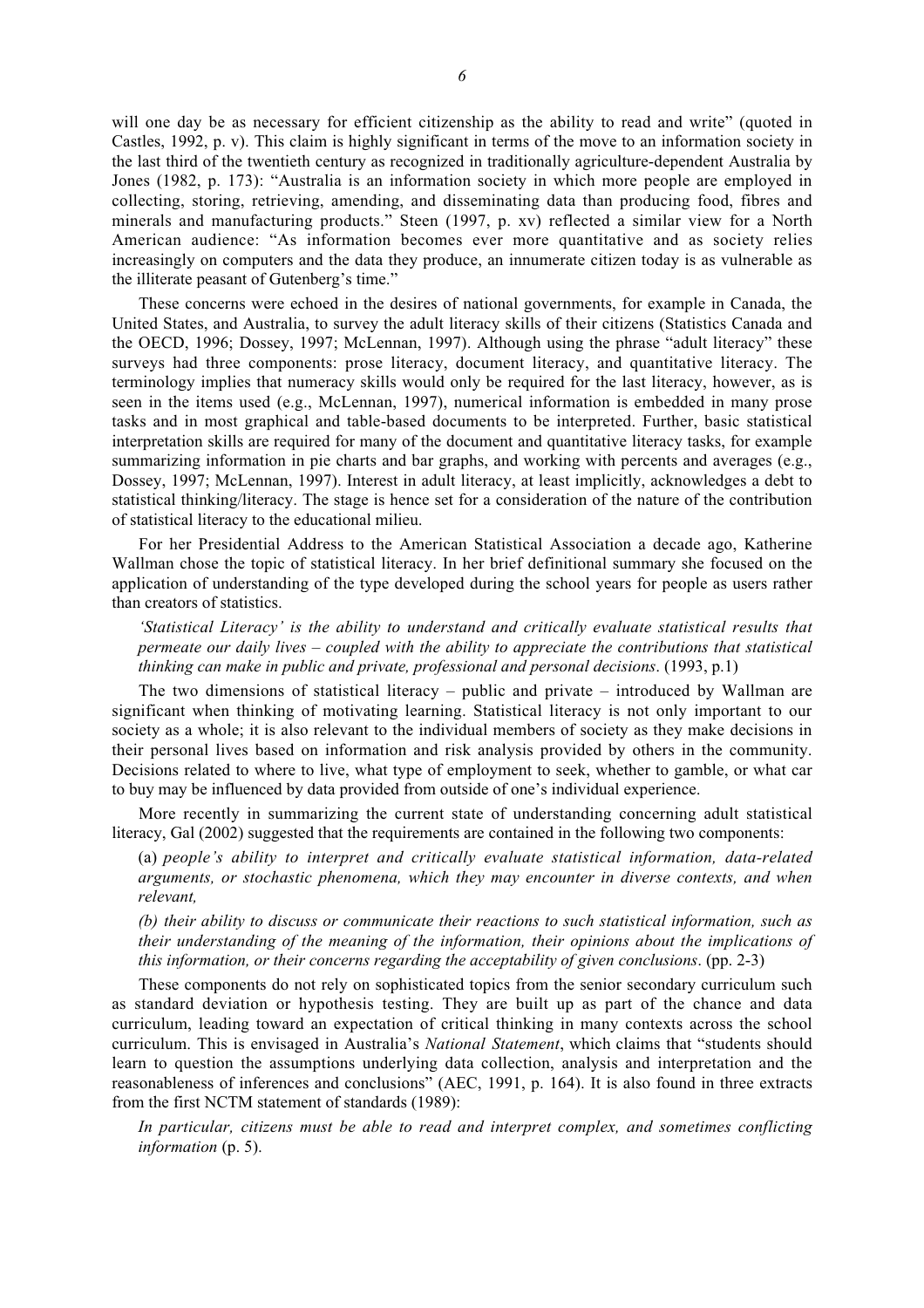*An understanding of probability and the related area of statistics is essential to being an informed citizen* (p. 109).

*A knowledge of statistics is necessary if students are to become intelligent consumers who can make critical and informed decisions* (p. 105).

The transition from the components of a statistical investigation as set out, for example in the NCTM (2000) standards, to what is needed for survival in the world outside the classroom is illustrated in the New Zealand mathematics curriculum (Ministry of Education, 1992). "Interpreting statistical results" is one of three themes for statistics education and among the learning experiences is the following: "Investigating ways in which statistical information is presented in the media and other sources, and recognizing and identifying sources of deception in misleading graphs and their accompanying statements" (p. 189).

The use of the phrase "critically evaluate" by both Wallman (1993) and Gal (2002) in their descriptions of statistical literacy suggests a link to the area of critical literacy more generally. Adapting to statistical literacy the discussion of Luke and Freebody (1997), which related to the social practice of reading, four roles of a statistical text user are evident: the role as a code breaker, e.g., understanding the basic terminology of statistics; the role as a text participant, e.g., using knowledge to make sense of data, graphs, and chance claims embedded in text; the role as a text user, e.g., using data, graphs and chance concepts in particular social contexts; and the role as a text analyst, e.g., critically reading and seeing text as ideologically framed and constructing a position in relation to data driven claims. These categories of involvement mirror the views of Frankenstein (2001) in discussing the goals of a "critical mathematical literacy" curriculum. They are also useful in considering progression through a hierarchy of understanding.

### **2.2. THE HIERARCHICAL NATURE OF STATISTICAL LITERACY**

Taking into account the rich and complex description of statistical literacy in the preceding section, the aim of this study is to explore and document the hierarchical stages associated with the goal as described for example by Gal (2002). Based on responses to tasks associated with statistical literacy, there are two aspects of understanding that can be described: increasing structural complexity and increasing statistical appropriateness. Two models were employed in this regard for the current study. The first was based on a cognitive framework (Biggs & Collis, 1982, 1991), which provides a structural hierarchy for responses: (i) *Prestructural* responses do not address elements of the task; (ii) *Unistructural* responses employ single elements of the task and do not recognize conflict should it occur; (iii) *Multistructural* responses employ elements in a sequential fashion and recognize conflict if it occurs but are unable to resolve it; (iv) *Relational* responses create connections among elements to form an integrated whole and resolve conflict should it occur.

The second framework was based on the work of Watson (1997) and Gal (2000) in relation to the expectations for statistical literacy of students when they leave school to participate in society. Watson suggested a three-tiered framework for statistical literacy including (i) the understanding of basic statistical terminology, (ii) the understanding of terminology when it appears in social contexts, and (iii) the ability to question claims that are made in context without proper statistical justification. This framework, in conjunction with the cognitive hierarchy, was employed for example to describe student understanding of sampling (Watson & Moritz, 2000b) and, within each tier, understanding was displayed in terms of (i) more sophisticated definitions of sample, (ii) greater engagement with samples in social contexts, and (iii) the emerging ability to question inappropriate claims made based on samples in newspaper articles. Gal provided a similar framework that included the element of motivation and the ability to communicate reactions. In the current study motivation was not addressed because the format of the items did not lend itself to any substantive measure of motivation. Overall the tasks used in this study, however, directly addressed terminology, or basic statistical skills required to address issues, associated with the first tier of Watson's framework; or were grounded in school-based curriculum or social contexts, providing the opportunity for students to demonstrate their understanding, consistent with the second tier of Watson's framework; or were based on articles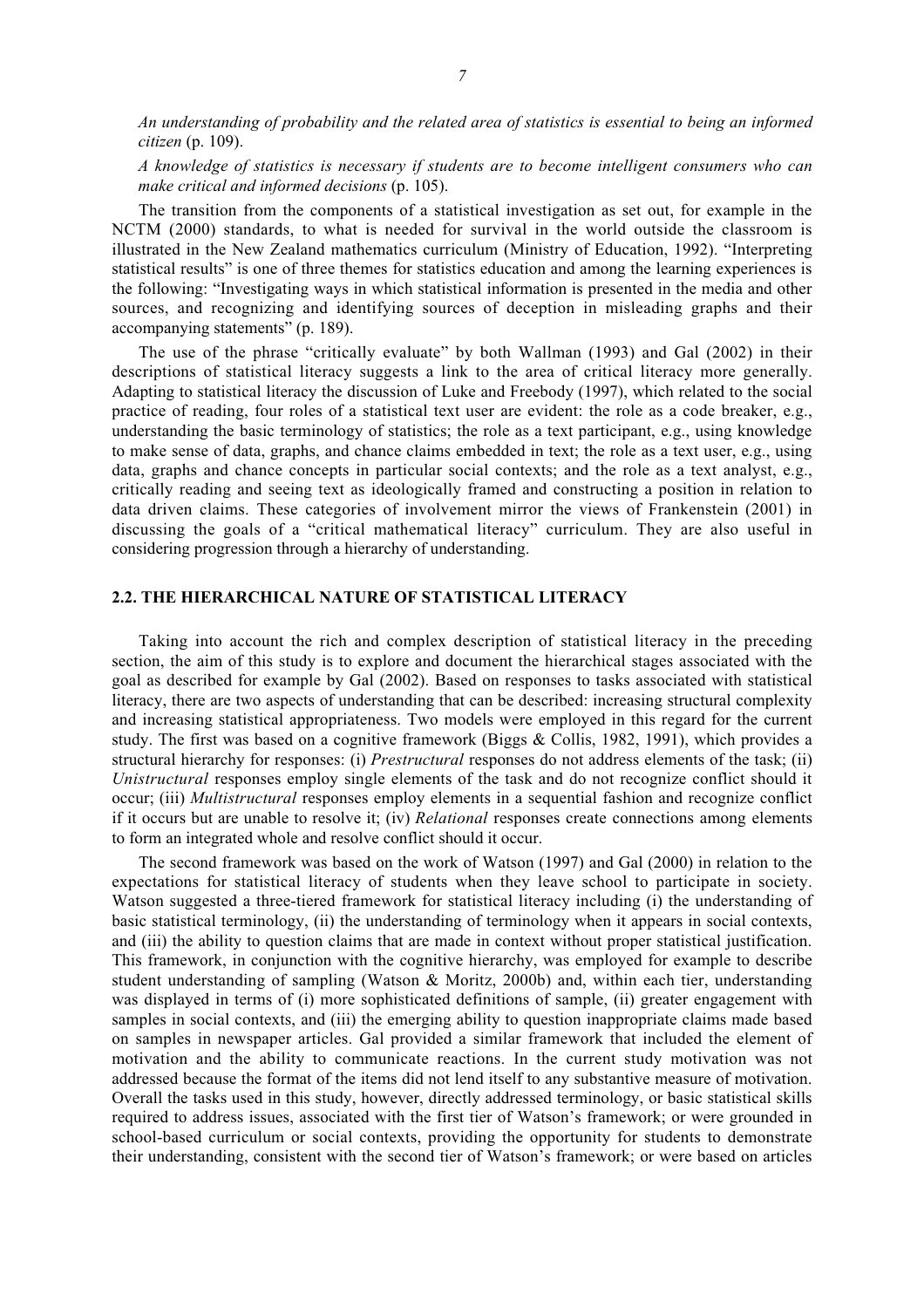from the media, which gave opportunity for critical questioning of claims, the goal of the third tier of the framework.

In this study, it was felt that the ability to consider variation as well as concepts associated with the components of the chance and data curriculum (Holmes, 1980), and ability to interact with the contexts presented would be significant aspects of the statistical literacy construct, reflecting Gal's (2002) description of statistical literacy. This includes the requisite mathematical terminology and statistical skills appropriate to the task. Previous studies (e.g., Watson et al., 2003; Watson & Moritz, 1998, 1999a, 2000b) suggested that the expectation of a hierarchical ordering of observed responses was reasonable. Gal's (2000) concern about ability to communicate reactions was felt to be handled in a hierarchical fashion by the structural model (Biggs & Collis, 1982) that was used.

# **3. MEASUREMENT ASPECTS OF THE RESEARCH**

Assessment instruments, such as the questionnaires used in this study, are designed to measure a particular attribute or ability. All of the items used in this study, for example, address students' understanding of aspects of chance and data, albeit in different situations. The aim of this current study is to explore the mapping of all of the items onto a hypothesized single underlying variable of statistical literacy. One approach to this problem is to use Rasch modelling techniques (Rasch, 1980).

Rasch models are a set of measurement models coming under the general heading of Item Response Theory (Stocking, 1999) that have been widely used in surveys such as the Third International Mathematics and Science Survey (TIMSS) (Lokan, Ford, & Greenwood, 1997). They use the interaction between persons and items to estimate the probabilities of response of each person to each item. This process produces a set of scores that defines the position of each item and each person against the underlying variable or construct. The unit of measurement is the logit, the logarithm of the odds of success. The specific model used in this study is the Partial Credit Model (Masters, 1982), which allows for items that have a number of hierarchical scoring categories. This model has been shown to be appropriate for use with items that have been coded using hierarchical cognitive taxonomies, such as that of Biggs and Collis (1982, 1991) (e.g., Wilson, 1990, 1992).

Although Rasch methods have been widely used in the area of school mathematics generally (e.g., Lokan, Ford, & Greenwood, 1997; Wilson, 1990, 1992) and in the area of adult literacy including quantitative aspects (Kirsch, 1997), very little research has used Rasch methods specifically in relation to statistical concepts. Izard (1992) considered some of Green's (1982) data on students' responses to probability items and confirmed Green's hypothesised hierarchical structure for an English data set, although with the suggestion of a possible additional level based on data gathered in Quebec, Brazil, and Hungary. Gagatsis, Kyriakides, and Panaoura (2001) used Rasch techniques to suggest levels of understanding in relation to probabilistic concepts found in the Cypriot school curriculum. Description of items suggested a theoretical basis for their construction. Reading (2002) also used Rasch methods to confirm a profile of statistical understanding that had been developed using the cognitive development model of Biggs and Collis (1982, 1991). Her profile included aspects related to data collection, data tabulation and representation, data reduction, and interpretation and inference.

Earlier research involving some of the items to be used in the current study employed the Partial Credit Model (Masters, 1982) on 44 items measuring understanding of chance and data with a particular emphasis on variation (Watson et al., 2003). Based on responses from 746 students in grades 3, 5, 7, and 9, the fit of the items to a unidimensional model of variation was acceptable. Analysis of the variable map, a diagram of the item difficulty and student ability distributions produced by the Quest software (Adams & Khoo, 1996), suggested four levels of understanding associated with appreciation of variation in chance, variation in data, and variation in sampling. All of these studies confirmed specific hierarchies identified through qualitative analysis. The current study differs, however, in that it hypothesises a variable, statistical literacy, which comprises a wide range of statistical understanding and skills. In this sense it is an exploratory rather than a confirmatory study, which aims to postulate the existence of an hypothesized variable, rather than confirm the presence of a construct previously identified by other means.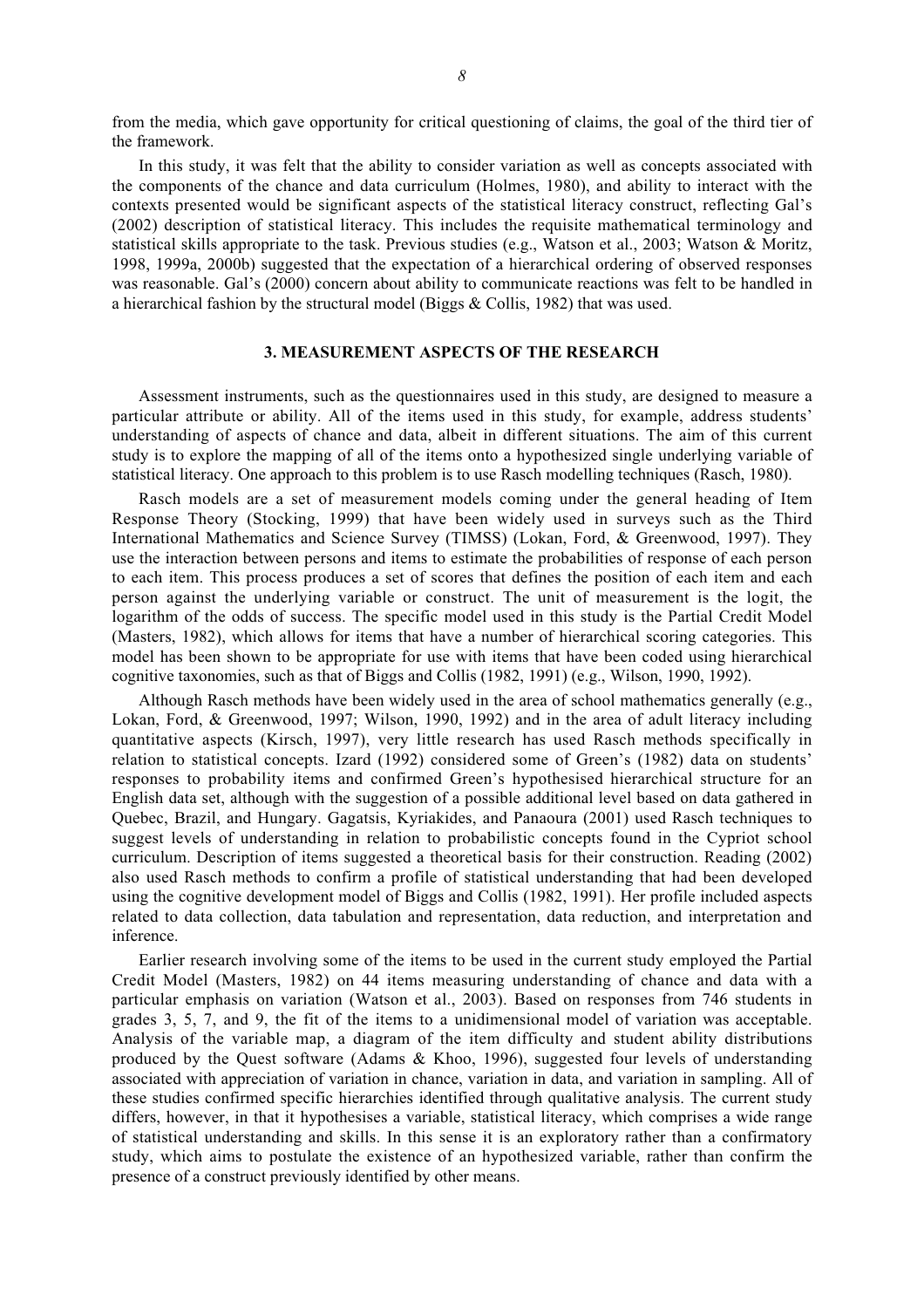#### **3.1. TEST EQUATING**

Rasch modelling techniques provide a way of linking, or equating, tests through the use of common items or common persons (Bond & Fox, 2001; Kolen, 1999). Generally this is done to ensure that two tests that purport to measure the same construct can be used interchangeably to measure student performance. In this study, however, the techniques were used to bring together questionnaires that were designed to measure both common and varying aspects of a theorised construct of statistical literacy. If it can be shown that when different tests are combined, the items in the various tests work together in a consistent and predictable fashion, that is fit the model, this provides evidence of a single underlying dominant variable and it can be argued that they are likely to be measuring the same construct (Bond  $&$  Fox, 2001). Placing all items together on the same scale then provides an opportunity to examine the nature and validity of the underlying theorised construct.

Where different tests are used to measure the same underlying construct, equating is used to align these different measures so that all the items, and the students who attempt them, can be consistently described with the same measures. In addition, in relation to students, their performance on different tests can be mapped onto a single scale. In this study, the different questionnaires are hypothesised to address component parts of a variable termed "statistical literacy". To examine the hypothesis that this is indeed a single, unitary variable, the responses to different items across the questionnaires needed to be linked, or equated, in order to provide a basis for the assertion that these are part of the same construct, and for the interpretation of that construct. The process is described in some detail because the later variable interpretation is dependent on this.

Tests can be equated through Rasch techniques if an anchor or link-set of items can be found or if the same people undertake the questions (Kolen, 1999). The link set of items needs to be common across two or more questionnaires but it does not need to be common to every questionnaire. Linacre (1997) refers to this as connectedness: Providing that all items, regardless of which questionnaire they appear in, are directly or indirectly connected to every other test item in the pool, then all items can be mapped onto a single underlying scale. Links between tests that have some common items enable a "common item equating design".

In this study, 24 common items were used in the 1993, 1995 and 1997 questionnaires. Of these, eight were used across all grades, and all others were used across at least two grades. These items provided a means of linking all the different questionnaire forms from these years across the range of school grades. Within the 2000 questionnaire, 20 items were used across all grades, and, apart from one, all others were presented across at least two grades. Hence the different questionnaire forms within this year were also linked across all grades. In addition, there were four items that were common across all questionnaires, 1993, 1995, 1997, and 2000. These four common items linked the 2000 questionnaire to the earlier questionnaires and provided a means of meeting Linacre's (1997) connectedness criterion. There is no recommended minimum number of items for linking using the Rasch partial credit model, although it is usually suggested that the link items have a range of difficulty (Kolen, 1999). In this instance the range of task-step difficulty was from -1.72 logits to 3.02 logits, providing a wide difficulty span along the variable. Although more common items would provide a stronger link, the link established here appears satisfactory for this initial exploration. Every item from every questionnaire form administered across the years was hence connected directly or indirectly to every other item. The process of test equating for this study is shown diagrammatically in Figure 1.



*Figure 1. Linking process for equating questionnaires*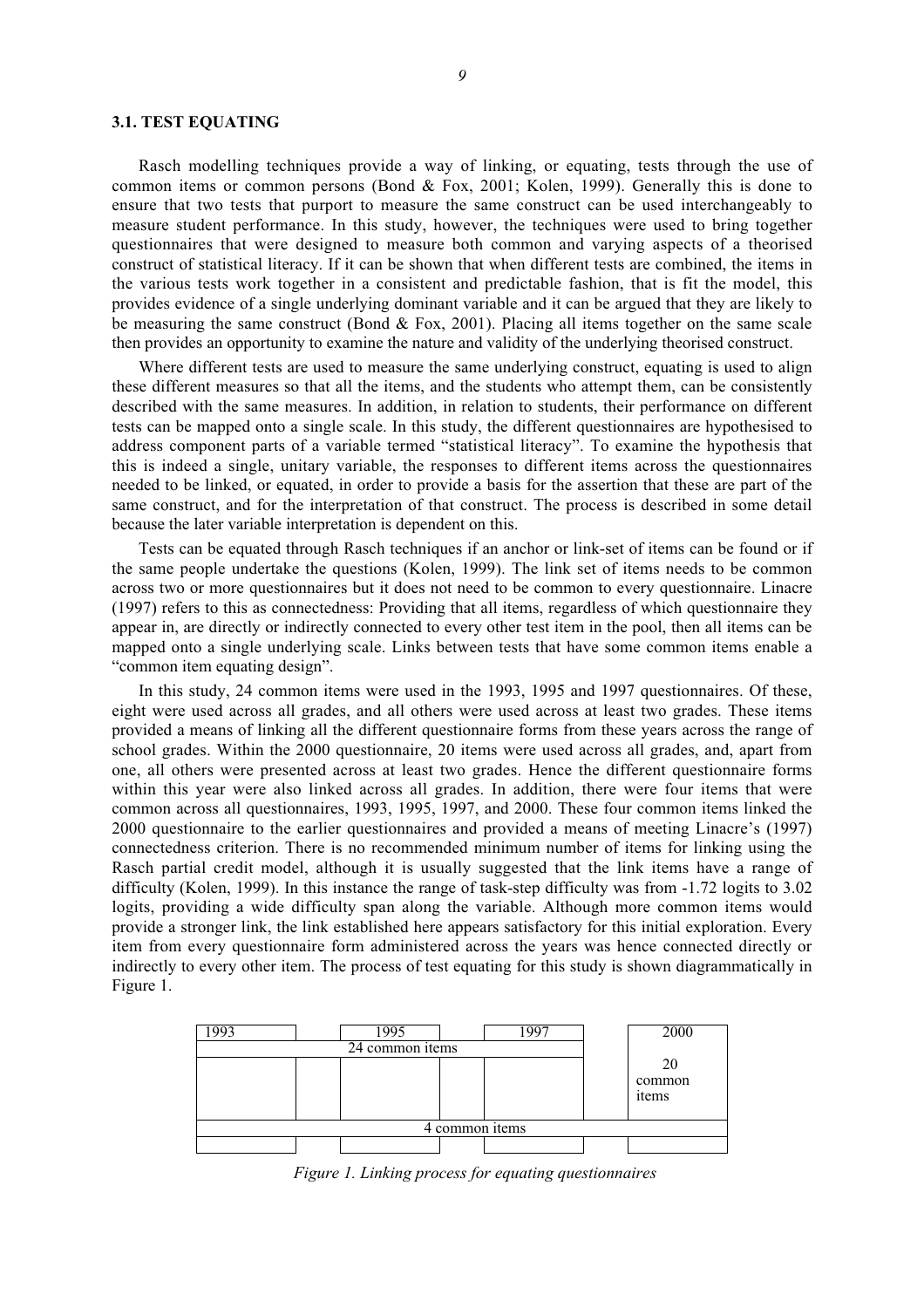### **3.2. VALIDITY OF THE UNDERLYING CONSTRUCT**

Validity is the extent to which the inferences drawn from scores on a test, or any other form of assessment, are supported empirically and theoretically. Traditionally, evidence of three kinds of validity was gathered (Messick, 1989). Criterion validity compared the scores on a test with a different measure of the same variable within a short time frame (concurrent validity) or over time (predictive validity) (Anastasi, 1988). Content validity was considered in relation to the possible universe of content that could be included in the test, with the aim of avoiding construct underrepresentation (Messick, 1989). Construct validity was concerned with the underlying cognitive processes, and Messick (1989) argued, should be considered to be of overarching importance.

Many different sources of evidence may contribute to the establishment of construct validity, but the validity is strongest when the fit of the information gathered from the assessment is explicitly related to an underlying theoretical perspective (Messick, 1989). To establish construct validity two aspects must be considered. First, there should be some underlying substantive theory on which the construct is based. Second, the measuring instrument should address this explicitly – that is, it should be designed to measure a theoretical construct. In this situation, it has been claimed that the Rasch model (Rasch, 1980) is a useful approach to establishing construct validity (Fisher, 1994).

Rasch models make three assumptions. The first of these is that the underpinning construct is unidimensional. Although different domains or categories may be part of the assessment, these all form a single dimension. Second, the variable is hierarchical, or has direction. The construct is measurable with an additive unit of measure that is repeated along the variable; that is, the scoring or coding assigned to each item describes an increasing "quantity" of the construct. The third assumption is that each item is independent of all other items. This means that responses to later items do not depend on a correct response to an earlier item. The extent to which these three assumptions are met is a measure of the validity of the underlying construct (Wright & Masters, 1982).

The purpose of this study is to establish support for the existence of a unidimensional scale that provides interpretable information about hierarchical levels of a hypothesized construct of statistical literacy. In order to do this, the three assumptions must be tested. There are a number of measures provided by Rasch measurement techniques that may be used to ascertain the measurement characteristics of the variable, and test the assumptions outlined above. Two that are widely used are Infit Mean Square (IMSQ) and Item Separation Reliability  $(R<sub>1</sub>)$ . If the measurement characteristics suggest that the assumptions are met, then a substantive interpretation of the construct provides further information about its nature. These processes together provide evidence of construct validity (Wright & Masters, 1982).

The Infit Mean Square is a measure of fit to the model and has an expected value of 1. In practice, values within the range 0.77 to 1.3 provide acceptable fit to the model (Adams & Khoo, 1996; Keeves & Alagumalai, 1999). There are two ways in which items can misfit. The first is "overfit" – the items discriminate too sharply. A group of items behaving in this manner is indicative of a different construct being measured; that is, the scale is not measuring a single construct, and it thus violates the first assumption. A second reason for overfit is that there is dependence among the items, violating the third assumption. This was of particular interest in this study as many of the items shared a stimulus. These were, however, constructed as "superitems" (Collis, Romberg, & Jurdak, 1986; Cureton, 1965) in which each question asked, although referring to the same stem, did not depend on a correct response to a previous question. It was necessary, however, to check this aspect. Finally, items may "underfit" – behave in a random fashion. This occurs if responses are random, or raters apply the scoring scale inconsistently. In the situation in this study, the items had been scored by a small number of expert raters so that inconsistency would be expected to be minimal. Consistent misfit could, however, also indicate that the second assumption of an additive unit of measure is not met.

The Item Separation Reliability measures the extent to which the items are separated along the scale. Items that all cluster closely together do not provide sufficient information about the direction and meaning of the variable, the second assumption. This measure indicates how well the items are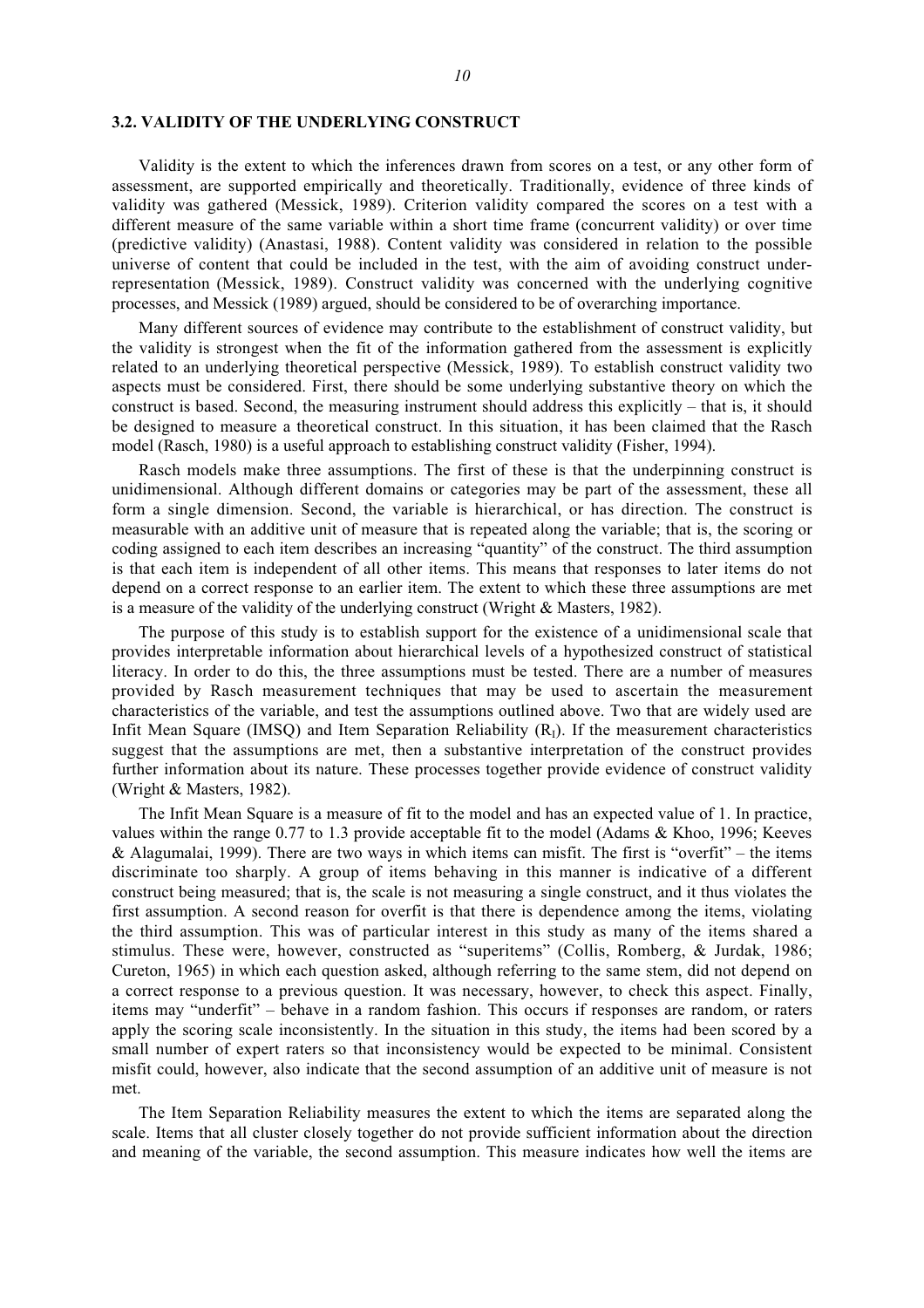separated in difficulty and can thus provide information about a range of development along the variable (Wright & Masters, 1982).

Once a scale has been produced, it is necessary to interpret the underlying construct. This is a process of criterion referencing (Glaser, 1963, 1981). A criterion is the point at which a student moves from one level of competence to another and is sometimes called the step or threshold. By considering the common demands made on knowledge and understanding by items that appear near each other on the scale produced by Rasch analysis, required levels of performance at particular points along the variable can be identified. The thresholds or steps at which pertinent aspects of competence evolve from one level to the next can then be defined. Since the variable describes a continuum of competence, determining the thresholds becomes a process of judgement that must be justified and understood in terms of the relevance of the criteria to the underlying variable (Eisner, 1993; Wright & Masters, 1982). This provides a conceptual interpretation of the variable that can be compared with the theorised construct. This process of evaluating the fit of the information obtained from a test, or, in this instance questionnaires, to the theoretical rationale for the interpretation of the test outcomes, or scores, establishes strong construct validity (Messick, 1989).

### **4. METHODOLOGY**

### **4.1. SAMPLE**

The data used were collected from questionnaires completed by 3852 students in Tasmania, conducted in 1993, 1995, 1997, or 2000. Although it could be argued that the teaching of chance and data within the state could have changed over this period, there were indications (e.g., Watson & Moritz, 1998) that there was no change at least for some items between 1993 and 1997.

As this was a preliminary study to explore the nature of the underlying variable, it was the individual understanding shown on items that was of interest, not a comparison among students. As such the research design was cross-sectional rather than longitudinal, and this initial study did not attempt to map the rate of students' progress along the variable from year to year. Rather it was intended to establish the nature and validity of the underlying construct of statistical literacy. Although some students were involved in longitudinal data collection, only data from initial questionnaires were used in this study. The sample distribution across grades is given in Table 1.

| Grade | Frequency | Percent |
|-------|-----------|---------|
| 3     | 1039      | 27.0    |
| 5     | 421       | 10.9    |
| 6     | 881       | 22.9    |
| 7     | 239       | 6.2     |
| 8     | 207       | 5.3     |
| 9     | 1065      | 27.6    |
|       |           |         |

*Table 1. Sample Size for Each Grade*

The uneven distribution reflects the target grades of the previous questionnaires. Overall, however, the sample covers a wide range of ages and school curriculum experience. The number of students in each grade answering each item is given in Appendix B.

### **4.2. ITEMS/TASKS**

The items used in this study were devised to measure various components of the chance and data curriculum as it was introduced to Australian schools in the 1990s. They reflect specific straightforward aspects of content, such as sampling, average, chance, and graphs. They also reflect the contexts within which the subject matter is applied, for example, school-curriculum based social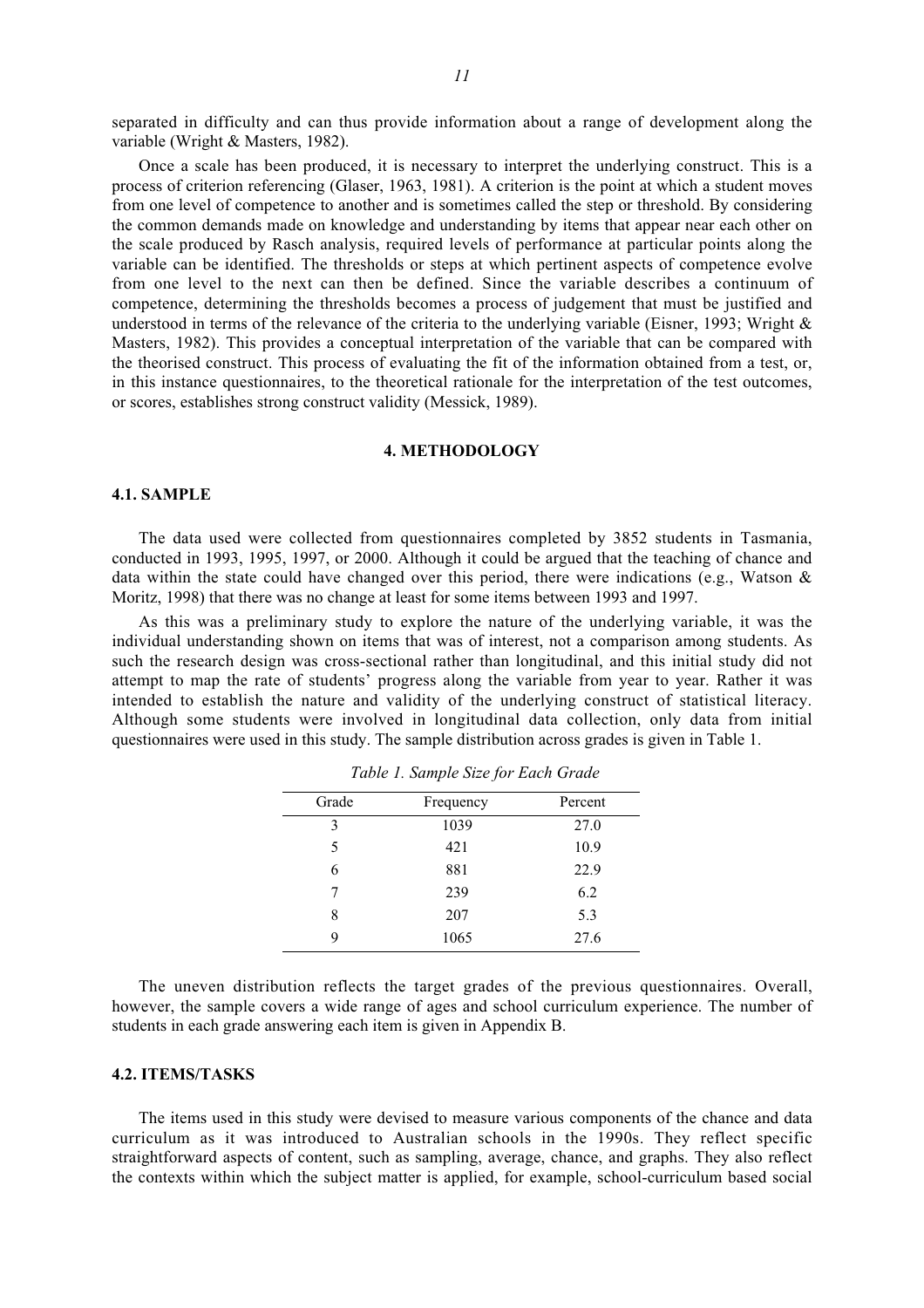contexts, such as conducting a survey in school, and less familiar media-based contexts specifically related to statistical literacy. Issues of acknowledging variation, drawing inferences, and questioning claims were interwoven with the content and context for some of the items. The items hence covered the range of potential contributing elements to the construct of statistical literacy as outlined earlier.

Altogether 80 items were used, 48 of which were used in the previously noted study of Watson et al. (2003). There were 44 items reported in Watson et al. (2003), four of which appeared in two forms with different numbers of imagined trials used for different grades (see e.g., SP2A, SP2B in Appendices B and C). Thirty-six of the items were used in data collections that took place in 1993, 1995, and 1997. The items are detailed in the various studies that used them to explore particular topics in the chance and data curriculum. They included curriculum content-based items, such as items addressing basic probabilities, basic table reading, variation in a spinner scenario, understanding of stacked dot plots, and interpretation of a pictograph. Other items were closely related to the school curriculum but placed in some type of social setting, for example, items on conditional and conjunction probabilities, on conducting a survey of children in a school, on risk from taking a medicine, on average number of children in a family, on the median (or average) of a set of science measurements, on selecting a new car, on actors' performances, and on the story conveyed by a stacked dot plot.

These items were adapted from items used in previous research (Fischbein & Gazit, 1984; Garfield, 2003; Green 1982, 1983a; Jacobs, 1999; Konold & Higgins, 2002; Konold & Garfield, 1992; Nisbett, Krantz, Jepson, & Kunda, 1983; Pollatsek, Well, Konold, Hardiman, & Cobb, 1987; Tversky & Kahneman, 1983; Watson, Collis, & Moritz, 1994, 1997), or developed as part of previous local research (Torok, 2000; Watson, 1998a; Watson et al., 2003). Other items were based on contexts taken directly from newspaper extracts, such as the "average" house price, biased sampling of populations, odds and independent binomial events in sporting contexts, interpretation of a misleading picto-bar graph, interpretation of an incorrect pie graph, ranking chance language used in headlines, creating a graph to represent a cause-effect claim and questioning the claim, and interpreting conditional language about the effects of smoking (Moritz & Watson, 1997, 2000; Moritz, Watson, & Collis, 1996; Watson, 1998b, 2000; Watson & Moritz, 2003). Finally the scale included questions on the definitions of the terms "average", "sample", "random", and "variation" (Mortiz, Watson, & Pereira-Mendoza, 1996; Watson et al., 2003). All items, codes, and example responses are given in Appendix C. The codes reflect the theoretical frameworks introduced earlier (Biggs & Collis, 1982, 1991; Watson, 1997).

For clarity, in this study the term "task" is used to refer to the total item as it was presented to the students, and "task-step", to refer to the level of response denoted by the coding. Thus for an item that asked about guns in United States high schools, M7CH is the task, and the levels of response, coded as 0–4, are the task-steps, shown as M7CH.1 to M7CH.4, that appear on the variable map in Appendix A.

### **4.3. ANALYSIS**

The process for calibrating and equating the questionnaires, undertaken with Quest software (Adams & Khoo, 1996) is summarized as follows:

- 1. The difficulty levels of four items that had the highest number of respondents, SMP4, DIE7, HAT8, and BOX9, were calibrated using a data set that included no missing data. The purpose of this step was to provide a stable set of difficulties as an "anchor set" against which all other difficulties could be estimated.
- 2. Using the difficulty levels from these items as an anchor, and the full data set of all 80 items and 3852 students, the different questionnaire forms were calibrated and equated in one operation (Adams & Khoo, 1996). The four items common across all questionnaires (DIE7, BOX9, RAN3, and M4DR) linked the earlier questionnaires to the 2000 questionnaire.
- 3. Difficulty levels and fit statistics of all steps on all items were obtained and written into a file that was used for subsequent analyses.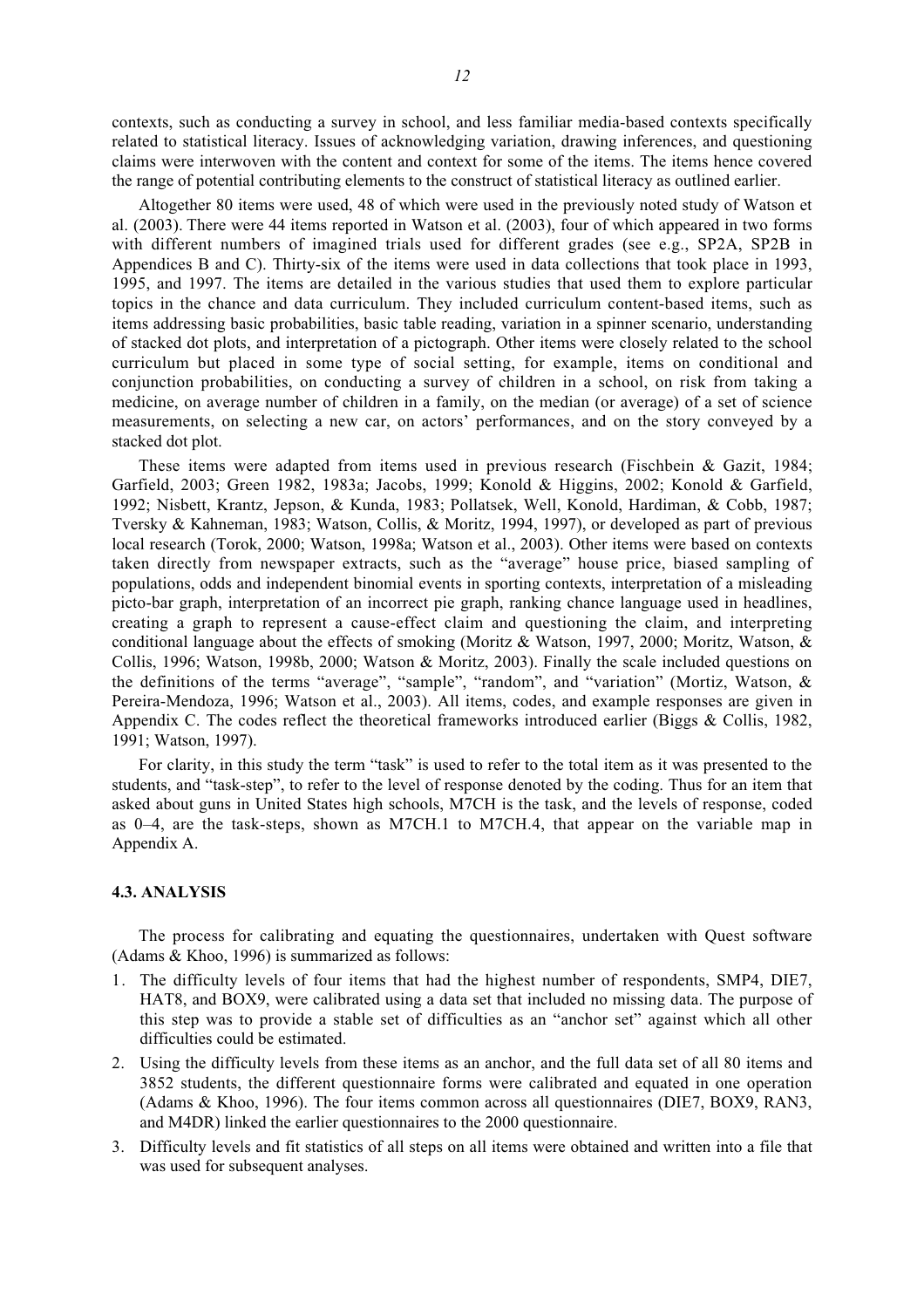This procedure produced a variable map, showing the task-steps and persons distributed on a single scale, a fit map of the items to the model, and a classical item analysis. Common characteristics of task content and skill were identified by undertaking an audit of the demands of the task-steps that were close together on the map. It was then possible to describe trends in the development of concepts and cluster these together with descriptions across the topics covered in the questionnaires. This process is one of professional judgment and discussion similar to procedures suggested by Miles and Huberman (1994). Six hierarchical levels were identified as a convenient way of distinguishing overall steps in the progress along the variable for the underlying construct of statistical literacy. These levels are identified on the map in Appendix A.

### **5. RESULTS**

# **5.1. MEASUREMENT CHARACTERISTICS OF THE VARIABLE**

Table 2 provides estimates of Item and Case Separation Reliabilities and overall fit measures for the 80-item instrument. These separation reliabilities describe how adequately the tasks describe the underlying variable, and the extent to which the student cohort is spread out across the continuum (Wright & Masters, 1982). The Item Separation Reliability is high, suggesting that the tasks do indeed describe a spread of difficulty along the variable that will allow the underlying construct to be described. The overall fit to the model is also high, at the expected value of 1.00, suggesting that the tasks form a hierarchical unidimensional scale. Similar comments apply to the Case Separation Reliability and fit statistics, suggesting that the tasks used are appropriate for this cohort of students. The Cronbach Alpha is a measure of internal consistency taken from classical psychometric theory, and is also obtained from Quest analyses. This value is high at 0.85, showing that the scale meets not only Rasch measurement standards but also a classical standard of reliability.

| Table 2. Reliability and Fit Indices for 80 Items |  |  |
|---------------------------------------------------|--|--|
|                                                   |  |  |

| Item Separation Reliability | 0.99               |
|-----------------------------|--------------------|
| Item Infit Mean Square      | $1.00$ (S.D. 0.13) |
| Case Separation Reliability | 0.86               |
| Case Infit Mean Square      | $1.00$ (S.D. 0.42) |
| Cronbach Alpha              | 0.85               |
|                             |                    |

Appendix A contains the variable map of student ability and item difficulty. The measurement scale, from –4.0 to +4.0, on the left hand side is in logits, the logarithm of the odds of success. The crosses on the left hand side each represent 12 students and the tasks are presented on the right hand side. This map shows the relationship between the tasks and the students who undertook them. The representation is limited by space and printing requirements, and thus students are grouped together, in this case in groups of 12, according to their estimates of ability. Where there were fewer than 12 students at any particular ability estimate, no cross is shown. The map does not suggest that where there are no crosses there were no students – only that there were fewer than 12 students at any particular level of ability (in logits) to be grouped together and thus they do not appear in this representation. Each task having more than one coding level is described in terms of m.n, where m is a 4-letter-digit task identifier and n represents the coding level or task-step. Thus M2PI.2 is media task 2, Pie chart, coding level 2. Task identifiers, along with a statement of the question, information on codes, and typical responses, are found in Appendix C. Although the variable map in Appendix A presents both item and student data, the analysis presented here focuses on the right hand side of the map, which contains the item distribution along the variable. Only two tasks fell outside the acceptable limits of fit, both showing underfit. The first of these, AV12, required students to select from a list of alternatives to explain the meaning of "2.2 children per family". Randomness in this situation is likely to be because students were guessing. The second task showing misfit, DIE2, asked students to predict the outcomes of 60 tosses of a single die and explain their answers. The most likely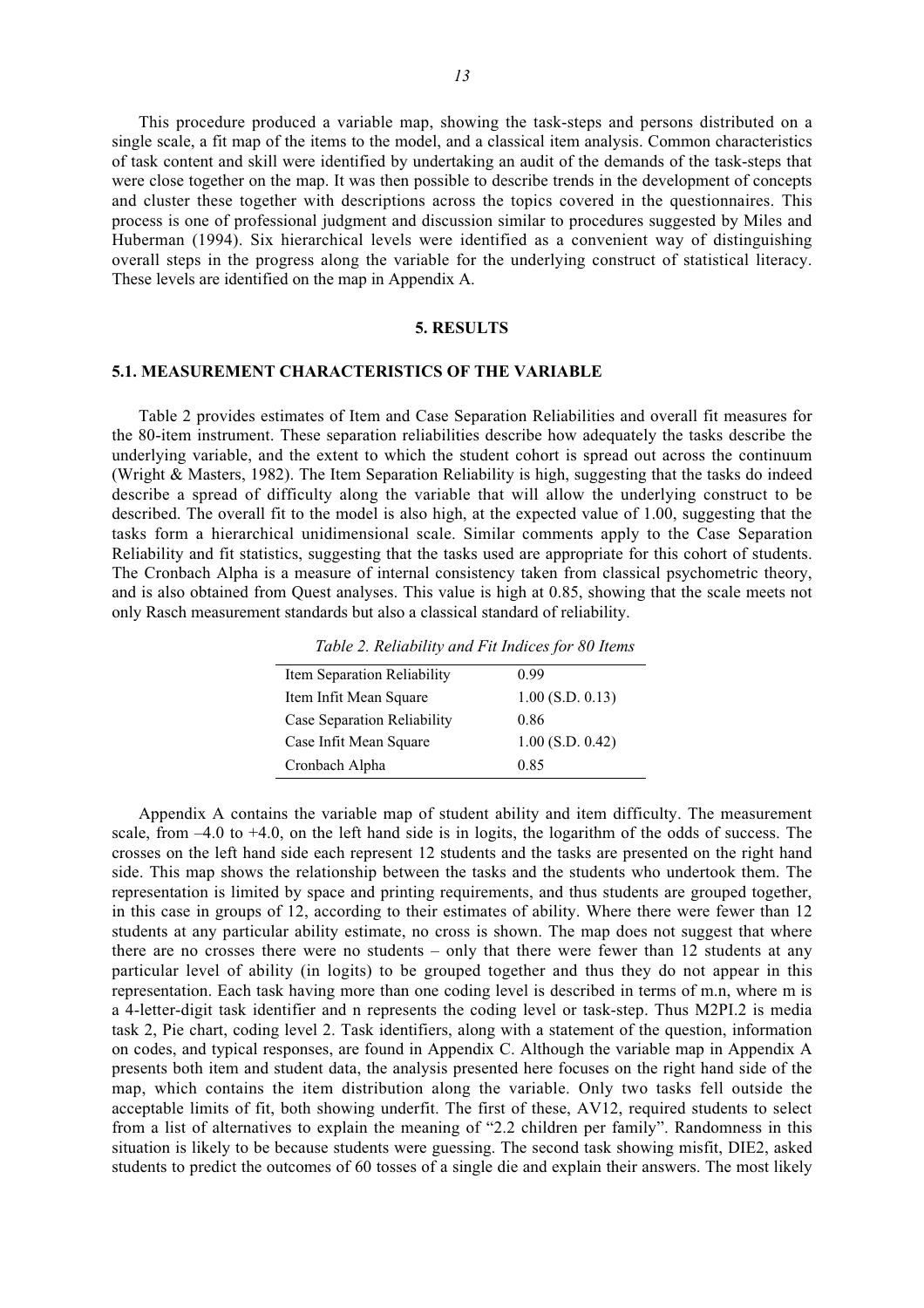reason for underfit here is inconsistent coding patterns. Detailed examination of individual item statistics confirmed the high level of item fit for all tasks except the two problematic ones, and measurement errors were very small for each task at each step of difficulty (which corresponded to a change in coding). In general, tasks fitted the model well, providing a basis for interpretation of the scale. In particular, there was no evidence of overfit, as would be expected for a multi-dimensional construct.

#### **5.2. QUALITATIVE INTERPRETATION OF THE UNDERLYING VARIABLE**

Having provided evidence suggesting that the variable was unidimensional, the next step was to interpret it in relation to the tasks that were used to measure it. Six levels were distinguished along the continuum, shown by horizontal lines in Appendix A, indicating clusters of task-steps that when analysed by content (e.g., mathematical skills, statistical concepts, context) suggested common characteristics in a hierarchical sequence of statistical literacy. In some instances, two task-steps appeared within the same level for the same task (e.g., TBL5.2 and TBL5.3 both appear in Level 3 of the continuum). Usual measurement practice would be to recode these and collapse the two categories into one. Here, however, we have chosen to maintain the original coding because the qualitative interpretation suggested that students were responding in different ways. The implications of this are addressed further in the Discussion section. In Appendix C brief descriptors of the code levels are shown and these are amplified in the following sub-sections with examples of content and context. Summary descriptions of the characteristics of statistical literacy displayed in the tasks at the six levels are presented in Table 3.

| Level                         | Brief characterization of step levels of tasks                                                                                                                                                                                                                                   |
|-------------------------------|----------------------------------------------------------------------------------------------------------------------------------------------------------------------------------------------------------------------------------------------------------------------------------|
| 6. Critical<br>Mathematical   | Task-steps at this level demand critical, questioning engagement with context, using<br>proportional reasoning particularly in media or chance contexts, showing appreciation of the<br>need for uncertainty in making predictions, and interpreting subtle aspects of language. |
| 5. Critical                   | Task-steps require critical, questioning engagement in familiar and unfamiliar contexts that<br>do not involve proportional reasoning, but which do involve appropriate use of terminology,<br>qualitative interpretation of chance, and appreciation of variation.              |
| 4. Consistent<br>Non-critical | Task-steps require appropriate but non-critical engagement with context, multiple aspects of<br>terminology usage, appreciation of variation in chance settings only, and statistical skills<br>associated with the mean, simple probabilities, and graph characteristics.       |
| 3. Inconsistent               | Task-steps at this level, often in supportive formats, expect selective engagement with<br>context, appropriate recognition of conclusions but without justification, and qualitative<br>rather than quantitative use of statistical ideas.                                      |
| 2. Informal                   | Task-steps require only colloquial or informal engagement with context often reflecting<br>intuitive non-statistical beliefs, single elements of complex terminology and settings, and<br>basic one-step straightforward table, graph, and chance calculations.                  |
| 1. Idiosyncratic              | Task-steps at this level suggest idiosyncratic engagement with context, tautological use of<br>terminology, and basic mathematical skills associated with one-to-one counting and reading<br>cell values in tables.                                                              |

*Table 3. Statistical Literacy Construct*

### **5.3. LEVEL 1 – IDIOSYNCRATIC**

Task-steps associated with concepts such as average or with the definition of terminology do not appear at Level 1, indicating lack of engagement with their associated ideas and contexts. At this level personal beliefs and experience dominate, for example, with the task-step to identify unusual features of an article about guns in high schools in the United States satisfied by "people should not have guns" (M7CH.1) and a task-step on new car selection satisfied by the alternative "rely on friends" (SM19.1). In terms of data representation in straightforward contexts, task-steps demand only reading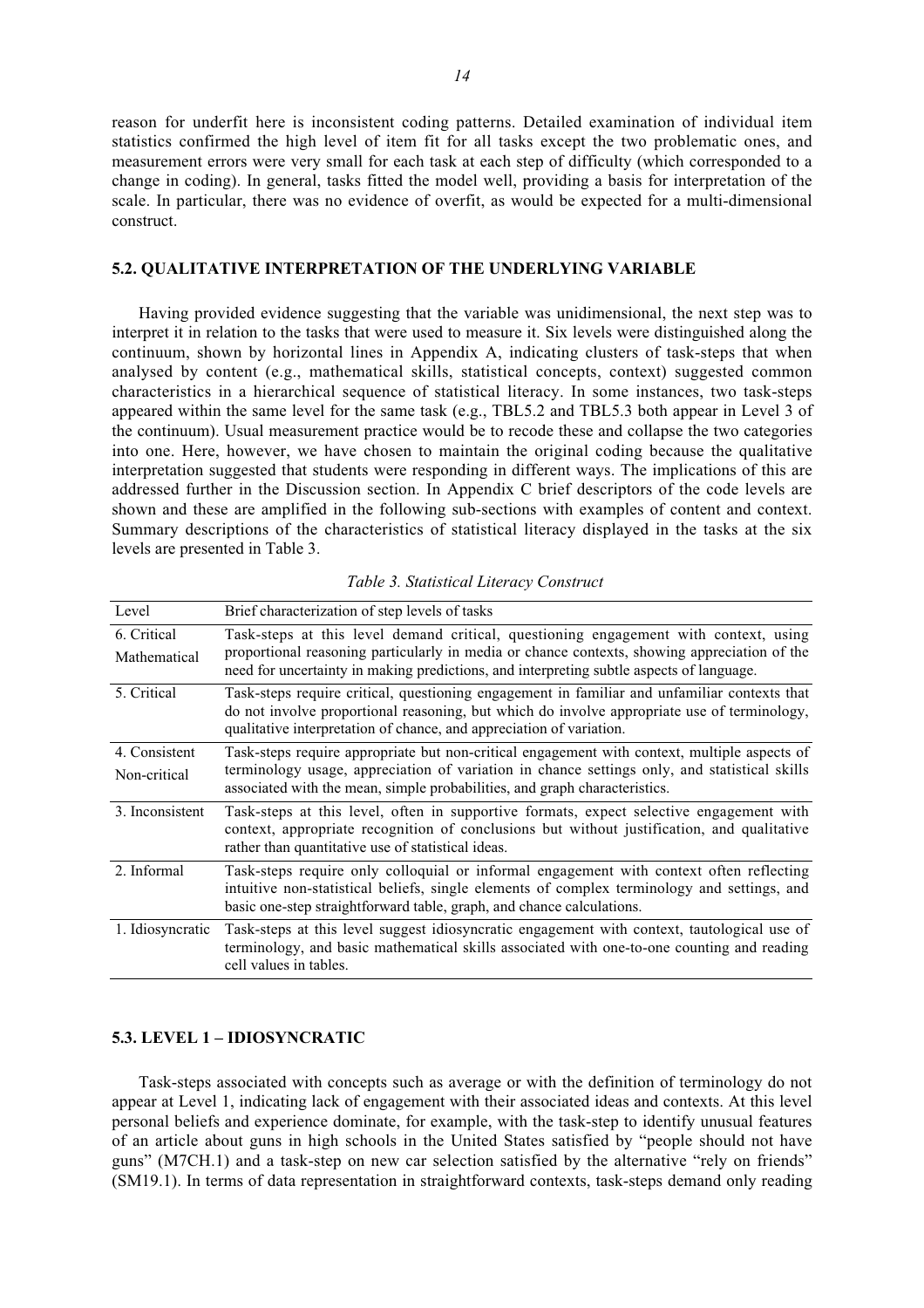specific values from a simple two-way un-nested table (Q10A.2, TBL1), choosing the highest value from a row or column in a table (Q10C.2, TBL2), and determining a frequency and a difference from a pictograph (TRV1, TRV2).

Chance task-steps at this level suggest idiosyncratic beliefs, for example in drawing names from a hat of boys and girls (HAT8.1), "a girl because the teacher is a girl"; in describing odds from a newspaper article on a sporting event (M3OD.1), "it is the current score in the game"; in describing the chance of a 50-50 spinner landing on a certain half (SP1.1), "bad chance" or "1 in 10". For a task to interpret "a 15% chance of getting a rash" (CH11.1), colloquial alternatives "good chance" or "hardly any chance" appear at this level.

The only task-steps associated with inference appearing at Level 1 suggest concern for certainty rather than uncertainty (TRV5.1), refusal to predict or belief in "no change" (TRV6.1). Similarly for tasks related to variation, only those task-steps which require basic acknowledgement of change, as in a travel-to-school graph "won't look the same every day" (TRV3), or idiosyncratic predictions of chance outcomes without justification (SP2A.1, SP2B.1, DIE2.1), appear at this level.

#### **5.4. LEVEL 2 – INFORMAL**

Although the task-steps appearing at Level 2 demand engagement with more contexts, the engagement is still intuitive, non-statistical, or reflective of irrelevant aspects of the task context. Some task-steps require single ideas, for example in terminology associated with sampling (SMP3.1, SMP4.1) and average (AVG2.2, ME13.1). Other single aspects of sample are encompassed in a survey planning task in a school-based context, where the task-step requires features such as "ask 400", "ask everyone", or "ask the people I meet", without considering the need to represent the population (MVE1.1). For a task on new car selection (SM19.2), the alternative "it doesn't matter whether a person uses friends' advice or data from a consumers' report" appears at this level.

At Level 2, table reading task-steps demand comparing cells to determine the highest or most even counts (Q10D.2, Q10E.2) and finding a total greater than 100 (TBL4). Graphing task-steps require identifying the smallest data value in a stacked dot plot (SP6) but only idiosyncratic arithmetic strategies for working out prices from a picto-bar graph from the media (M9C.1, M9D.1). In relation to chance, a simple 50-50 spinner task (SP1.2) demands a correct response equivalent to a half, but no recognition of variation. "Anything can happen" is a justification accepted for task-steps associated with picking a boy's or girl's name from a hat (HAT8.2) or with comparing two boxes of marbles for the chance of choosing a single marble of a particular color (BOX9.2). In a media task of ordering chance headlines by likelihood, the step at this level only requires placement of phrases in the appropriate half of the 0-1 number line (M1CH.1).

In terms of inference at this level, task-steps are satisfied by story-telling (TRV6.2) or pattern recognition (TRV4.1) in predicting from a pictograph. A task to judge the better of two stacked dot plots for telling a story of how long families in a class have lived in a town (TWN3.1) accepts the inappropriate choice with reasoning such as "it is well set out". Task-steps associated with variation require only appropriate "surprising" results for repeated spins of a 50-50 spinner (SP4B); too much, too little, or lop-sided predictions for repeated spinner trials (SP5A.1, SP5B.1); and patterns or strict chance in predicting 60 die outcomes (DIE2.2).

#### **5.5. LEVEL 3 – INCONSISTENT**

At this level task-steps require more engagement with context than at the previous two levels but this is dependent to some extent on the format of items, which may provide added support. Although more features are demanded, the statistical ideas required are qualitative rather than quantitative and appropriate conclusions may not be accompanied by suitable justifications.

In relation to sampling, the task-steps for tasks associated with judging plans for a school survey require suggestions in context but focusing on peripheral rather than salient features, for example a method is good because it is "easy" (MVE5.1, MVE6.1), "not too many" (MVE3.1), or "large"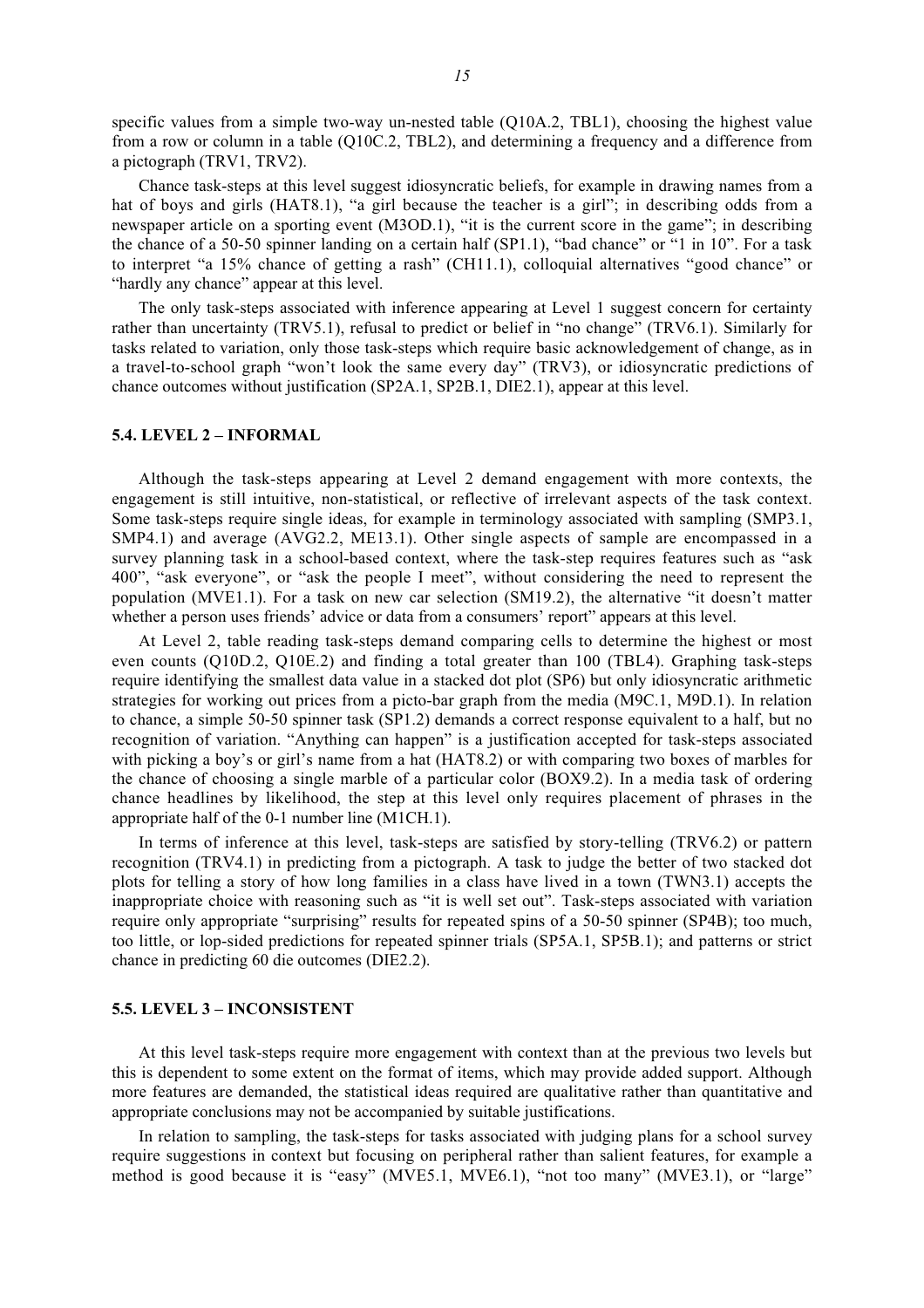(MVE4.1); or a method is bad because "more people are needed" (MVE2.1), "the wrong people might get picked" (MVE2.1), or "they're a bit young" (MVE4.2). For a task asking for methods of selecting four students to lead a parade, a representation say of boys and girls (TBL5.2) or a random method (TBL5.3) is acceptable at this level. A task-step for commenting on a voluntary poll about legalizing marijuana only requires recognition that people could be lying or the sample size is too large (M4DR.1).

For data representation the task-steps at this level demand at least one summary statement when interpreting stacked dot plots (TWN1.2, TWN2.2), a basic unlabelled graph or a labeled graph with no association when association is intended (M8GR.1), or recognition of non-salient unusual features of a media bar graph (BT1A.1). Average task-steps require colloquial expressions in an open-ended format (AVG1.1, M5AV.1).

Chance task-steps at this level generally demand qualitative rather than quantitative reasoning. Although a simple 50-50 spinner task with repeated spins requires an answer equivalent to "half" of the spins (SP2A.2), a task about drawing names from a hat requires recognition of "more girls' names in the hat" (HAT8.3), and a task about equality of dice outcomes only requires a justification of "anything can happen" (DIE7.2). A task-step supported by a selection of alternatives to interpret a "15% chance of getting a rash" demands an exact numerical interpretation (CH11.2). The language associated with ordering conjunction events appropriately is needed for two tasks at this level (CF15 and CP18), whereas demands for quantifying outcomes from four coin tosses at a sporting match are less stringent, values greater than a half being acceptable (M10A.1). A task-step for defining "random" requires single or multiple elements (RAN3.1, RAN3.2).

Few task-steps associated with inference or variation appear at Level 3. Although the appropriate choice is required in determining which of two stacked dot plots is better at telling a data-based story, justification for the choice is not needed (TWN3.2). Only recognition of chance, not variation, is required in predicting repeated outcomes with a 50-50 spinner (SP2A.2) and only a single aspect is demanded in defining the term variation (VAR.1). Improvement required in quantitative skills at this level is associated with task-steps requiring recognition rather than creation of appropriate responses (e.g., AV12.2, CH11.2).

### **5.6. LEVEL 4 – CONSISTENT NON-CRITICAL**

The task-steps appearing at Level 4 demand a consolidation of appropriate contextual but noncritical engagement by students in various contexts. In terms of the Statistical Literacy Hierarchy discussed in Section 2.2, the task-steps require an understanding of social contexts that are not associated with critical questioning or partial context-only reasoning where critical thinking is the ultimate aim.

For the definition of sample, two aspects are required, such as "you have a small piece of something" (SMP3.2). The task-step associated with suggestions for surveying a school demands representative but not random methods (MVE1.2). Task-steps for evaluating other survey methods require peripheral or partial recognition of salient features associated with appropriate "good" or "bad" judgements (MVE2.2, MVE7.2, MVE4.3). The media task based on the less familiar context of a non-representative sample of United States high schools demands only contextual recognition, such as that people could be lying or the whole United States would be the same (M7CH.2).

Graph recognition task-steps demand the highest data value (SP7), the range of the data (SP8), a qualitative description of the shape (SP10), and appropriate reasoning for selection of the scale as the better of two stacked dot plots (TWN3.3). For media-based graph tasks, however, only partial recognition or representation is required, for example in criticizing a pie chart summing to 128.8% (M2PI.1) or graphing an association of heart deaths and car usage (M8GR.2). Average task-steps at this level require describing the mean or middle appropriately (AVG2.3, M5AV.2), and finding the mean of a small data set (AVG1.2), without recognition of the effect of an outlier.

Chance task-steps present a variety of contexts and demands at Level 4. A task to select which of two boxes with the same ratio but different numbers of marbles is more likely to produce a certain outcome demands appropriate proportional reasoning (BOX9.3), whereas one to justify belief about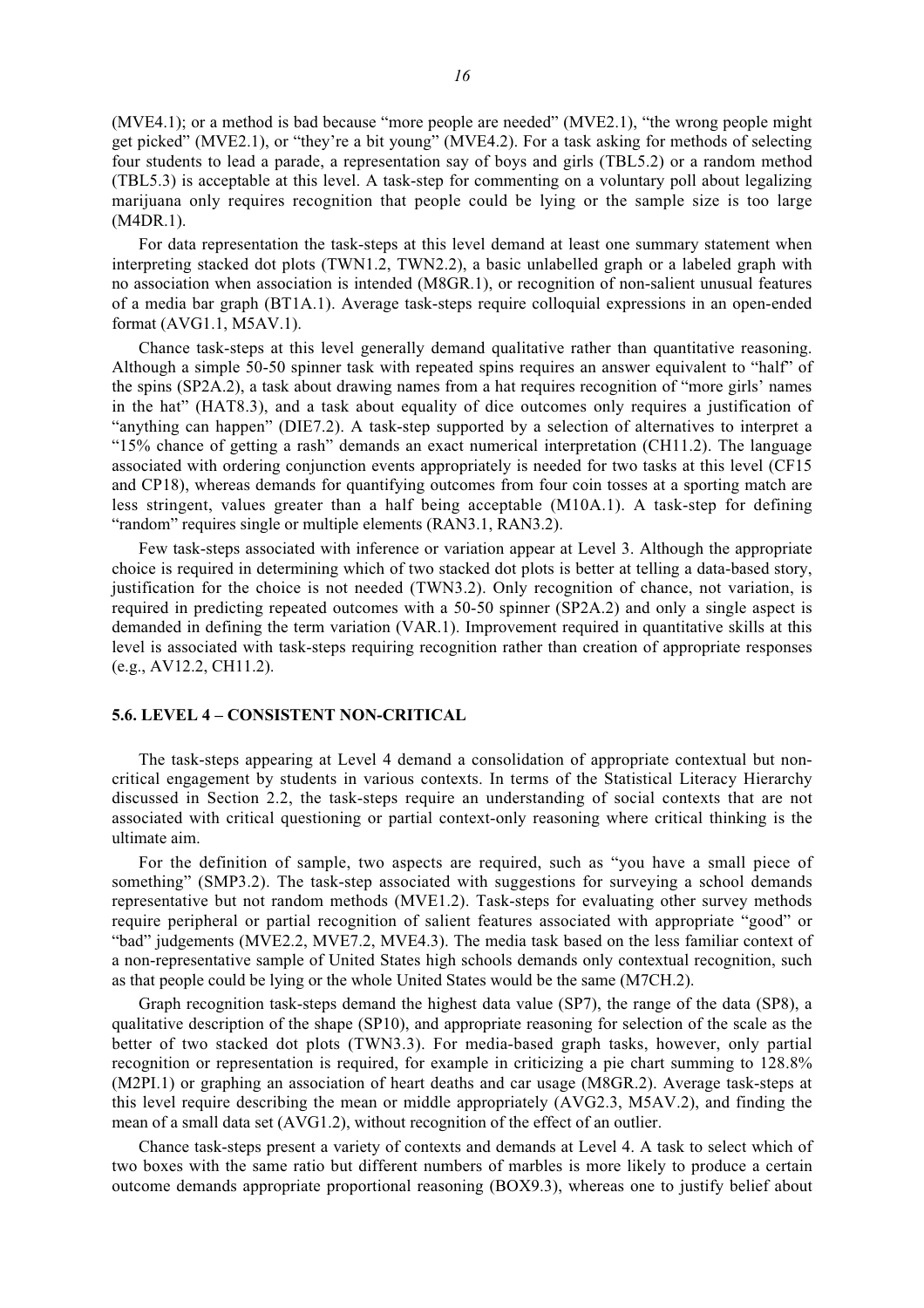die outcomes requires only "same" chance reasoning (DIE7.3). Probability tasks set in a media context require a correct response for a single coin toss (M10B.2) but the same answer for four tosses (M10A.2), indicating lack of knowledge of compound events. An odds task-step accepts predicted scores (M3OD.2). Where language rather than numerical calculation is involved, task-steps demand appropriate ordering of chance newspaper headlines on a number line (M1CH.2) and appropriate interpretation of straightforward conditional statements (M6AB.2, M6D.1).

Except for the task of distinguishing between the appropriateness of two stacked dot plots (TWN3.3), the task-steps for inference at this level require limited recognition of the implications of representations, for example balancing information presented in terms of boys and girls in a pictograph (TRV4.2, TRV6.3) or reflecting a majority (TRV6.4). A media task-step for a suspicious cause-effect relationship demands only engagement with the context and questioning of data collection rather than questioning of the association (M8QU.1).

Task-steps dealing with variation in chance settings that appear at Level 4 demand a reason associated with variance in explaining differences in repeated sets of trials with a 50-50 spinner (SP3A.3, SP3B.3), and realistic variation in numerical predictions of outcomes for six sets of repeated trials (SP5B.2) and of outcomes for 60 tosses of a die (DIE2.3). The task-step for deciding the authenticity of sets of spinner trials requires both appropriate choices and reasoning (SP11.2). For media tasks, however, task-steps demand less sophisticated reasoning, with a media bar graph interpretation task requiring focus on single columns rather than comparisons across columns (BT1B.1) and the definition task requiring multiple relevant features, such as "variation means to change something" and "the weather is going to vary over the next few days" (VAR.2).

The task-steps at this level that demand consolidation of the mathematical and statistical skills include those associated with the mean, simple probabilities, and graph characteristics, all in straightforward settings. Task-steps require appreciation of setting but rarely critical questioning.

### **5.7. LEVEL 5 – CRITICAL**

Task-steps at the top two levels of the statistical literacy construct demand similar critical thinking skills associated with the third tier goal of the Statistical Literacy Hierarchy. What distinguishes them is the level of mathematical skill required to engage in critical questioning. At Level 5 sophisticated use of proportional reasoning is not required, but in contexts, particularly familiar ones, critical thinking is otherwise expected, as in appropriate use of terminology, appreciation of variation, and qualitative interpretation of chance.

The task-steps related to defining a sample require the relating of several elements in describing a sample and its purpose (SMP3.3, SMP4.3). The task on surveying a school demands random methods or random methods combined with representation, such as "10 from each grade, 5 boys and 5 girls picked at random" (MVE1.3). For task-steps to evaluate three other suggested surveying methods – a random method, a choice of friends, and a booth for volunteers – appropriate decisions and statistical justifications are required (MVE2.3, MVE5.3, MVE6.3). For the task of selecting a car, the appropriate task-step of using the report on 800 cases is needed (SM19.3). For the task of assessing a voluntary poll on legalizing marijuana, focusing on the central issues, for example, the type of listeners to the radio or that only motivated people telephone the station, is required (M4DR.2). The task-step for assessing an article about access to guns by school students in the United States, however, only requires recognition of the non-representative nature of the sample with the support of an additional question about other regions of the United States (M7CH.3).

In terms of graphing at this level, task-steps require appropriate representations for a claim about the association of heart deaths and car usage (M8GR.3), representing the ability to handle two variables at the same time and show corresponding increases, or recognition of the error in a pie graph that sums to 128.8%, focusing on the total percent or the shapes of the segments of the graph in comparison to the percents they represent (M2PI.2). At this level, for the idea of average, there is the demand to find the median or mean of a small data set (ME13.3).

Chance task-steps at this level demand a consolidation of ordered estimates of conditional statements (CP16) and of giving appropriate "if ... then ..." statements for an embedded conditional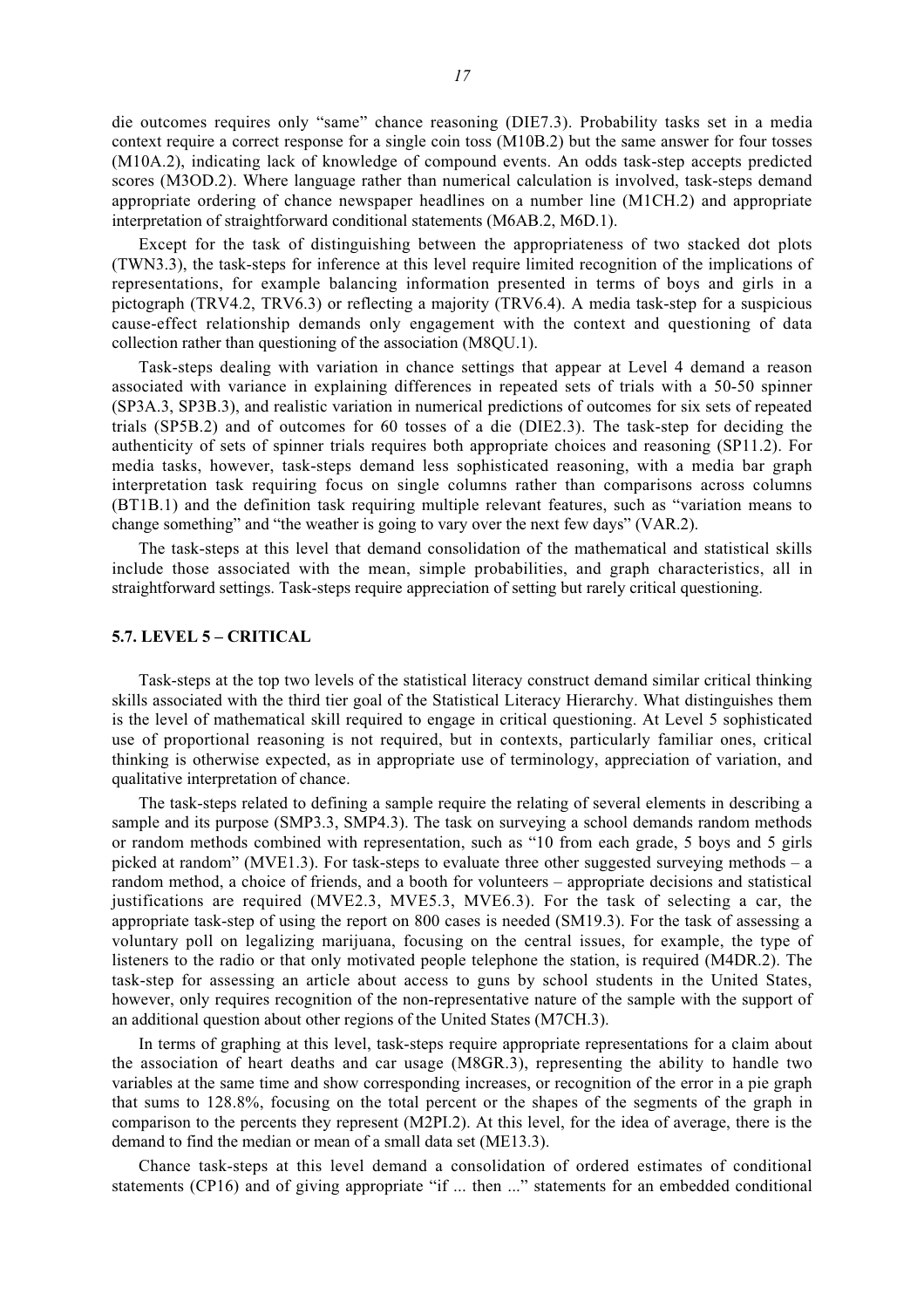statement in a newspaper article on smoking and wrinkles (M6D.2). In media contexts with mathematical skills required, however, task-steps require qualitative rather than quantitative recognition (M10A.3) or use of ratio without appropriate interpretation (M3OD.3). Few tasks on inference appear at Level 5, with a task-step for selecting actors by audition who later perform less well than expected demanding the choice of an alternative reflecting regression to the mean (O20).

Two task-steps require appreciation of variation at Level 5. For a task predicting the outcomes of spinning a 50-50 spinner repeatedly, responses must spontaneously use words like "about" or "probably" in suggesting numbers of successes or phrases like "it will be close to half" (SP2A.3, SP2B.3). For a task to describe unusual features of bar graphs in a report on boating deaths, an increase or change in the data over time or acknowledgment of variation explicitly in the visual appearance of the graphs is required (BT1B.3).

# **5.8. LEVEL 6 – CRITICAL MATHEMATICAL**

As noted previously proportional reasoning skills are demanded by many of the task-steps that appear at Level 6, particularly in chance or media contexts. As well task-steps require sensitivity to the need for uncertainty in making predictions and appreciation of subtle aspects of the language for some tasks.

In relation to sampling, detection of the two flaws in a survey method suggesting 10 students from a computer club, for example, "there are not enough people and they are selectively picked," is required (MVE3.3). The task-step concerning a sample from Chicago in relation to the United States (M7CH.4) requires the recognition of the non-representative nature of the sample, without any support. A task to suggest two methods to select children to lead a parade demands either two different random methods or a combination of random and representative methods (TBL5.4).

In terms of graphing, two summary statements involving the context, rather than just data reading, are required to describe stacked dot plots about how long families have lived in a town (TWN1.3, TWN2.3). The mode must be recognized in relation to a stacked dot plot (SP9). Finding errors in bar graphs about boating deaths is required (BT1A.2), as are appropriate rate calculations associated with a complex picto-bar graph (M9C.2, M9D.2). Recognition of outliers is demanded when calculating a mean (AVG1.3) and suggesting the median as the appropriate measure of middle in relation to house prices in the context of a newspaper article (M5AV.3).

At the highest level of statistical literacy task-steps require quantitative reasoning for chance tasks. For straightforward task-steps such as those involving outcomes for a single die and drawing names from a hat, numerical (e.g., fractions) rather than qualitative descriptions are demanded (DIE7.4, HAT8.4). For a classic fish-tagging task, proportional reasoning to obtain the solution of "2000" is required (Q17). For a task from the media on explaining odds, proportional reasoning and the correct direction for interpreting the result appear in the response (M3OD.4). For a task based on an article on tossing coins at the start of a cricket match, independence and correct calculations are required (M10A.4). Integrated descriptions for the term random are also demanded (RAN3.3).

Task-steps related to inference at this level reveal subtleties in thinking. Task-steps requiring predictions for a pictograph on how children travel to school, for example, demand inclusion of expressions of uncertainty, such as "probably a [new] girl comes by car – more girls get a car" (TRV4.3). A task concerning a newspaper article about heart deaths and car usage requires responses that ask the salient question about a cause-effect relationship (M8QU.2).

The mathematical/statistical skills demanded by task-steps at the highest level include proportional reasoning associated with ratio and appropriate part-whole interpretations, the ability to use rates in calculating costs, understanding of independence and its implications for calculating probabilities, an overall quantitative view of chance as probability, and a memory for terms such as "mode". Further some task-steps require an ability to account for subtleties in language and context.

These extended summaries of the levels of statistical literacy based on the tasks employed are intended to portray the detail and richness of the information obtained from the questionnaires. As every task-step code is described with examples in Appendix C, it is further possible to link task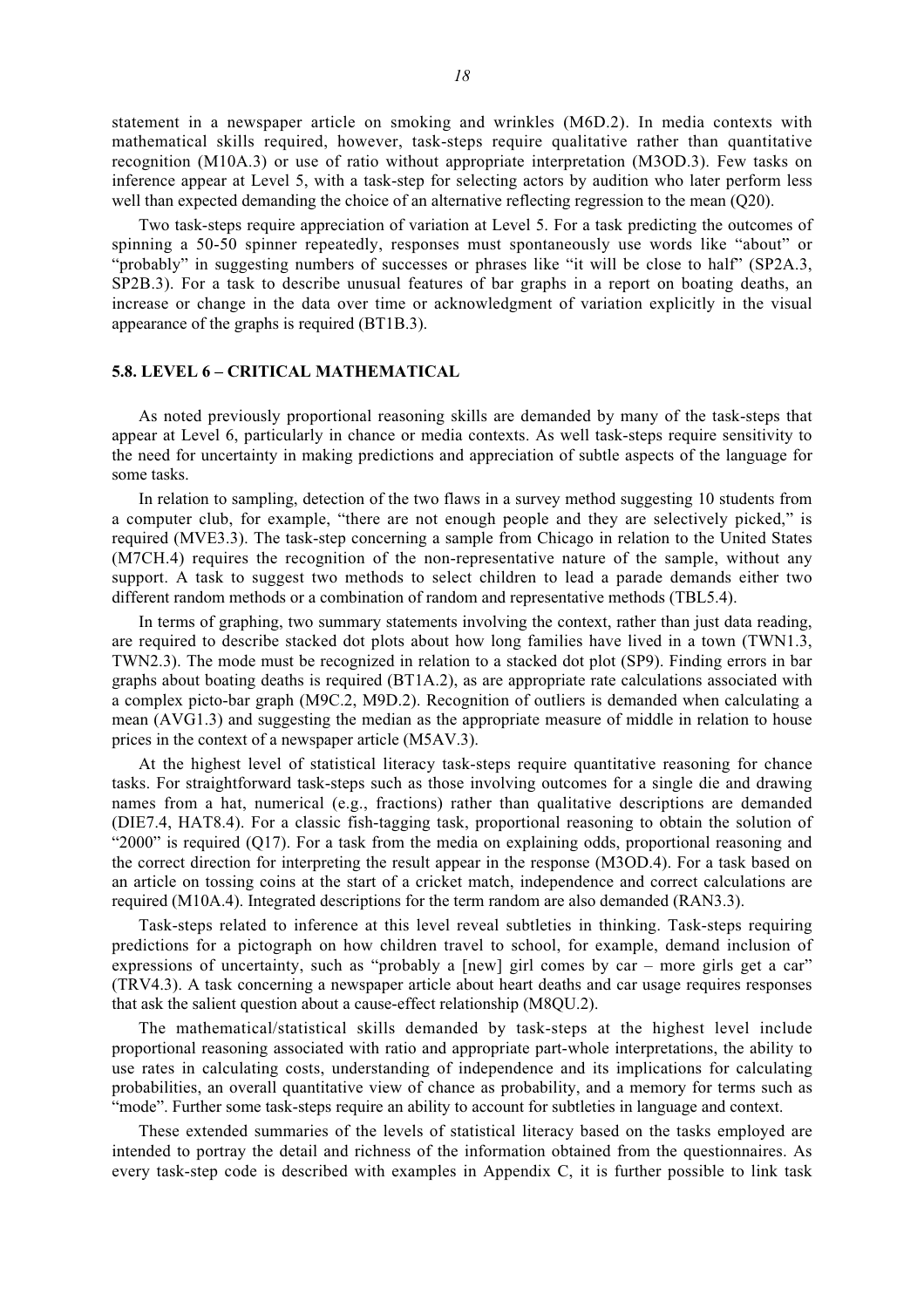demands for every task-step displayed in Appendix A. At the other extreme, the summaries in Table 3 and the level labels in Appendix A are intended to provide brief indications of the differences among levels.

#### **6. DISCUSSION**

Following comments on the limitations of the study, the discussion will focus on five aspects of the outcomes of this research: the identification and exploration of a hierarchical construct of statistical literacy; the relationship of this construct to previous research; the complex nature of the statistical literacy construct, particularly in relation to context; implications for future research; and implications for classroom planning.

# **6.1. LIMITATIONS OF THE STUDY**

The data used in this study were collected as parts of other research studies into student understanding of the chance and data curriculum over an eight-year period (Watson, 1994; Watson et al., 2003). Although initial indications over the first four years were that curriculum implementation produced no improvement on average performance on many items (e.g., Watson & Moritz, 1998, 1999a, 2000b, 2003), there is no corresponding analysis for items used again in the final year covered by this study. The purpose of this study, however, was to document the hierarchical nature of the statistical literacy construct using all available data from the studies, not to consider changes across cohorts, years, or individuals. Longitudinal data, for example collected from students in 1995 and 1997, were not included in this study.

Although the data used for this study reflected a wide range of age, ability, and socio-economic status, they do only represent the Australian state of Tasmania. Other cultural settings may result in students responding differently, particularly to context-based items. It is the belief of the authors, that the school students used in this study are likely to have experiences similar to other Australian students and to students in most western countries.

The relatively small number of linking items used in the Rasch analysis means that some caution needs to be exercised in interpreting the results of the analysis. Two other factors help to mitigate this concern. First, there is a large number of responses for these linking items across all years. Second, the structure of the resulting variable map in Appendix A is very similar to the structure of the corresponding variable map found by Watson et al. (2003) for the subset of items used in 2000. The relative placement of common items engenders confidence that the Rasch analysis produced as part of the current study is a reasonable suggestion of the hierarchical nature of the construct.

# **6.2. IDENTIFICATION AND VALIDATION OF A HIERARCHICAL CONSTRUCT OF STATISTICAL LITERACY**

The findings from the application of the Rasch model suggest a unidimensional character of the variable. Fit to the model was excellent overall, and individual items also showed no overfit, which might have been expected if a multi-dimensional construct was being addressed.

The scale established from the 80 items had a high Item Separation Reliability ( $R<sub>I</sub> = 0.99$ ) and provided sufficient information to give a criterion-based hierarchical profile of the underlying construct, hypothesised as statistical literacy. The large item pool provided considerable detail about the variable without over-sampling particular concepts, and confirmed that mathematical skills and understanding of contexts, as well as content from the school curriculum, were all aspects of the same construct. These aspects are summarized in Table 3 and further discussed below.

This good model fit, together with the coherence of the interpretation of the underlying variable with the hypothesised construct of statistical literacy discussed earlier in this paper, suggests strong construct validity (Messick, 1989). It seems that the questionnaires that targeted varying aspects of the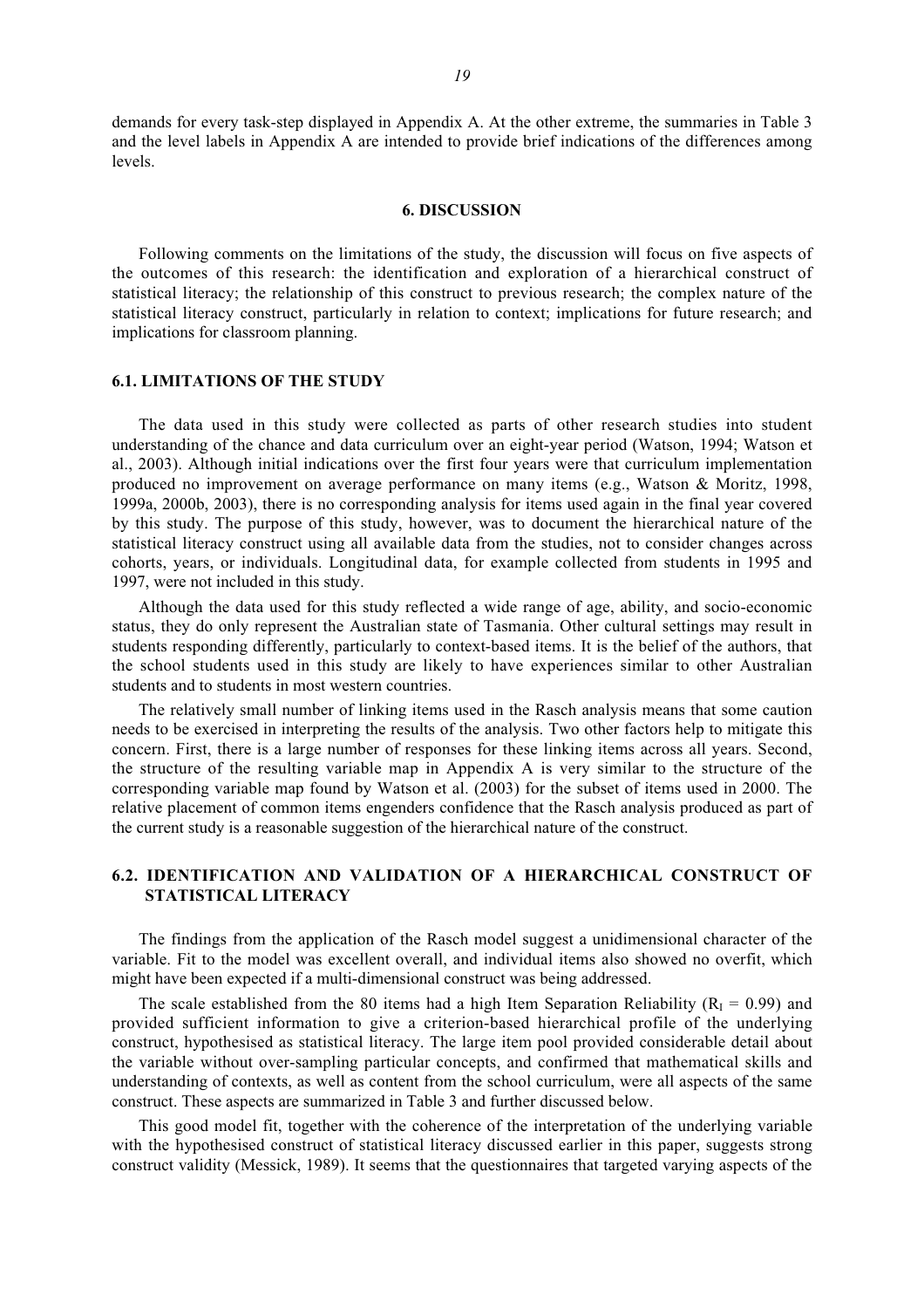# **6.3. RELATIONSHIP TO PREVIOUS RESEARCH**

In comparing the results of the current study with the previous analysis of Watson et al. (2003) that focused on the construct of variation, several points can be made. In the earlier analysis a subset of the current 80 items was used and the particular focus on variation led to the identification of four levels of the underlying variation variable rather than six as in the current study. The spread of items along the variable was similar, however, with the top 11 items in the variation map appearing at Level 6 in this study, and the bottom 6 items appearing at Level 1. This, together with the good fit to the model, indicated that variation is a sub-domain of statistical literacy appearing across difficulty levels. The greater number of items used in the current study, particularly reflecting more curriculum-based chance tasks and more media-based social contexts, gave greater opportunity to distinguish characteristics of increasingly sophisticated performance. This allowed for the more detailed and complex description than earlier.

There is a close relationship of the characteristics associated with levels of statistical literacy and Watson's (1997) three-tiered framework of statistical literacy. The mathematical and statistical skills noted at the different levels reflect the terminology of statistical ideas and its usage, which are suggested as essential in Tier 1 of the framework. The engagement with the context of statistical inquiry reflects Tiers 2 and 3 of the statistical hierarchy. Applying terminology in interpreting a context, which is the goal of Tier 2, appears from Level 3 in this profile, and thinking critically to question inappropriate claims and methods, the goal of Tier 3, appears from Level 5 onwards. The use of open-ended tasks that allowed for the identification of bias or errors in subtle settings gave students the opportunity to display these understandings at increasingly higher levels of the construct. In particular these tasks reflect the transition to the needs of adults in society as users of statistical information that were recognized by Wallman (1993) and Gal (2002). The written nature of the questionnaire further satisfies at least one dimension of Gal's requirement to communicate reactions to statistical information.

# **6.4. THE COMPLEX NATURE OF STATISTICAL LITERACY**

The title of this paper reflects our view that statistical literacy is indeed a complex construct. Interpretation of the variable suggests that it encompasses all individual components of the chance and data curriculum (AEC, 1991, 1994), as well as the foundational aspect of variation (Wild  $\&$ Pfannkuch, 1999). Beyond these characteristics is the realisation of the importance of engagement with context in defining the underlying construct for statistical literacy. The emergence of context was a distinguishing feature in the higher levels of the construct. The interaction of mathematical skills from the curriculum with the increasingly subtle contexts involving statistical bias or misinformation, creates situations that only students at the highest ability level can interpret successfully. In saying this we realise it is important to recognise that this is as much related to the opportunity to learn as it is to innate ability. The reasoning associated with the application of high-level mathematical skills in a subtle social context is unlikely to emerge through happenstance.

By including many tasks embedded in social settings that require interpretation, this study has identified an important factor leading to high achievement in the realms of statistical literacy. Statistical literacy is not just knowing curriculum-based formulas and definitions but integrating these with an understanding of the increasingly sophisticated and often subtle settings within which statistical questions arise. Using a metaphor suggested by Tognolini (1996) it appears that statistical literacy is a complex construct that may be thought of as a thick thread or rope comprising two interwoven and essential strands: mathematical/statistical understanding of the content and engagement with context in exploiting this understanding. In the past, assessment has focussed almost exclusively on curriculum-based mathematical skills. This study suggests that measurement of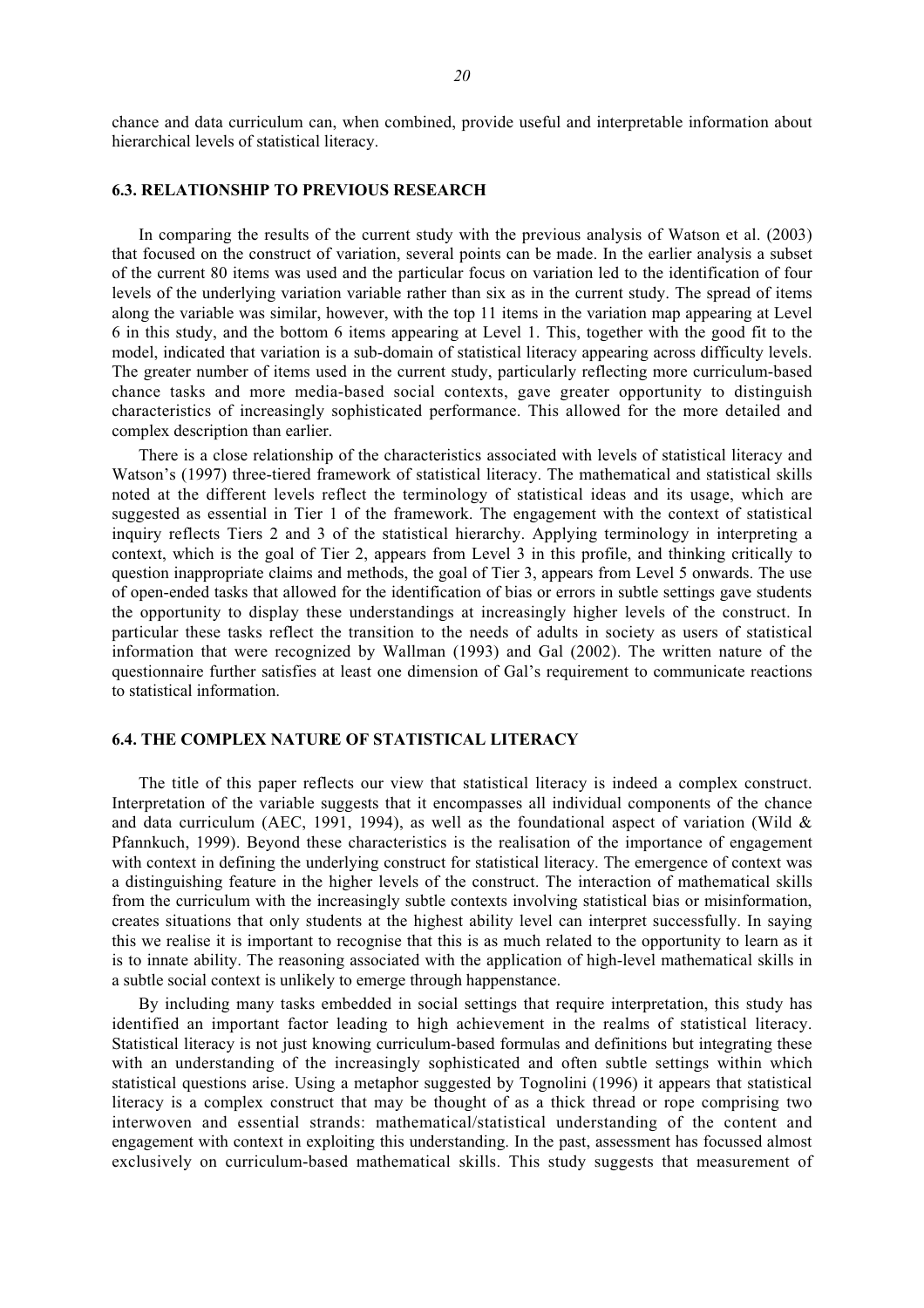statistical literacy is incomplete without the opportunity to engage with genuine social contexts, particularly such as those found in the media items.

### **6.5. IMPLICATIONS FOR FUTURE RESEARCH**

Although the unistructural, multistructural, and relational aspects of responses to individual items (Biggs & Collis, 1982) could be identified in many cases to aid in developing hierarchical codings, the combination of mathematical skills and engagement with context provided the opportunity to describe six rather than three levels of the overall statistical literacy construct. In terms of the earlier work of Campbell, Watson, and Collis (1992) on students' understanding of volume measurement, the categorisation of levels depends to some extent on the strength of the microscope used to view the phenomenon. Viewing the statistical literacy construct from "afar", it is possible to speculate on the existence of two unistructural-multistructural-relational cycles, similar to those identified by Campbell et al. and for beginning inference by Watson and Moritz (1999b). At Levels 1, 2, and 3, success on items reflects the increasingly structured use of data and information in a highly organised task environment. At Levels 4, 5, and 6, open-ended tasks and less familiar settings provide contexts where success is associated with using more complex mathematical skills and engagement within increasingly complex settings. These levels progressively appear to reflect simple single classroom settings (like using dice), multiple aspects of settings (such as surveys within the school environment), and complex relational settings (such as finding bias in unfamiliar social settings presented in the media). More research, however, is required to provide convincing evidence of this hypothesis.

The appearance of different task-steps for the same task at the same level of difficulty in some instances also provides some insight into students' achievement. It suggests that higher levels of sophistication in thinking are not always related to higher ability. Rather, students appear to be drawing on different ways of conceptualizing the question, and thus, in some situations, students at the same ability level have two ways of responding to a particular question. Improved identification of different conceptual frameworks could provide useful information to teachers about appropriate interventions for students at the same level of understanding.

Another step in future research is to analyse longitudinal data on individuals to explore the hypothesis that indeed the hierarchical structure observed in this study represents a developmental sequence that could be expected to be observed over the years of schooling. Several studies based on subsets of items included in this study suggest that such a hypothesis is reasonable (Watson & Moritz, 1998, 1999a, 2000b).

Although the characterization of the underlying statistical literacy construct appears sound based on the items used and the data collected in this study, using all of the 80 items would be impractical for an instrument to establish statistical literacy standards or benchmarks in the classroom. Items providing redundant data could be eliminated from any new instrument designed to assess statistical literacy. The choice of which items to leave out is dependent on the test writers but any new questionnaire or test purporting to measure statistical literacy should have a test specification that includes items that address both mathematical skills and contextually based application of these. This is consistent both with the conceptualisation of statistical literacy and the findings of this study.

Some gaps in the content covered with respect to topics in the curriculum also emerged when the overall scale was considered. For example, there were few difficult items relating to tables or to more complex graph types, such as those with non-linear association. New items will be needed to attend to this. The next stage of the research will address the preparation of an improved test for the construction of such a scale and its trialling in schools. Associated with this will be the identification of expectations for particular grade levels within the overall hierarchy of the statistical literacy construct. The current research has provided a foundation for future work, and confidence that statistical literacy is a single hierarchical construct that can be measured as students progress through school.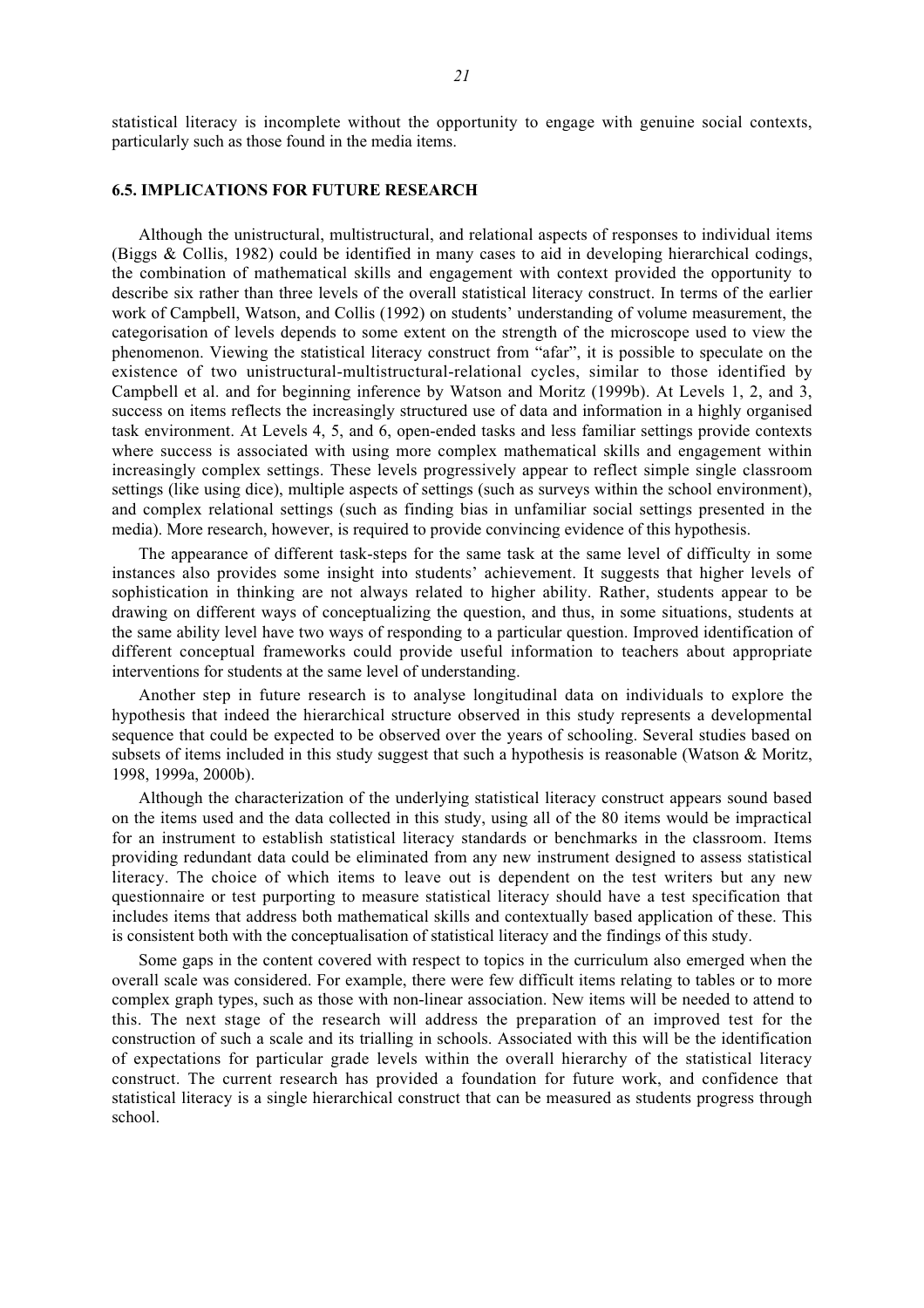### **6.6. IMPLICATIONS FOR CLASSROOM PLANNING**

Even before a shorter instrument is developed, recommendations for curriculum planners and teachers can be made based on the observed statistical literacy construct. We feel there needs to be more use of context, particularly socially-based media examples, in teaching statistics, both within mathematics and in other curriculum areas. We would support a concerted effort to devise activities specifically to assist students to move from non-context based application of statistical skills, such as "add them up and divide" interpretations of average, to an appreciation of context, and then to an awareness of its importance in decision making, including developing the skills to identify bias and misrepresentation. Some of these activities could be based on media items and interview protocols used in research (e.g., Watson & Moritz, 1999b, 2000a). Explicit discussion of the interwoven nature of the two strands of statistical literacy may help students appreciate its importance. We feel curriculum planners need to develop materials that enhance mathematical and statistical skills at the same time as the qualitative understanding of statistical reasoning.

It should be noted that we are not suggesting that teachers should neglect developing the separate underlying concepts, such as average, chance, variation, or sampling. Nor are we suggesting that improving a student's understanding of one of these concepts will also improve understanding of another, different idea. Rather, this research indicates not only that the underlying ideas are important, but also that students need to have opportunities to address these ideas in a range of contexts, including non-school-based ones. This requires a balance of concept and skill development and application of the ideas in authentic situations, and makes increased demands on teachers and curriculum planners.

In the light of changed curriculum expectations (e.g., Education Queensland, 2000) and extended social expectations for quantitative literacy generally (e.g., Steen, 2001), we believe that teachers across the curriculum will also have increased expectations placed on them in terms of appreciating statistical literacy and how to develop it. It is likely that professional development for teachers will be needed if they are to assist their students to achieve the highest levels of statistical literacy observed here before they leave formal schooling.

### **ACKNOWLEDGMENTS**

This research was funded by the Institutional Research Grant Scheme at the University of Tasmania in 2001. At the time of the initial research Rosemary Callingham was employed by the University of Tasmania. The authors thank Dr. John Izard for helpful comments during the initial preparation of this paper and the anonymous referees for suggestions for necessary revisions.

#### **REFERENCES**

- Adams, R. J., & Khoo, S. T. (1996). *Quest: Interactive item analysis system. Version 2.1* [Computer software]. Melbourne: Australian Council for Educational Research.
- Anastasi, A. (1988). *Psychological testing*. Macmillan: New York.
- Australian Association of Mathematics Teachers (AAMT) (1997). *Numeracy = everyone's business. Report of the Numeracy Education Strategy Development Conference. May 1997*. Adelaide: Author.
- Australian Education Council (1991). *A national statement on mathematics for Australian schools.* Carlton, Vic.: Author.
- Australian Education Council (1994). *Mathematics A curriculum profile for Australian schools.* Carlton, Vic.: Curriculum Corporation.
- Batanero, C., Estepa, A., Godino, J. D., & Green, D. R. (1996). Intuitive strategies and preconceptions about association in contingency tables. *Journal for Research in Mathematics Education, 27*, 151- 169.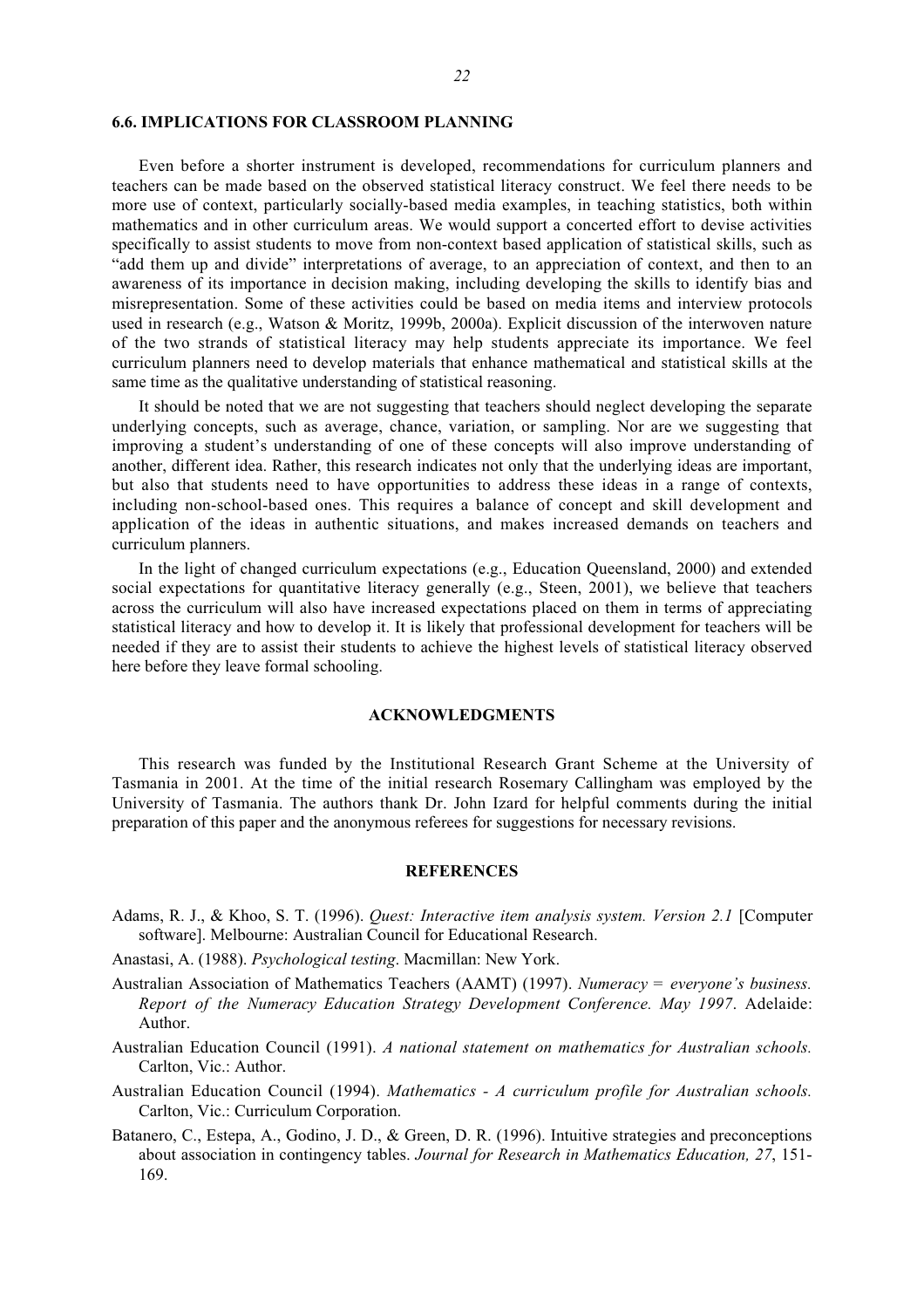- Biggs, J. B., & Collis, K. F. (1982). *Evaluating the quality of learning: The SOLO taxonomy.* Academic Press: New York.
- Biggs, J. B., & Collis, K. F. (1991). Multimodal learning and the quality of intelligent behaviour. In H. A. H. Rowe (Ed.), *Intelligence: Reconceptualization and measurement* (pp. 57-76). Hillsdale, NJ: Lawrence Erlbaum.
- Bond, T. G., & Fox, C. M. (2001). *Applying the Rasch model: Fundamental measurement in the human sciences*. Mahwah, NJ: Lawrence Erlbaum.
- Cai, J. (1995). Beyond the computational algorithm: Students' understanding of the arithmetic average concept. In L. Meira & D. Carraher (Eds.), *Proceedings of the 19th Psychology of Mathematics Education Conference* (Vol. 3*,* pp. 144-151). São Paulo, Brazil: PME Program Committee.
- Cai, J. (1998). Exploring students' conceptual understanding of the averaging algorithm. *School Science and Mathematics, 98*, 93-98.
- Campbell, K. J., Watson, J. M., & Collis, K. F. (1992). Volume measurement and intellectual development. *Journal of Structural Learning*, *11*, 279-298.
- Castles, I. (1992). *Surviving statistics: A user's guide to the basics.* Canberra: Australian Bureau of Statistics.
- Cockcroft, W. H. (1982). *Mathematics counts: Report of the Committee of Inquiry into the Teaching of Mathematics in Schools*. London: HMSO.
- Collis, K. F., Romberg, T. A., & Jurdak, M. E. (1986). A technique for assessing mathematical problem solving ability. *Journal for Research in Mathematics Education, 17*, 206-221.
- Cronbach, L. J., & Meehl, P. E. (1955). Construct validity in psychological tests. *Psychological Bulletin, 52*, 281-302.
- Cureton, E. E. (1965). Reliability and validity: Basic assumptions and experimental designs. *Educational and Psychological Measurement, 25*, 326-346.
- Department of Education Tasmania. (2002). *Essential learnings framework 1*. Hobart: Author.
- Dossey, J. A. (1997). National indicators of quantitative literacy. In L. A. Steen (Ed.), *Why numbers count: Quantitative literacy for tomorrow's America* (pp. 45-59). New York : The College Board.
- Education Queensland (2000). *New Basics Project technical paper*. Retrieved January 11, 2002, from http://education.qld.gov.au/corporate/newbasics/html/library.html
- Eisner, E. W. (1993). Reshaping assessment in education: Some criteria in search of practice. *Journal of Curriculum Studies, 25*(3), 219-233.
- Fischbein, E. (1975). *The intuitive sources of probabilistic thinking in children*. Dordrecht: D. Reidel.
- Fischbein, E., & Gazit, A. (1984). Does the teaching of probability improve probabilistic intuitions? An exploratory research study. *Educational Studies in Mathematics, 15*, 1-24.
- Fisher, W. P. (1994). The Rasch debate: Validity and revolution in educational measurement. In M. Wilson (Ed.), *Objective measurement: Vol. 2* (pp. 36-72). Norwood, NJ: Ablex.
- Frankenstein, M. (2001). Reading the world with math: Goals for a critical mathematical literacy curriculum. In *Mathematics shaping Australia* (Proceedings of the 18th Biennial Conference of the Australian Association of Mathematics Teachers, Inc.). [CDROM] Canberra: AAMT.
- Friel, S. N., Curcio, F. R., & Bright, G. W. (2001). Making sense of graphs: Critical factors influencing comprehension and instructional implications. *Journal for Research in Mathematics Education, 32*, 124-158.
- Gagatsis, A., Kyriakides, L., & Panaoura, A. (2001). Construct validity of a developmental assessment on probabilities: A Rasch measurement model analysis. In M. van den Heuvel-Panhuizen (Ed.), *Proceedings of the 25th Conference of the International Group for the Psychology of Mathematics Education* (Vol. 2, pp. 449-456). Utrecht, The Netherlands: Freudenthal Institute.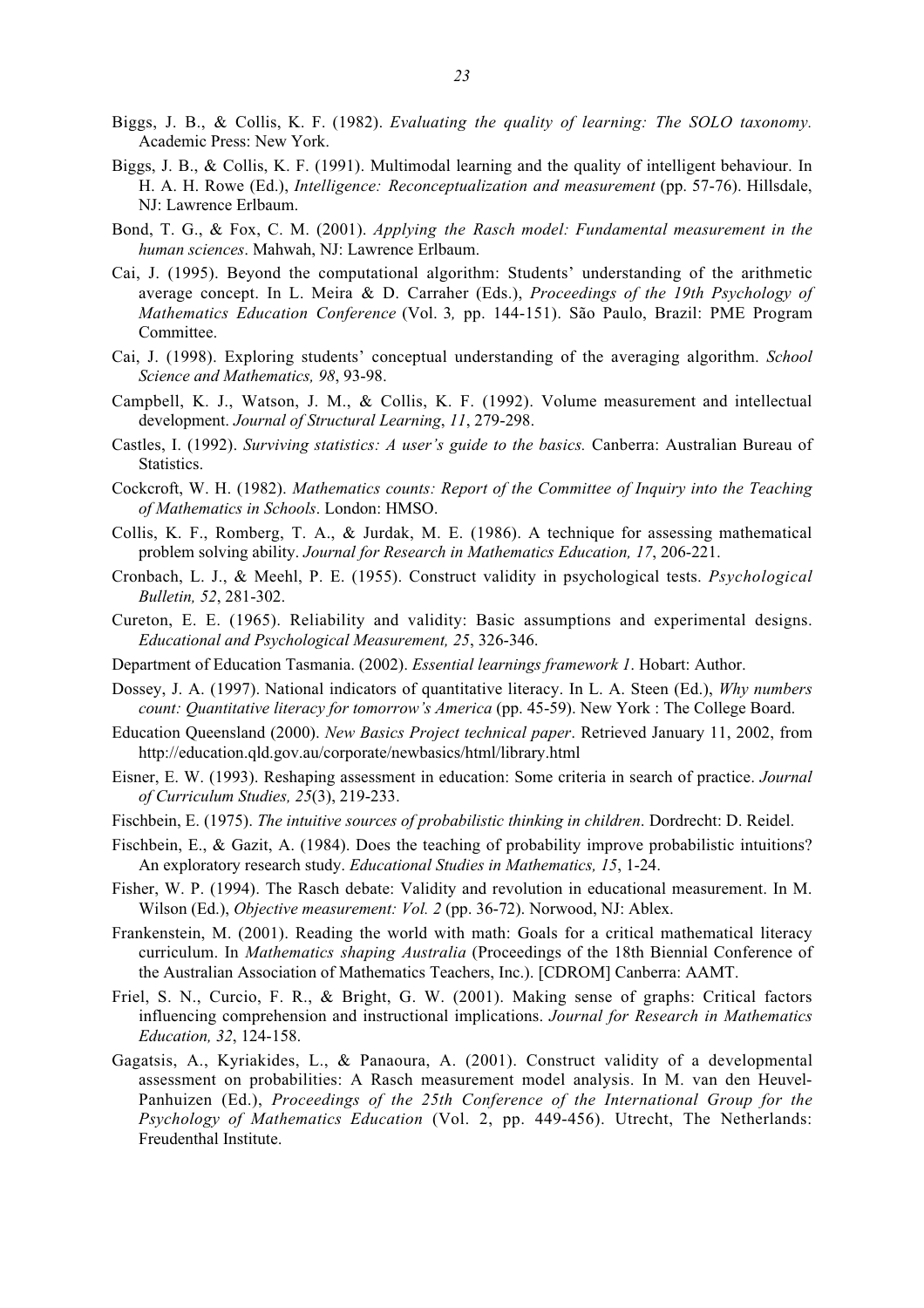- Gal, I. (2000). Statistical literacy: Conceptual and instructional issues. In D. Coben, J. O'Donoghue, & G. E. Fitzsimons (Eds.), *Perspectives on adults learning mathematics: Research and practice* (pp. 135-150). Dordrecht: Kluwer.
- Gal, I. (2002). Adults' statistical literacy: Meanings, components, responsibilities. *International Statistical Review, 70,* 1-51.
- Gal, I., & Wagner, D. A. (1992). *Project STARC: Statistical reasoning in the classroom*. (Annual Report: Year 2, NSF Grant No. MDR90-50006). Philadelphia, PA: Literacy Research Center, University of Pennsylvania.
- Garfield, J. B. (2003). Assessing statistical reasoning. *Statistics Education Research Journal, 2*(1), 23-38.
- Glaser, R. (1963). Instructional technology and the measurement of learning outcomes: Some questions. *American Psychologist, 18*, 519-521.
- Glaser, R. (1981). The future of testing: A research agenda for cognitive psychology and psychometrics. *American Psychologist, 36*, 923-936.
- Green, D. R. (1982). *Probability concepts in 11-16 year old pupils*. Loughborough, UK: Center for Advancement of Mathematical Education in Technology, University of Technology.
- Green, D. (1983a). Shaking a six. *Mathematics in Schools, 12*(5), 29-32.
- Green, D. R. (1983b). A survey of probability concepts in 3000 pupils aged 11-16 years. In D. R. Grey, P. Holmes, V. Barnett, & G. M. Constable (Eds.), *Proceedings of the 1st International Conference on Teaching Statistics* (Vol. 2, pp. 766-783). Sheffield, England: Teaching Statistics Trust.
- Green, D. (1993). Data analysis: What research do we need? In L. Pereira-Mendoza (Ed.), *Introducing data analysis in the schools: Who should teach it and how?* (pp. 219-239). Voorburg, The Netherlands: International Statistical Institute.
- Holmes, P. (1980). *Teaching statistics 11-16.* Slough, UK: Schools Council and Foulsham Educational.
- Izard, J. (1992). Patterns of development with probability concepts: Assessment for informative purposes. In M. Stephens & J. Izard (Eds.), *Reshaping assessment practices: Assessment in the mathematical sciences under challenge. Proceedings from the First National Conference on Assessment in the Mathematical Sciences* (pp. 355-367). Melbourne, VIC: Australian Council for Educational Research.
- Jacobs, V. R. (1999). How do students think about statistical sampling before instruction? *Mathematics in the Middle School, 5*(4), 240-263.
- Jones, B. (1982). *Sleepers wake: Technology and the future of work.* Melbourne: Oxford University Press.
- Jones, G. A., Langrall, C. W., Thornton, C. A., & Mogill, A. T. (1997). A framework for assessing young children's thinking in probability. *Educational Studies in Mathematics, 32*, 101-125.
- Jones, G. A., Thornton, C. A., Langrall, C. W., Mooney, E. S., Perry, B., & Putt, I. J. (2000). A framework for characterizing children's statistical thinking. *Mathematical Thinking and Learning, 2*, 269-307.
- Keeves, J. P., & Alagumalai, S. (1999). New approaches to measurement. In G. N. Masters and J. P. Keeves (Eds.), *Advances in measurement in educational research and assessment* (pp. 23-42). Oxford: Pergamon.
- Kirsch, I. W. (1997). Literacy performance on three scales: Definitions and results. In W. McLennan, *Aspects of literacy: Assessed skill levels Australia 1996* (pp. 98-124). Canberra: Australian Bureau of Statistics.
- Kolen, M. J. (1999). Equating of tests. In G. N. Masters & J. P. Keeves (Eds.), *Advances in measurement in educational research and assessment* (pp. 164-175). New York: Pergamon.
- Konold, C., & Garfield, J. (1992). *Statistical reasoning assessment: Part 1. Intuitive Thinking*. Scientific Reasoning Research Institute, University of Massachusetts, Amherst, MA.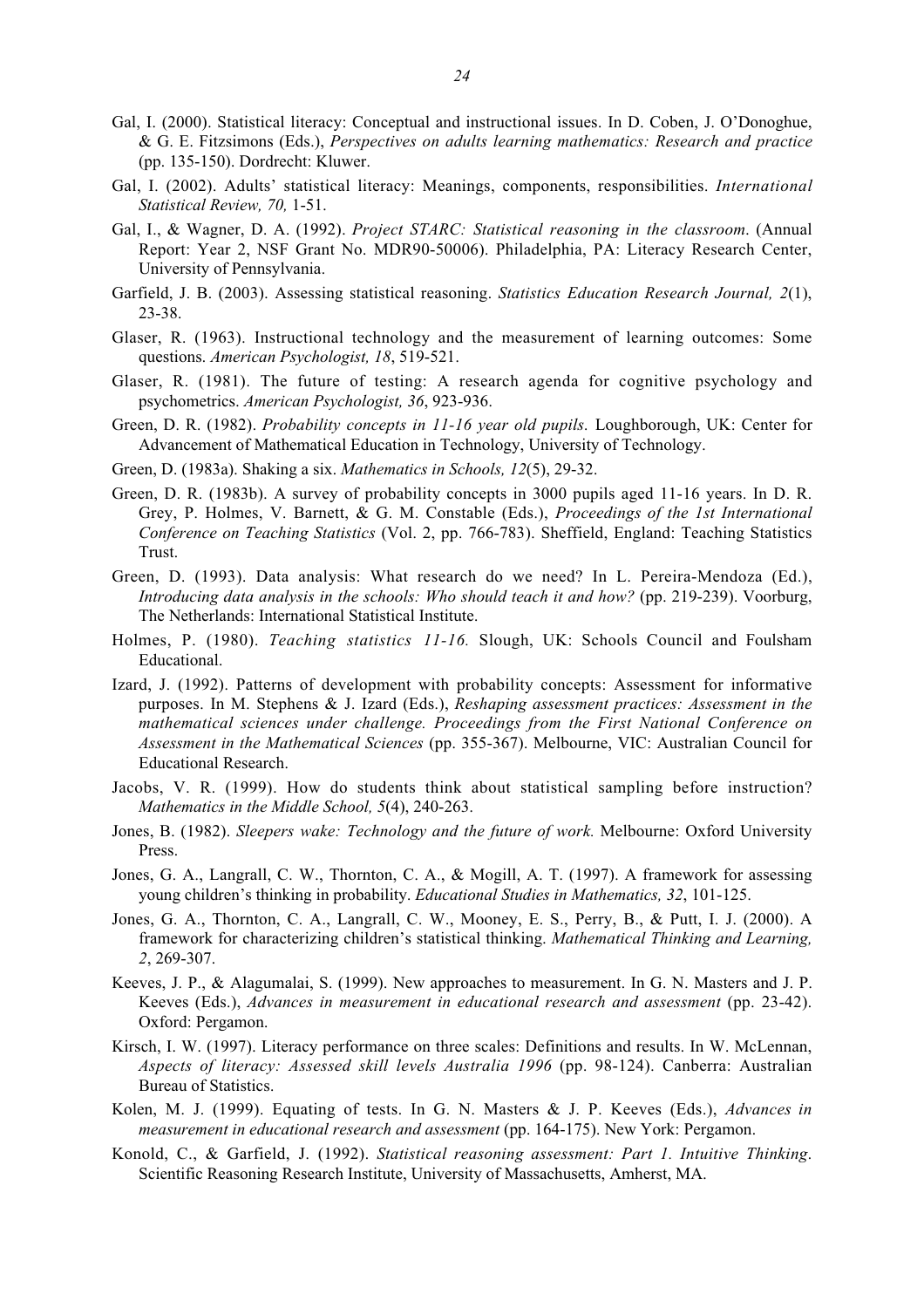- Konold, C., & Higgins, T. L. (2002). Working with data: Highlights related to research. In S. J. Russell, D. Schifter, & V. Bastable (Eds.), *Developing mathematical ideas: Collecting, representing, and analyzing data* (pp. 165-201). Parsippany, NJ: Dale Seymour Publications.
- Linacre, M. (1997, August). *Judging plans and facets*. MESA Research Note 3. Retrieved January 8, 2003, from http://www.rasch.org/m3.htm
- Lokan, J. Ford, P., & Greenwood, L. (1997). *Maths and science on the line: Australian middle primary students' performance in the Third International Mathematics and Science Survey (TIMSS)*. Melbourne: Australian Council for Educational Research.
- Luke, A., & Freebody, P. (1997). Shaping the social practices of reading. In S. Musprati, A. Luke, & P. Freebody (Eds.), *Constructing critical literacies: Teaching and learning textual practice* (pp. 185-225). St. Leonards, NSW: Allen & Unwin.
- Masters, G. N. (1982). A Rasch model for partial credit scoring. *Psychometrika*, *47*, 149-174.
- McLennan, W. (1997). *Aspects of literacy: Assessed Skill Levels Australia 1996*. Canberra: Commonwealth of Australia.
- Messick, S. (1989). Validity. In R. Linn (Ed.), *Educational measurement* (3rd ed.) (pp. 13-103). New York: American Council on Education and Macmillan Publishing Company.
- Metz, K. E. (1998). Emergent understanding and attribution of randomness: Comparative analysis of the reasoning of primary grade children and undergraduates. *Cognition and Instruction, 16*, 285- 365.
- Mevarech, Z. R., & Kramarsky, B. (1997). From verbal descriptions to graphic representations: Stability and change in students' alternative conceptions. *Educational Studies in Mathematics, 32*, 229-263.
- Miles, M. B., & Huberman, A. M. (1994). *Qualitative data analysis: An expanded sourcebook.* (2nd ed.). Thousand Oaks, CA: Sage Publications.
- Ministry of Education (1992). *Mathematics in the New Zealand curriculum*. Wellington: Author.
- Mokros, J., & Russell, S. J. (1995). Children's concepts of average and representativeness. *Journal for Research in Mathematics Education*, *26*(1), 20-39.
- Moore, D. S. (1990). Uncertainty. In L. A. Steen (Ed.), *On the shoulders of giants: New approaches to numeracy* (pp. 95-137). Washington, DC: National Academy Press.
- Moritz, J. B. (2000). Graphical representations of statistical associations by upper primary students. In J. Bana & A. Chapman (Eds.), *Mathematics education beyond 2000: Proceedings of the 23rd Annual Conference of the Mathematics Education Research Group of Australasia* (Vol. 2, pp. 440-447). Perth, WA: MERGA.
- Moritz, J. B., & Watson, J. M. (1997). Graphs: Communication lines to students? In F. Biddulph & K. Carr (Eds.), *People in mathematics education: Proceedings of the 20th annual conference of the Mathematics Education Research Group of Australasia* (Vol. 2, pp. 344-351). Rotorua, NZ: MERGA.
- Moritz, J. B., & Watson, J. M. (2000). Reasoning and expressing probability in students' judgements of coin tossing. In J. Bana & A. Chapman (Eds.), *Mathematics education beyond 2000: Proceedings of the 23rd annual conference of the Mathematics Education Research Group of Australasia* (Vol. 2, pp. 448-455). Perth, WA: MERGA.
- Moritz, J. B., Watson, J. M., & Collis, K. F. (1996). Odds: Chance measurement in three contexts. In P. C. Clarkson (Ed.), *Technology in mathematics education: Proceedings of the 19th annual conference of the Mathematics Education Research Group of Australasia* (pp. 390-397). Melbourne: MERGA.
- Moritz, J. B., Watson, J.M., & Pereira-Mendoza, L. (1996, November). *The language of statistical understanding: An investigation in two countries*. Paper presented at the Joint ERA/AARE Conference, Singapore. [Online: http://www.swin.edu.au/aare/96pap/morij96.280]
- National Council of Teachers of Mathematics (1989). *Curriculum and evaluation standards for school mathematics*. Reston, VA: Author.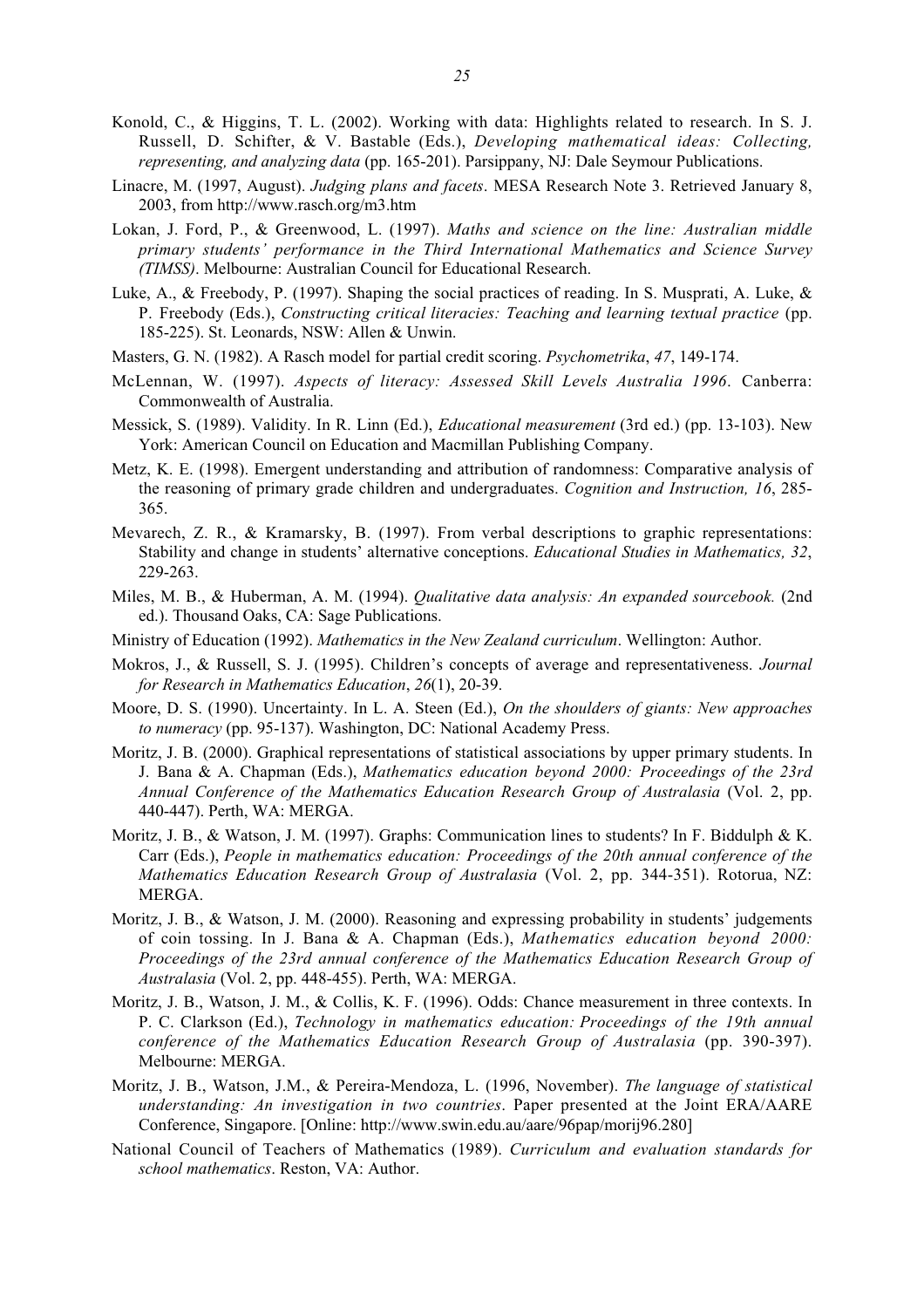- Nisbett, R. E., Krantz, D. H., Jepson, C., & Kunda, Z. (1983). The use of statistical heuristics in everyday inductive reasoning. *Psychological Review, 90*, 339-363.
- Pollatsek, A., Well, A. D., Konold, C., Hardiman, P., & Cobb, G. (1987). Understanding conditional probabilities. *Organizational Behavior and Human Decision Processes, 40*, 255-269.
- Rasch, G. (1980). *Probabilistic models for some intelligence and attainment tests*. Chicago: University of Chicago Press (original work published 1960).
- Reading, C. (2002). Profile for statistical understanding. In B. Phillips (Ed.), *Proceedings of the Sixth International Conference on Teaching Statistics: Developing a statistically literate society, Cape Town, South Africa*. Voorburg, The Netherlands: International Statistical Institute.
- Reading, C., & Shaughnessy, M. (2000). Student perceptions of variation in a sampling situation. In T. Nakahara & M. Koyama (Eds.), *Proceedings of the 24th Conference of the International Group for the Psychology of Mathematics Education* (Vol. 4, pp. 89-96). Hiroshima, Japan: Hiroshima University.
- Reading, C., & Shaughnessy, M. (in press). Reasoning about variation. In J. Garfield & D. Ben-Zvi (Eds.), *The challenge of developing statistical literacy, reasoning, and thinking.* Dordrecht: Kluwer.
- Romberg, T. A., Jurdak, M. E., Collis, K. F., & Buchanan, A. E. (1982). *Construct validity of a set of mathematical superitems*. Madison, Wisconsin: Wisconsin Center for Education Research.
- Shaughnessy, J. M. (1997). Missed opportunities in research on the teaching and learning of data and chance. In F. Biddulph & K. Carr (Eds.), *People in mathematics education Proceedings of the 20th annual conference of the Mathematics Education Research Group of Australasia* (Vol. 1, pp. 6-22). Rotorua, NZ: MERGA.
- Shaughnessy, J. M., Watson, J., Moritz, J., & Reading, C. (1999, April). School mathematics students' acknowledgment of statistical variation. In C. Maher (Chair), *There's more to life than centers*. Presession Research Symposium, 77th Annual National Council of Teachers of Mathematics Conference, San Francisco, CA.
- Statistics Canada and Organisation for Economic Cooperation and Development (OECD) (1996). *Literacy, economy, and society: First results from the International Adult Literacy Survey*. Ottawa: Author.
- Steen, L. A. (Ed.) (1997). *Why numbers count: Quantitative literacy for tomorrow's America*. New York: College Entrance Examination Board.
- Steen, L. A. (Ed.) (2001). *Mathematics and democracy: The case for quantitative literacy.* Washington, DC: National Council on Education and the Disciplines.
- Stocking, M. L. (1999). Item response theory. In G. N. Masters & J. P. Keeves (Eds.), *Advances in measurement in educational research and assessment* (pp. 55-63). New York: Pergamon.
- Tognolini, J. (1996). Rasch modelling: Advantages and limitations. In *Session notes National Meeting on Assessment and Reporting 25-26 November 1996*. Manly: NSW Department of School Education.
- Torok, R. (2000). Putting the variation into chance and data. *Australian Mathematics Teacher*, *56(2),* 25-31.
- Tversky, A., & Kahneman, D. (1983). Extensional versus intuitive reasoning: The conjunction fallacy in probability judgement. *Psychological Review, 90,* 293-315.
- Wallman, K. K. (1993). Enhancing statistical literacy: Enriching our society. *Journal of the American Statistical Association, 88*, No. 421, 1-8.
- Watson, J. M. (1994). Instruments to assess statistical concepts in the school curriculum. In National Organizing Committee (Ed.), *Proceedings of the Fourth International Conference on Teaching Statistics. Volume 1* (Vol. 1, pp. 73-80). Rabat, Morocco: National Institute of Statistics and Applied Economics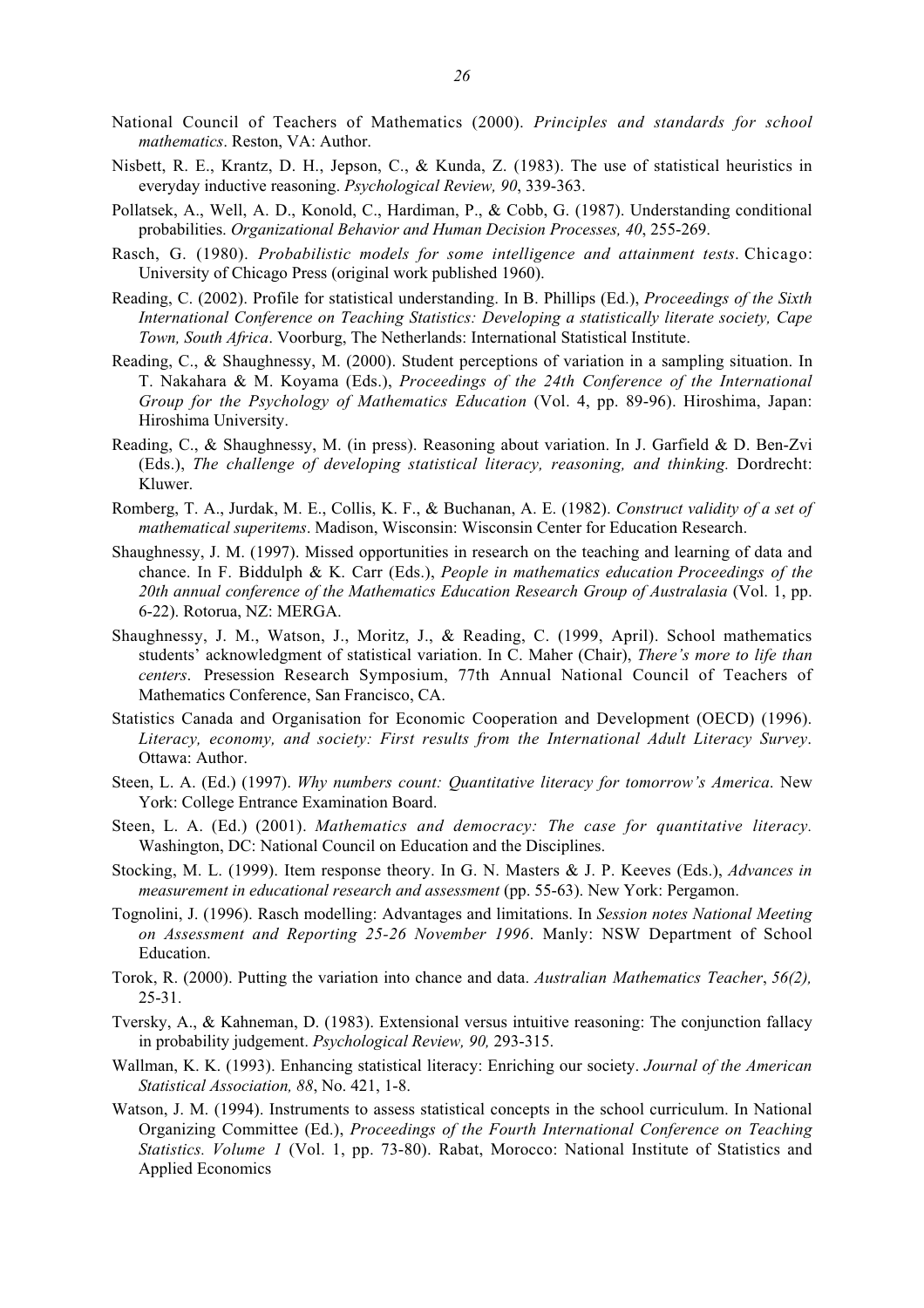- Watson, J. M. (1997). Assessing statistical literacy using the media. In I. Gal & J.B. Garfield (Eds.), *The Assessment Challenge in Statistics Education* (pp. 107-121). Amsterdam: IOS Press and The International Statistical Institute.
- Watson, J. M. (1998a). Numeracy benchmarks for years 3 and 5: What about chance and data? In C. Kanes, M. Goos, & E. Warren (Eds.), *Teaching mathematics in new times.* (Proceedings of the 21<sup>st</sup> annual conference of the Mathematics Education Research Group of Australasia, Vol. 2, pp. 669-676). Brisbane: MERGA.
- Watson, J. M. (1998b). The role of statistical literacy in decisions about risk: Where to start. *For the Learning of Mathematics*, *18*(3), 25-27.
- Watson, J. M. (2000). Statistics in context. *Mathematics Teacher*, *93*, 54-58.
- Watson, J. M., Collis, K. F., & Moritz, J. B. (1994). Assessing statistical understanding in Grades 3, 6 and 9 using a short answer questionnaire. In G. Bell, B. Wright, N. Leeson, & G. Geake (Eds.), *Challenges in Mathematics Education: Constraints on Construction Proceedings of the 17th Annual Conference of the Mathematics Education Research Group of Australasia* (pp. 675-682). Lismore, NSW: MERGA.
- Watson, J. M., Collis, K. F., & Moritz, J. B. (1997). The development of chance measurement. *Mathematics Education Research Journal*, *9*, 60-82.
- Watson, J. M., & Kelly, B. A. (2002). Can grade 3 students learn about variation? In B. Phillips (Ed.), *Proceedings of the Sixth International Conference on Teaching Statistics: Developing a statistically literate society, Cape Town, South Africa*. Voorburg, The Netherlands: International Statistical Institute.
- Watson, J. M., Kelly, B. A., Callingham, R. A., & Shaughnessy, J. M. (2003). The measurement of school students' understanding of statistical variation. *International Journal of Mathematical Education in Science and Technology, 34,*1-29.
- Watson, J. M., & Moritz, J. B. (1998). Longitudinal development of chance measurement. *Mathematics Education Research Journal*, *10*(2), 103-127.
- Watson, J. M., & Moritz, J. B. (1999a). The development of concepts of average. *Focus on Learning Problems in Mathematics*, *21*(4), 15-39.
- Watson, J. M., & Moritz, J. B. (1999b). The beginning of statistical inference: Comparing two data sets. *Educational Studies in Mathematics*, *37*, 145-168.
- Watson, J. M., & Moritz, J. B. (2000a). Developing concepts of sampling. *Journal for Research in Mathematics Education*, *31*, 44-70.
- Watson, J. M., & Moritz, J. B. (2000b). Development of understanding of sampling for statistical literacy. *Journal of Mathematical Behavior*, *19*, 109-136.
- Watson, J. M., & Moritz, J. B. (2002). School students' reasoning about conjunction and conditional events. *International Journal of Mathematical Education in Science and Technology, 33,* 59-84.
- Watson, J. M., & Moritz, J. B. (2003). The development of comprehension of chance language: Evaluation and interpretation. *School Science and Mathematics, 103*, 65-80.
- Wild, C. J., & Pfannkuch, M. (1999). Statistical thinking in empirical enquiry. *International Statistical Review, 67*, 223-265.
- Wilson, M. (1990). Investigation of structured problem-solving items. In G. Kulm (Ed.), *Assessing higher order thinking in mathematics* (pp. 187-203). Washington, DC: American Association for the Advancement of Science.
- Wilson, M. (1992). Measuring levels of mathematical understanding. In T. A. Romberg (Ed.), *Mathematics assessment and evaluation: Imperatives for mathematics educators* (pp. 213-241). Albany, NY: State University of New York Press.
- Wright, B. D., & Masters, G. N. (1982). *Rating scale analysis: Rasch measurement*. Chicago: MESA Press.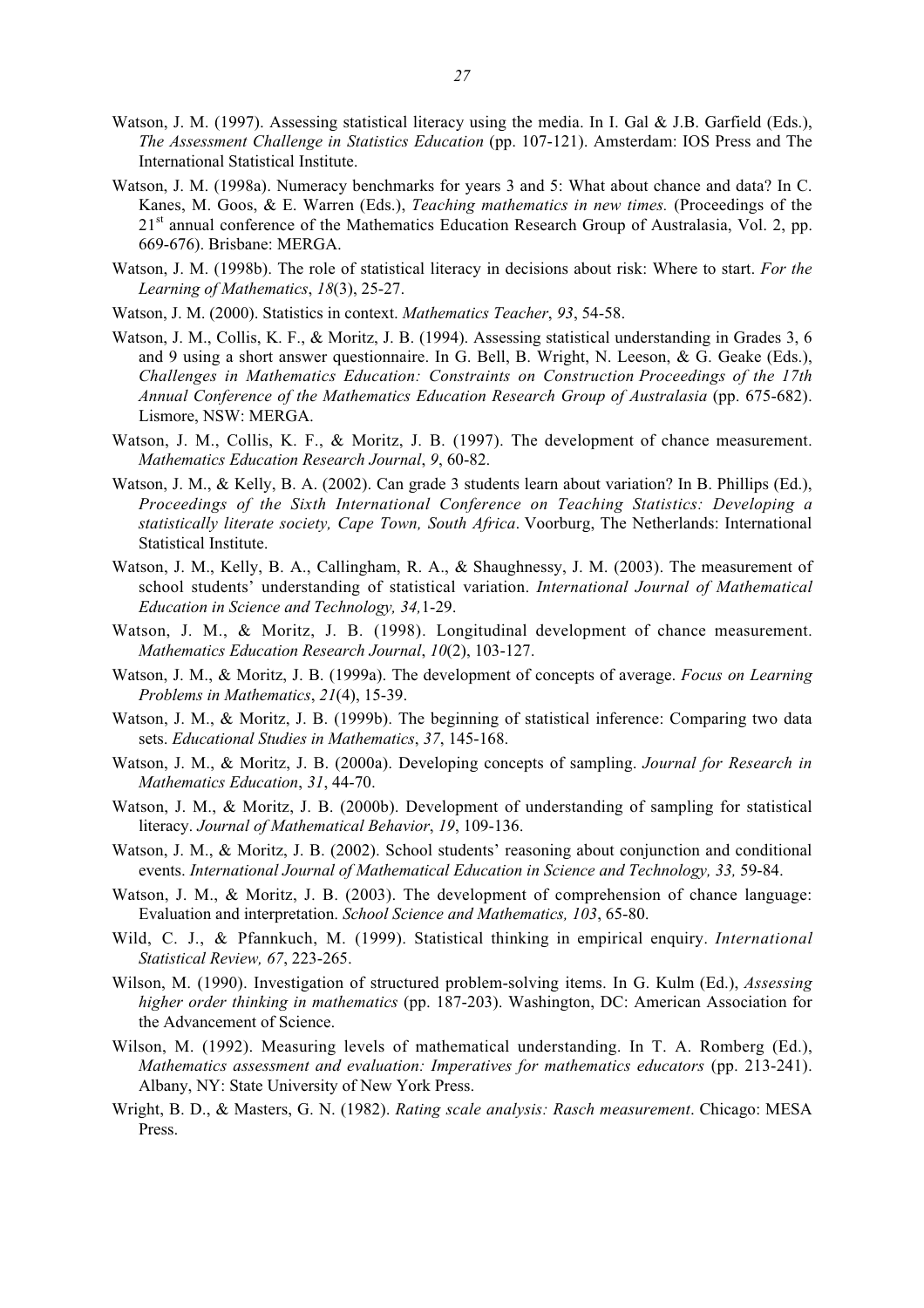Zawojewski, J. S., & Shaughnessy, J. M. (2000). Data and chance. In E. A. Silver & P. A. Kenney (Eds.), *Results from the Seventh Mathematics Assessment of the National Assessment of Educational Progress* (235-268). Reston, VA: NCTM.

> JANE WATSON Faculty of Education University of Tasmania Private Bag 66, Hobart TAS 7001 Australia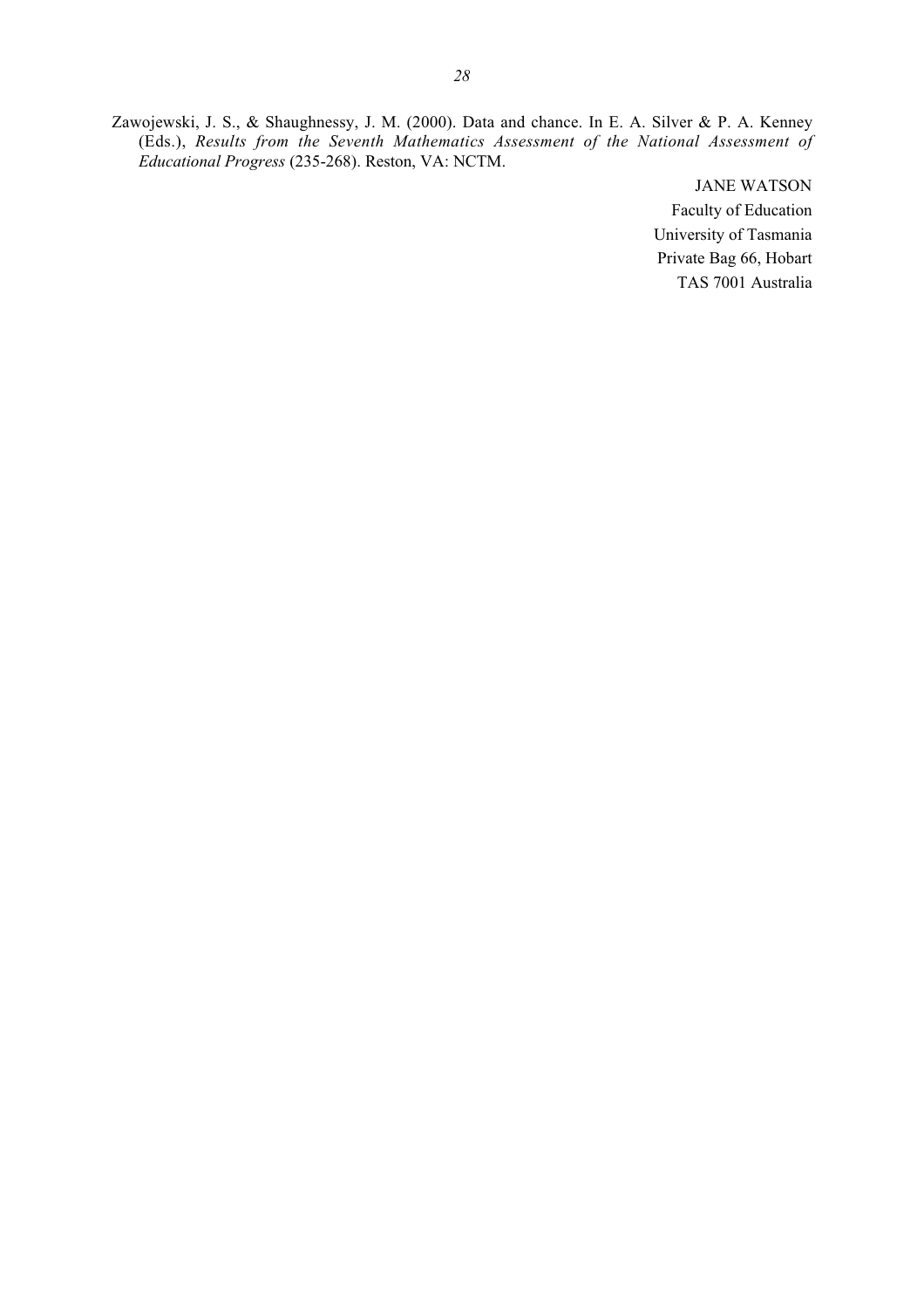4.0 | | HAT8.4 | MVE3.3 | | M5AV.3 | Q17 M10A.4 | M3OD.4 | BT1A.2<br>| BT1A.2<br>| RAN3.3 3.0 | RAN3.3 TRV5.2 TRV6.5 | | M7CH.4 | | TBL5.4 | M9D .2 TRV4.3 | M9C .2 TWN2.3 | M8QU.2 SP9 | DIE7.4 TWN1.3 AVG1.3  $X \parallel$  $2.0$ X | SP2A.3 MVE5.3 BT1B.3<br>X | CP16 SM19.3 M2PI.2 X | CP16 SM19.3 M2PI.2 M10A.3 MVE2.3 MVE6.3 VAR .3 XX | SMP4.3 ME13.3 Q20 MVE1.3 SMP3.3 BT1B.2 DRG1 XX | M7CH.3 Q10E.4 M6D .2 XXX | M3OD.3 SP2B.3<br>XXXX | M3OD.3 SP2B.3 XXXX | M4DR.2 MVE8.3<br>XXXXX | M4DR.2 MVE8.3 XXXXX | M8GR.3 MVE6.2<br>XXXX | BOX9.3 M1CH.2 XXXX | BOX9.3 M1CH.2 M7CH.2 SP5B.2 TWN3.3<br>1.0 XXXXXX | M2PI.1 M6C DIE2.4 TRV6.4 MVE4.3 XXXXXX | M2PI.1 M6C DIE2.4 TRV6.4 MVE4.3 SP10<br>XXXXXX | M5AV.2 M6AB.2 M6D .1 SP3A.3 XXXXXX | M5AV.2 M6AB.2 M6D .1 SP3A.3<br>XXXXXXXXX | SP3B.3 MVE1.2 SP8 XXXXXXXXXX | SP3B.3 MVE1.2 SP8 XXXXXXX | M8GR.2 M8QU.1 AVG1.2 MVE8.2 XXXXXXXXXXXX | AVG2.3 DIE2.3 TRV4.2 TRV6.3 MVE2.2 MVE7.2 SMP3.2 SP7 XXXXXXXXXXXXXX | DIE7.3 M10A.2 M10B.2 SP11.2 VAR .2 ME13.2 M3OD.2 BT1B.1 XXXXXXXXXXXXXXX | RAN3.2 SP5A.2 TBL5.3 MVE5.2 BT1A.1 AVG1.1 XXXXXXXXXXXXXXXX | CF15 SP3A.2 MVE3.2 MVE4.2 TBL5.2 TWN2.2 TWN3.2 .0 XXXXXXXXXXXXXXXX | M4DR.1 M10A.1 M6AB.1 SP2A.2 MVE2.1 TWN1.2 VAR .1 XXXXXXXXXXXX | SMP4.2 CH11.2 AV12.2 CF18 RAN3.1 XXXXXXXXXXXXXXXXXXXXX | M5AV.1 MVE3.1 MVE6.1 XXXXXXXXXXXXXX | DIE7.2 SP4A MVE5.1 TWN2.1 XXXXXXXXXXXXX | HAT8.3 AV12.1 SP3B.2 MVE4.1 XXXXXXXXXXXXXXXX | M8GR.1\_\_\_\_\_\_\_\_\_\_\_\_\_\_\_\_\_\_\_\_\_\_\_\_\_\_\_\_\_\_\_\_\_\_\_\_\_\_\_\_\_\_\_\_\_\_\_\_\_\_\_\_\_\_\_\_\_\_\_\_\_\_\_ XXXXXXXXXXXX | CP14 M9D .1 TRV4.1 SMP3.1 TWN1.1 TWN3.1 XXXXXXXXXXXXX | M1CH.1 M9C .1 M10B.1 SP1 .2 SP3A.1 SP5A.1 MVE7.1 XXXXXXXXXXXX | AVG2.2 ME13.1 DIE2.2 TBL5.1 -1.0 XXXXXXXX | BOX9.2 TRV6.2 MVE1.1 TBL3.2 XXXXXXXXXX | SP5B.1 XXXX | SMP4.1 SM19.2<br>XXX | AVG2.1 HAT8.2 XXX | AVG2.1 HAT8.2 SP3B.1 TBL4 MVE8.1<br>XXXXXXXX | BOX9.1 O10E.3 SP2B.2 SP4B TBL3.1 SP6 BOX9.1 Q10E.3 SP2B.2 SP4B  $xxxx$  $\chi_{\rm X}$  and  $\chi_{\rm X}$  and  $\chi_{\rm X}$  and  $\chi_{\rm X}$  are the set of  $\chi_{\rm X}$  and  $\chi_{\rm X}$  are the set of  $\chi_{\rm X}$  and  $\chi_{\rm X}$  are the set of  $\chi_{\rm X}$  and  $\chi_{\rm X}$  are the set of  $\chi_{\rm X}$  and  $\chi_{\rm X}$  are the set o XXXX | DIE7.1 CH11.1 TRV2 SP11.1<br>XX | HAT8.1 TRV6.1 TBL1 XX | HAT8.1 TRV6.1 TBL1<br>XXX | HAT8.1 TRV6.1 TBL1 XXX | TBL2 -2.0 X | M3OD.1 XXX | M7CH.1 Q10E.2 TRV3 X | SM19.1 XX | SP1 .1 SP2A.1 TRV5.1  $X = \begin{bmatrix} 1 & 1 \\ 1 & 1 \end{bmatrix}$  | X | DIE2.1 | |  $-3.0$  X | Q10C.2 Q10D.1 SP2B.1<br>| C10F 1  $010E.1$  | | TRV1 | Q10A.2 | | Q10B.2 |  $-4.0$  | | Q10B.1  $010C.1$  | | | Q10A.1 | | |  $-5.0$ Level 6 Critical mathematical Level 5 Critical Level 4 Consistent non-critical Level 3 Inconsistent Level 2 Informal Level 1 Idiosyncratic

Each X represents 12 students

**APPENDIX A: VARIABLE MAP FOR STATISTICAL LITERACY CONSTRUCT**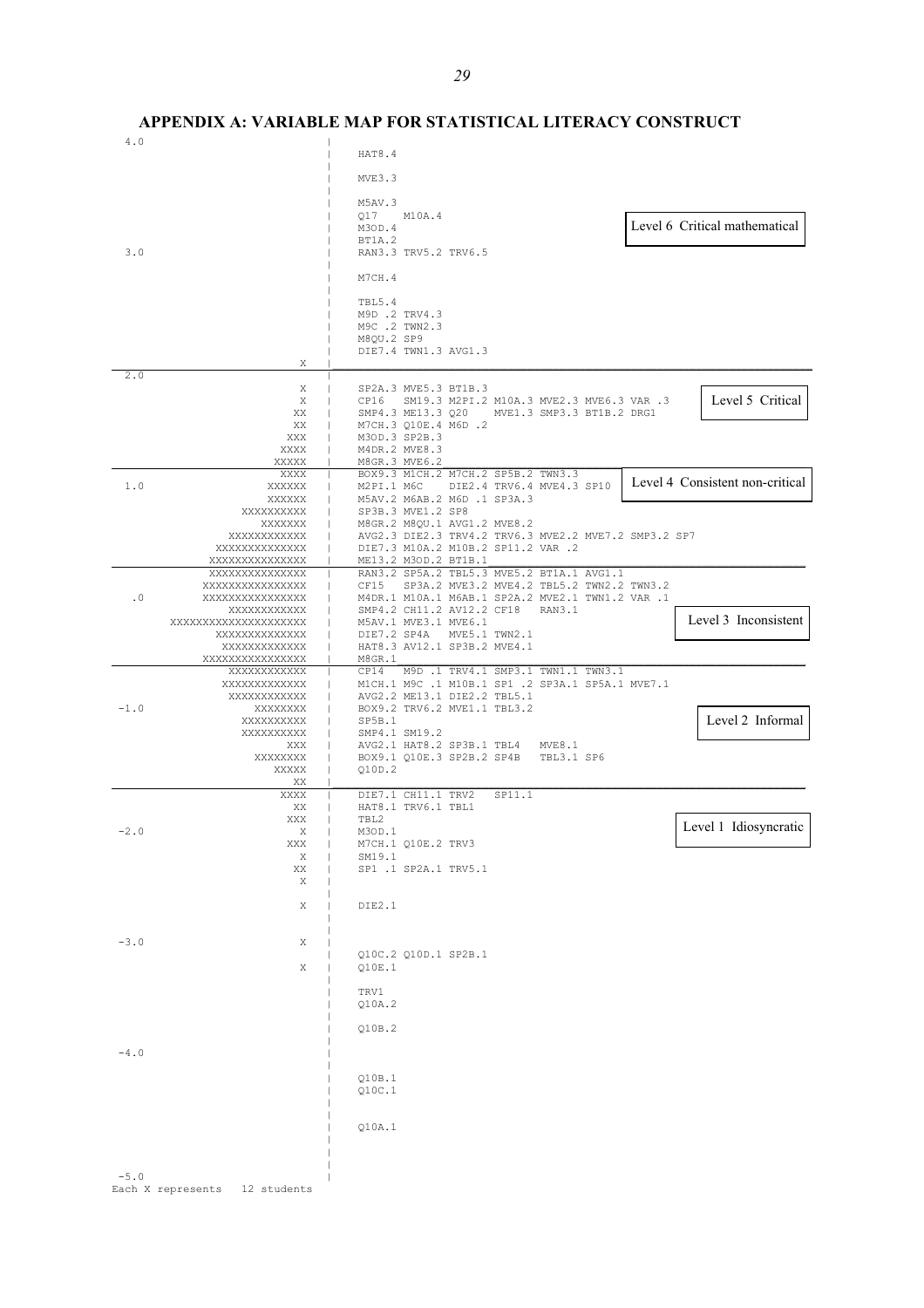|                        | <b>GRADE</b> |     |     |                |          |                  |
|------------------------|--------------|-----|-----|----------------|----------|------------------|
| <b>ITEM</b>            | $\mathbf{3}$ | 5   | 6   | $\overline{7}$ | $\bf{8}$ | $\boldsymbol{9}$ |
| AV12                   |              | 218 | 518 |                | 167      | 641              |
| AVG1                   |              |     |     | 189            |          | 197              |
| AVG2                   | 626          | 218 | 518 |                | 167      | 641              |
| BOX9                   | 1039         | 421 | 875 | 239            | 196      | 1034             |
| BT1A, BT1B             |              |     |     | 189            |          | 197              |
| CF15, CF18, CP14, CP16 |              | 238 | 861 | 46             | 196      | 837              |
| CH11                   |              | 238 | 875 | 50             | 196      | 837              |
| DIE <sub>2</sub>       | 176          | 183 |     | 189            |          | 197              |
| DIE7                   | 1039         | 421 | 875 | 239            | 196      | 1034             |
| DRG1                   |              |     |     | 189            |          | 197              |
| HAT <sub>8</sub>       | 863          | 238 | 875 | 50             | 196      | 837              |
| M10A, M10B             |              |     | 395 |                | 185      | 403              |
| M1CH, M2PI, M3OD       |              |     | 695 |                | 185      | 746              |
| M <sub>4</sub> DR      |              |     |     | 189            | 185      | 943              |
| M <sub>5</sub> AV      |              |     | 517 |                | 165      | 618              |
| M6AB, M6C, M6D         |              |     |     |                | 184      | 746              |
| M7CH                   |              |     | 695 |                | 185      | 746              |
| M8GR, M8QU             |              |     | 396 |                | 185      | 746              |
| M9C, M9D               |              |     | 521 |                | 176      | 647              |
| <b>ME13</b>            |              | 218 | 518 |                | 167      | 641              |
| MVE1 to MVE4, MVE7     | 176          | 183 |     | 189            |          | 197              |
| MVE5                   |              | 183 |     | 189            |          | 197              |
| MVE <sub>6</sub>       |              |     |     | 189            |          | 197              |
| MVE8                   |              |     |     |                |          | 197              |
| Q10A to Q10E           | 854          | 238 | 875 | 50             | 196      | 837              |
| Q17, Q20               |              | 238 | 861 | 46             | 196      | 837              |
| RAN3                   | 863          | 238 | 875 | 239            | 196      | 1034             |
| SM19                   |              | 238 | 861 | 46             | 196      | 837              |
| SMP3                   | 176          | 183 |     | 189            |          | 197              |
| SMP4                   | 863          | 238 | 875 | 50             | 196      | 837              |
| SP1, SP2A              | 176          | 183 |     | 189            |          | 197              |
| SP <sub>2</sub> B      |              |     |     | 189            |          | 197              |
| SP3A                   | 176          | 183 |     |                |          |                  |
| SP3B                   |              |     |     | 189            |          | 197              |
| SP4A                   | 176          | 183 |     |                |          |                  |
| SP <sub>4</sub> B      |              |     |     | 189            |          | 197              |
| SP5A                   | 176          | 183 |     |                |          |                  |
| SP <sub>5</sub> B      |              |     |     | 189            |          | 197              |
| SP6 to SP11            |              |     |     | 189            |          | 197              |
| TBL1 to TBL5           | 176          | 183 |     | 189            |          | 197              |
| TRV1 to TRV6           | 176          | 183 |     | 189            |          | 197              |
| TWN1 to TWN3           |              | 183 |     | 189            |          | 197              |
| <b>VAR</b>             |              |     |     | 189            |          | 197              |

# **APPENDIX B: NUMBER OF STUDENTS IN EACH GRADE ANSWERING EACH ITEM**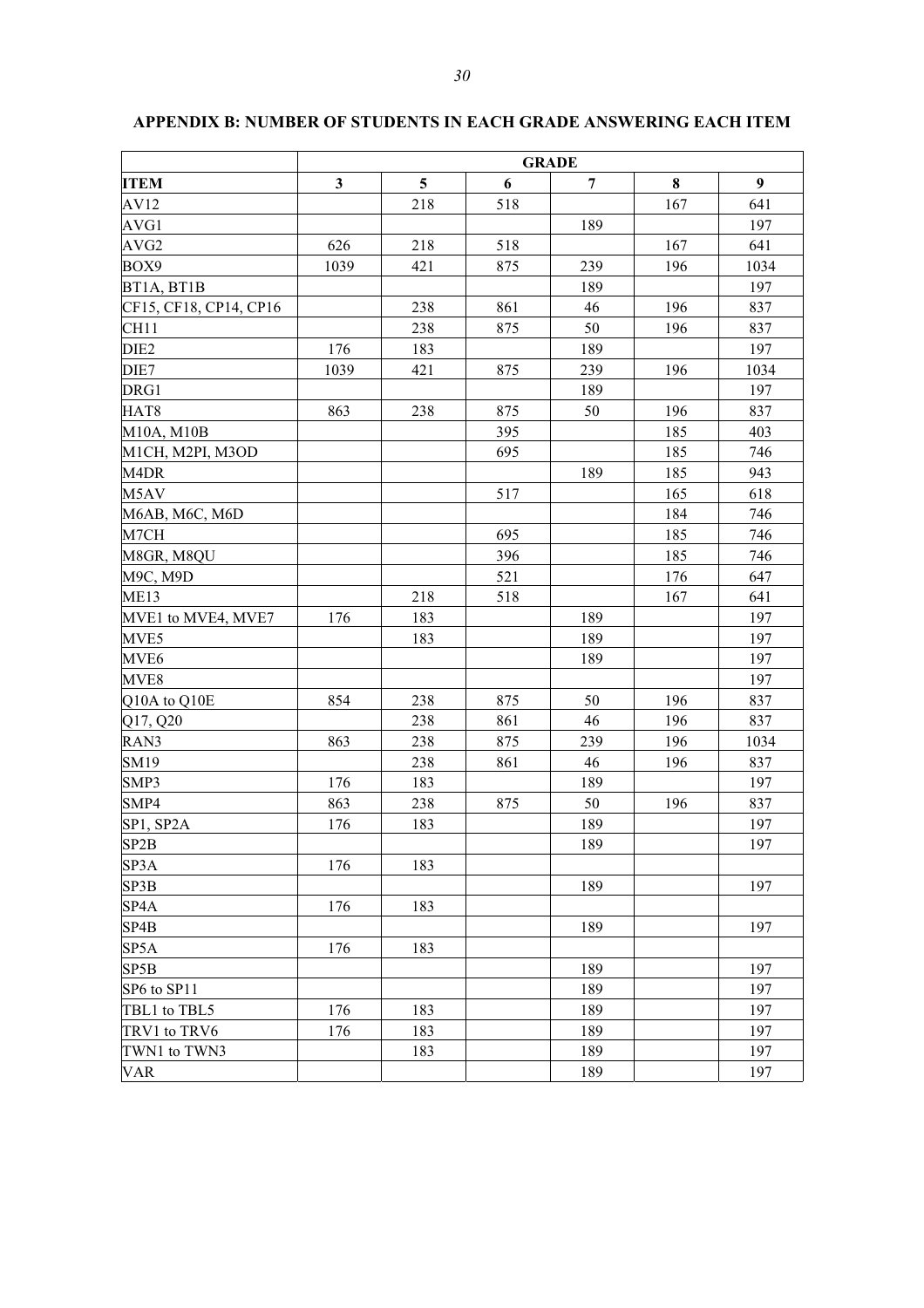#### **APPENDIX C: ITEM STATEMENT AND RESPONSE CODE EXAMPLES**

**AV12.** To get the average number of children per family in a town, a teacher counted the total number of children in the town. She then divided by 50, the total number of families. The average number of children per family was 2.2.

Tick which of these is certain to be true.

- (a) Half of the families in the town have more than 2 children.
- (b) More families in the town have 3 children than have 2 children.
- (c) There are a total of 110 children in the town.
- (d) There are 2.2 children in the town for every adult.
- (e) The most common number of children in a family is 2.
- (f) None of the above.

Code 3 c Code 2 d, e, f, multiple Code 1 a, b Code 0 NR

**AVG1.** A small object was weighed on the same scales separately by nine students in a science class. The weights (in grams) recorded by each student are shown below.

6.3 6.0 6.0 15.3 6.1 6.3 6.2 6.15 6.3

The "average" value could be calculated in several ways.

- 1. How would you find the average?
- 2. The average weight is grams. [Show your working in the box below.]

| Code 3 | Mode explained; Median explained and correct; Mean discarding outlier     |
|--------|---------------------------------------------------------------------------|
|        | Code $2$ 7.18, mean                                                       |
| Code 1 | Any of the three measures mentioned but answer incorrect                  |
| Code 0 | Incorrect or idiosyncratic method with or without unreasonable answer; NR |

**AVG2.** If someone said you were "average", what would it mean?

|        | Code 3 Add and divide, same as most, in the middle between good and bad |
|--------|-------------------------------------------------------------------------|
|        | Code 2 Add, same as others, okay, normal                                |
|        | Code 1 Example                                                          |
| Code 0 | Don't know, etc; No response (NR)                                       |
|        |                                                                         |

**BOX9.** Box A and Box B are filled with red and blue marbles as follows. Each box is shaken. You want to get a blue marble, but you are only allowed to pick out one marble without looking. Which box should you choose?

| HOX A             | нох н             |                                                                                                          |
|-------------------|-------------------|----------------------------------------------------------------------------------------------------------|
| red<br>6.<br>blue | 60 red<br>40 blue | $(A)$ Box A (with 6 red and 4 blue).<br>(B) Box B (with 60 red and 40 blue).<br>$(=)$ It doesn't matter. |

Please explain your answer.

| Code 3            | $=$ , 40% chance each, B is 10 times bigger than A, same chance; 40 versus 4, 6 versus 6, similar |
|-------------------|---------------------------------------------------------------------------------------------------|
| Code 2            | $=$ , both have more red; A, only 2 more reds, B 20 more reds; B, more blues, more marbles;       |
|                   | A less reds, less marbles                                                                         |
| Code 1            | $=$ , could be anything; A, B, $=$ idiosyncratic reason                                           |
| Code <sub>0</sub> | NR, no reason                                                                                     |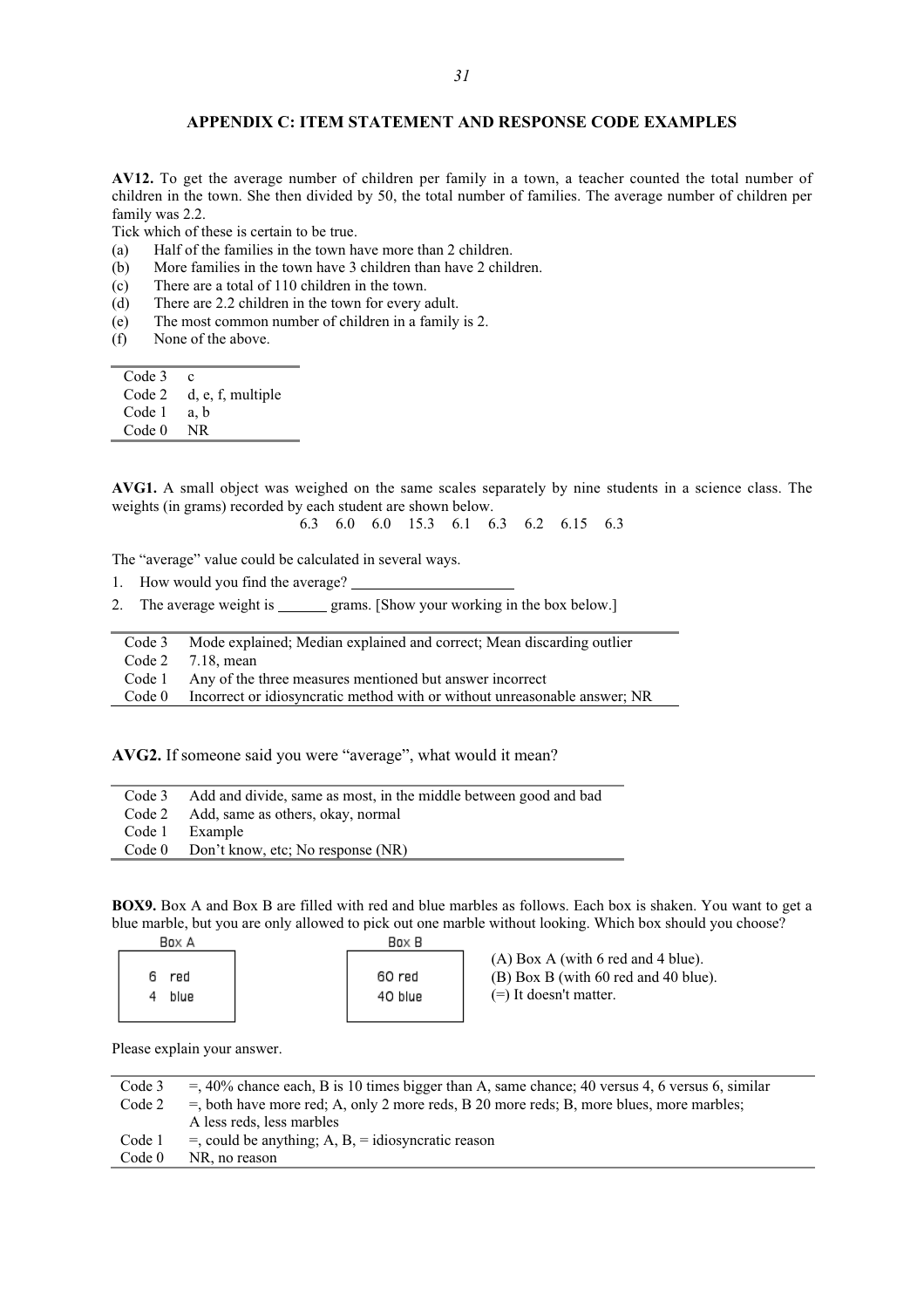**BT1.** These graphs were part of a newspaper story reporting on boating deaths in Tasmania. Comment on any unusual features of the graphs. (2 spaces provided)



### **BT1A.**

| Code 2 Recognises mistakes: "The axes aren't named" & "The total boating deaths of 46 is not the same |  |
|-------------------------------------------------------------------------------------------------------|--|
| shown in the graph"                                                                                   |  |

Code 1 Statistically specific comments about graphing elements; perhaps includes some incorrect comments

| Code 0 Incorrect graph interpretation of unusual data; Inferring from graph; Advice; idiosyncratic |  |  |
|----------------------------------------------------------------------------------------------------|--|--|
|                                                                                                    |  |  |

#### **BT1B.**

| Code 2 Focuses on increase: "As the years progress the amount of years grew" | Code 3 Acknowledges variation: "In some years there were heaps and they dropped to none" |
|------------------------------------------------------------------------------|------------------------------------------------------------------------------------------|
|                                                                              |                                                                                          |
|                                                                              | Code 1 Focuses on the highest column, a single column or only 2 columns                  |
| No focus: "Numbers are above the shaded area"<br>Code 0                      |                                                                                          |

**CF15.** Please estimate:

(a) The probability that you will miss a whole week of school next year.

(b) The probability that you will get a cold next year.

(c) The probability that you will get a cold causing you to miss a whole week of school next year.

| Code 1 $c \le min(a,b)$ ; $c = min(a,b)$                           |  |
|--------------------------------------------------------------------|--|
| Code 0 $\text{min} < c \leq \text{max}$ , $c > \text{max}(a, b)$ , |  |
| undefined                                                          |  |

**CF18.** A health survey was conducted in a sample of 100 men in Australia of all ages and occupations. Please estimate:

(a) How many of the 100 men have had one or more heart attacks.

(b) How many of the 100 men are over 55 years old.

(c) How many of the 100 men both are over 55 years old and have had one or more heart attacks.

| Code 1 | $c \le min(a,b); c = min(a,b)$                                                 |
|--------|--------------------------------------------------------------------------------|
| Code 0 | $\text{min} \leq \text{max}, \text{c} \geq \text{max}(a, b), \text{undefined}$ |

**CH11.** A bottle of medicine has printed on it*: WARNING: For applications to skin areas there is a 15% chance of getting a rash. If you get a rash, consult your doctor.* What does this mean?

(a) Don't use the medicine on your skin - there's a good chance of getting a rash.

(b) For application to the skin, apply only 15% of the recommended dose.

(c) If you get a rash, it will probably involve only 15% of the skin.

(d) About 15 out of every 100 people who use this medicine get a rash.

(e) There is hardly any chance of getting a rash using this medicine.

Code 2 d, a and d, d and e

Code 1 e, a

Code 0 b, c, NR, multiple selections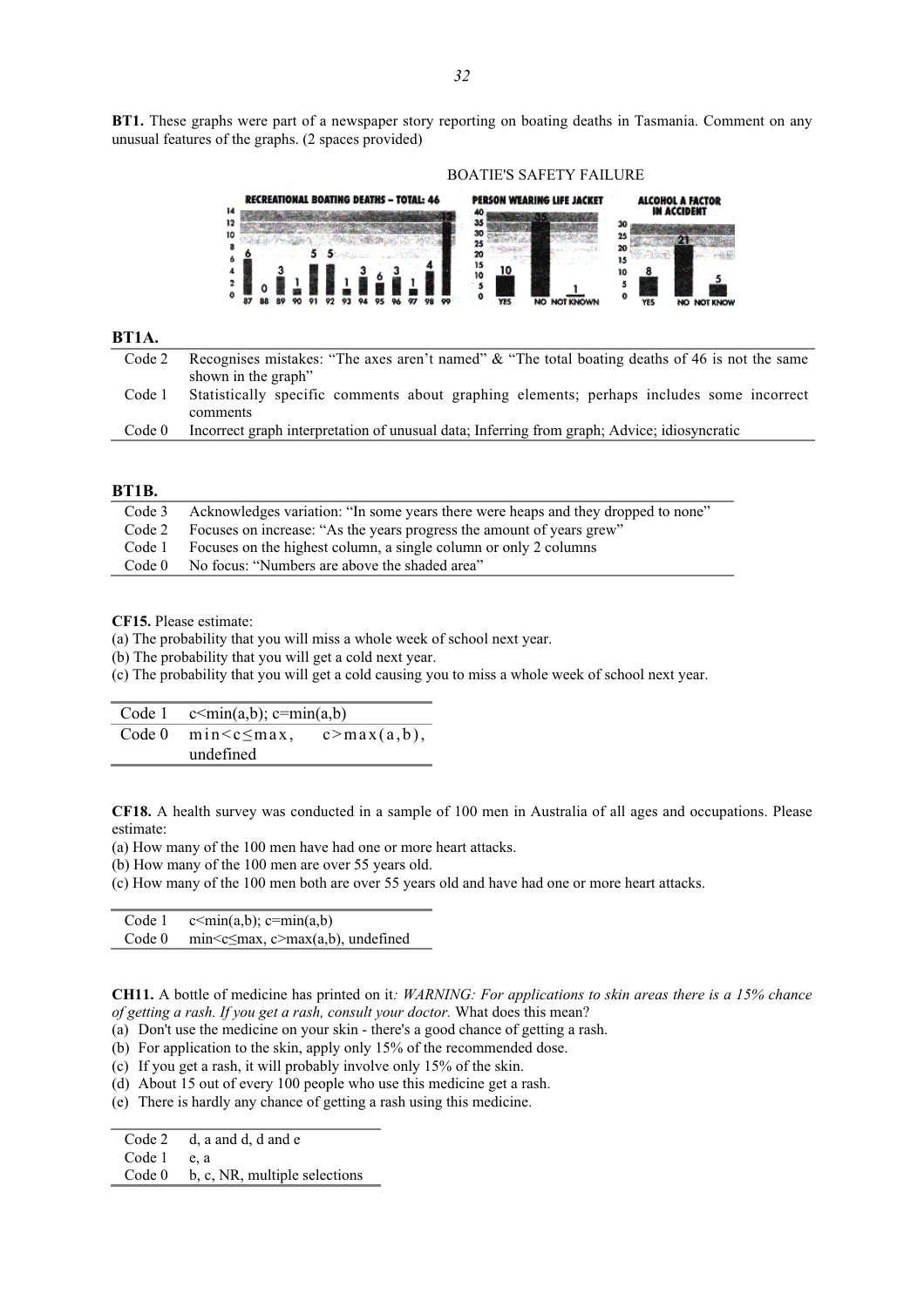**CP14.** Please estimate: (a) Out of 100 men, how many are left-handed. (b) Out of 100 left-handed adults, how many are men.

| Code $1$ b>a |                                        |
|--------------|----------------------------------------|
|              | Code $0 \quad b=a/2, b=a, b undefined$ |

**CP16.** Please estimate:

(a) The probability that a woman is a school teacher. (b) The probability that a school teacher is a woman.

Code 1 b>a Code 0  $b=a/2$ ,  $b=a$ ,  $b, undefined$ 

**DIE2.** Imagine you threw the dice 60 times. In the table below, fill in how many times you think each number might come up. Why do you think these numbers are reasonable? [Appeared immediately after DIE7]

| Number on Dice | How many times it might come up |
|----------------|---------------------------------|
|                |                                 |
|                |                                 |
|                |                                 |
|                |                                 |
|                |                                 |
|                |                                 |
| <b>TOTAL</b>   | ٢ι                              |

Code 4 Appropriate variability in prediction and reason Code 3 Strict probability with reason reflecting variation; Too much or too little variation with reason reflecting chance Code 2 Strict probability with reasons reflecting classical chance or aspects of geometry; multiples of 5 with reasons reflecting chance; Did not add to 60 with reasons reflecting equality or chance Code 1 That's what I think. Code 0 Sums  $\neq$  60 and odd distributions with no reasoning

**DIE7.** Consider rolling one six-sided die. Is it easier to throw

(1) a one or

(6) a six or

(=) are both a one and a six equally easy to throw? Please explain your answer.

| Code 4 | $=$ , 1/6 chance every number                    |
|--------|--------------------------------------------------|
| Code 3 | $=$ , only one of each number, same chance, cube |
| Code 2 | $=$ , could be anything, never know outcome      |
| Code 1 | $1, 6, =$ idiosyncratic reason                   |
| Code 0 | NR.                                              |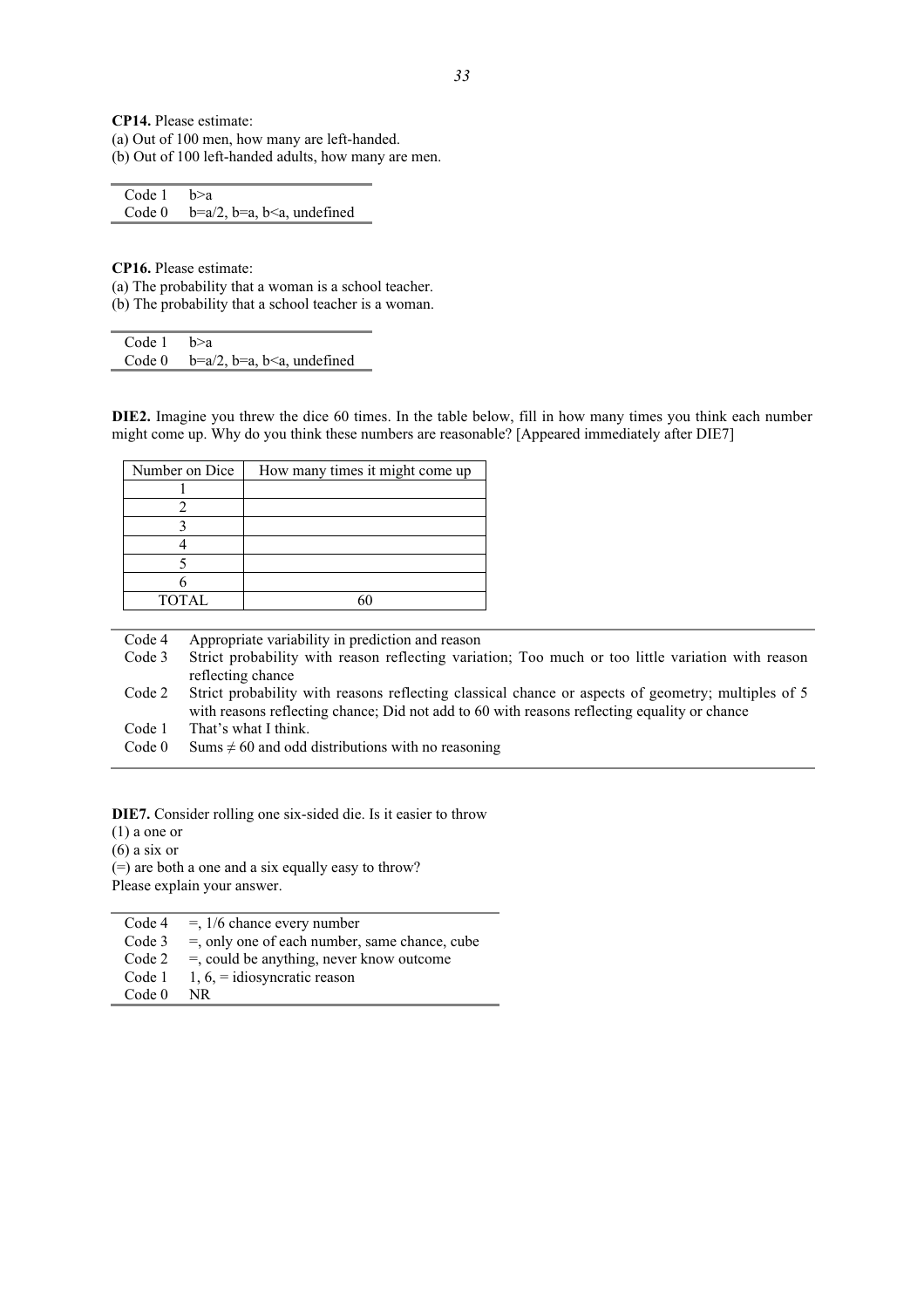**DRG1**. What was the size of the sample in this article?

#### **Decriminalise drug use: poll**

SOME 96 percent of callers to youth radio station Triple J have said marijuana use should be decriminalised in Australia.

The phone-in listener poll, which closed yesterday, showed 9924 - out of the 10,000-plus callers - favoured decriminalisation, the station said.

Only 389 believed possession of the drug should remain a criminal offence.

Many callers stressed they did not smoke marijuana but still believed in decriminalising its use, a Triple J statement said.

Code 1 10,313; 10,000+; 10,000

Code  $0$  9924 out of 10 000+ callers; 96%; very small

**HAT8.** A mathematics class has 13 boys and 16 girls in it. Each pupil's name is written on a piece of paper. All the names are put in a hat. The teacher picks out one name without looking. Is it more likely that

(b) the name is a boy or

(g) the name is a girl or

(=) are both a girl and a boy equally likely? Please explain your answer.

Code 4  $g$ , 16/29 chance Code 3 g, 13 versus 16, more girls Code 2 =, depends on mix, same chance, could be anything Code 1 b,  $g_1$  = idiosyncratic, such as luck or teacher is a certain sex Code 0 NR, no reason

**M10A.** During the recent Australian cricket tour of South Africa, the Hobart Mercury (6/4/1994, p. 52) reported that Allan Border had lost 8 out of 9 tosses in his previous 9 matches as captain. Imagine his situation at this point in time.

Suppose Border decides to choose heads from now on. For the next 4 tosses of the coin, what is the chance of the coin coming up tails (and him losing the tosses) 4 times out of 4?

Code 4 1/16 Code 3 Other number/word Code 2 50%, 50-50, 2/4 other, word Code 1 Value  $> 0.5$ Code 0 NR

**M10B.** Suppose tails came up 4 times out of 4. For the 5th toss, should Border choose

 \_\_Heads .<br>Tails \_\_Doesn't matter What is the probability of getting heads on this next toss? What is the probability of getting tails on this next toss?

Code  $2 \overline{ }$  =, each value 0.5

Code  $1 =$  other values; H/T, each value 0.5

Code 0 H/T other values

**M1CH.** Here are eight chance words or phrases from headlines.

A. 58 per cent success at SkillShare

B. Impossible

C. It's a sure thing

D. Jack looking good for big one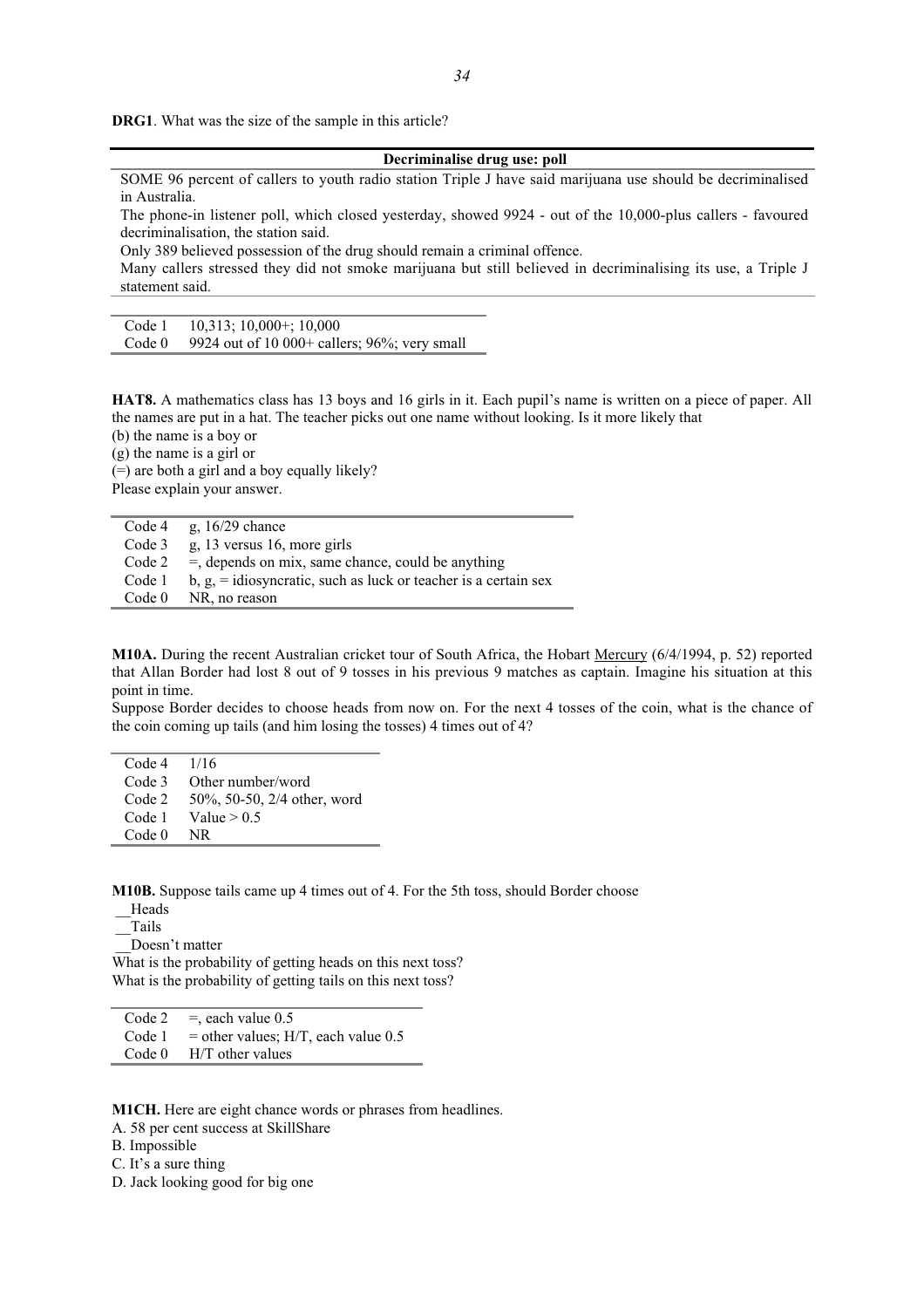E. Holden an unlikely American hero

F. No worries

G. Smith in doubt to play

H. There's a 50-50 chance

Please mark on the scale below the likelihood expressed by each of the seven phrases A to G. H is done as an example. Likelihood

|          | Likelinood<br>(high)<br>(low)                |  |
|----------|----------------------------------------------|--|
| $\theta$ |                                              |  |
|          | Code 2 Letter in position and correct halves |  |
|          | Code 1 Up to 2 half errors                   |  |
|          | Code $0 \geq 2$ errors on halves             |  |

**M2PI.** Explain the meaning of this pie chart. Is there anything unusual about it?



Code 2  $>100\%$ ; 61.2% less than half<br>Code 1 Large other; not explained %

Large other; not explained % does match headline; company names

Code 0 Colours, no/yes, NR

**M3OD.** What does "7-2" mean in this headline about the North against South football match? Give as much detail as you can. From the numbers, who would be expected to win the game?

|                   | North at 7-2                                                       |  |
|-------------------|--------------------------------------------------------------------|--|
|                   | But we can still win match, says coach                             |  |
|                   |                                                                    |  |
| Code 4            | South, $2/9$                                                       |  |
| Code 3            | North, 7/9; South, 2/7, if play, win 2/7; Chance 3.5 to 1, won 2/7 |  |
| Code 2            | % chance, 2 pts to 7 pts, odds; Chance, predicted score            |  |
| Code 1            | Current score, betting                                             |  |
| Code <sub>0</sub> | NR, no reason                                                      |  |

**M4DR.** Is the sample reported here a reliable way of finding out public support for the decriminalisation of marijuana? Why or why not? [see DRG1]

| Code 2 | Only JJJ listeners, Only motivated ones phone in                                                   |
|--------|----------------------------------------------------------------------------------------------------|
| Code 1 | No, small sample; Yes, large sample; No, not everyone; Yes, everyone listens to radio; Reliability |
|        | of measurement: No, could be lying                                                                 |
| Code 0 | Shouldn't have marijuana, NR                                                                       |
|        |                                                                                                    |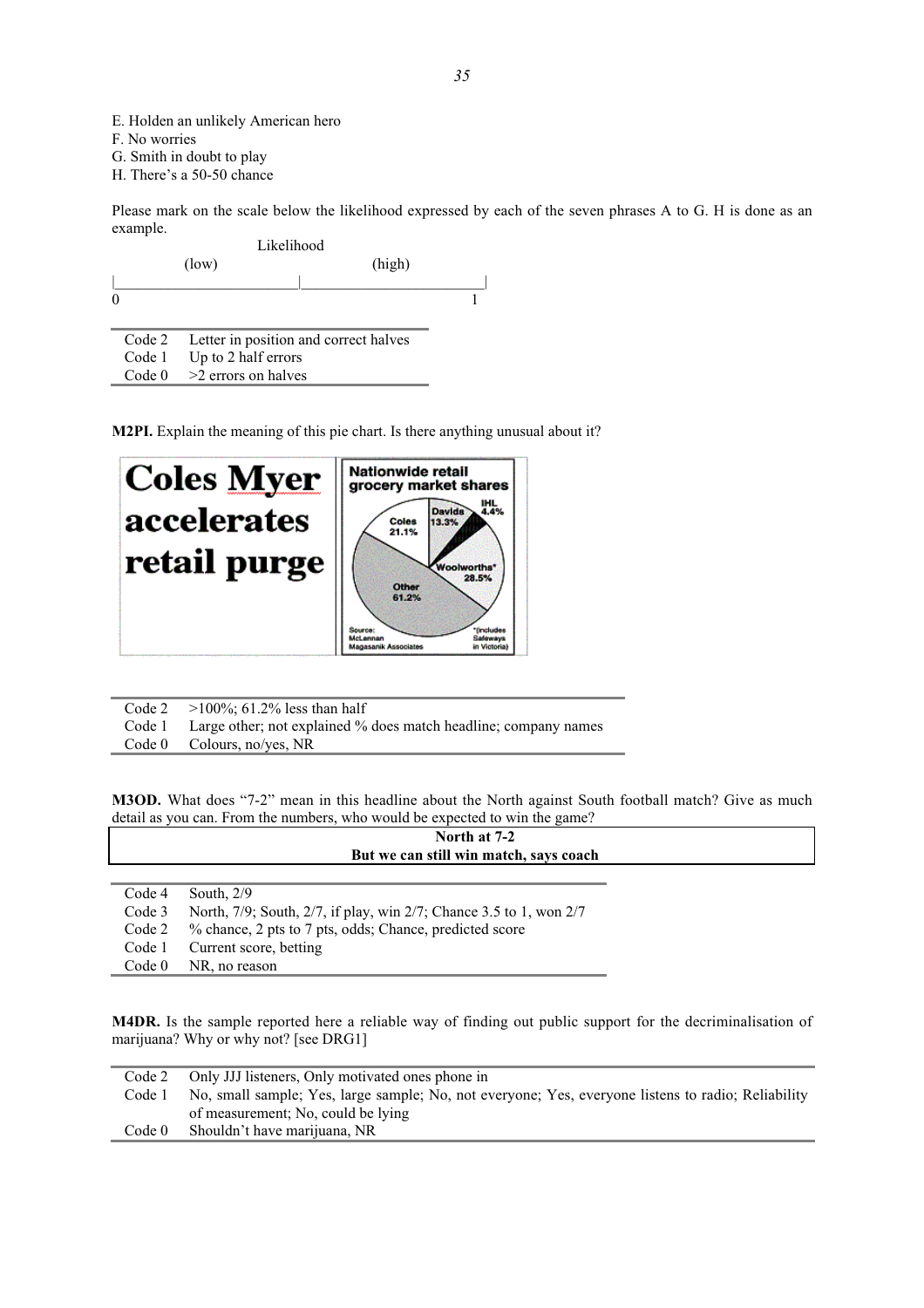**M5AV.** What does "average" mean in this article? What does "median" mean in this article? Why would the median have been used?

#### **Hobart defies homes trend**

AGAINST a national trend, Hobart's median house price rose to \$88,200 in the March quarter - but, Australiawide, the average wage-earner finally can afford to buy the average home after almost two years of mortgage pain.

| Code 3        | Median not influenced by outliers as mean is: Good contrast median and mean |
|---------------|-----------------------------------------------------------------------------|
|               | Code 2 Add and divide, middle value                                         |
| Code 1 Normal |                                                                             |
|               | Code 0 Tautology/irrelevant, NR                                             |

**M6.** Each of the four sentences in the following article sets a condition and describes an associated outcome. In each case, state what these are.

### **Wrinkles ultimate smoking deterrent.**

- 1. A study found that those who smoked a pack of cigarettes a day for less than 49 years doubled the risk of premature wrinkling.
- 2. For more than 50 years, the risk was 4.7 times greater than those who do not smoke.
- 3. He said he was not sure if the wrinkling could be reversed if people quit smoking.
- 4. " 'You're going to be old and ugly before your time if you smoke,' may be just the message that leads them to throw away their cigarettes for good," he said.

| Condition      | Outcome |  |
|----------------|---------|--|
| O              |         |  |
| O <sub>2</sub> |         |  |
| O <sub>3</sub> |         |  |
| O <sub>4</sub> |         |  |

#### **M6AB.**

| Code 2 | Both Q1 and Q2 correct: {Smoke, Cigarette, Pack} $\rightarrow$ {Wrinkle, Premature} {50} $\rightarrow$ {Wrinkle, |
|--------|------------------------------------------------------------------------------------------------------------------|
|        | Risk, 4.7                                                                                                        |
|        | Code 1 One of O1 and O2 correct                                                                                  |
| Code 0 | Incorrect. NR                                                                                                    |

#### **M6C.**

| Code 1 Q3 correct: {Smoke, Quit} $\rightarrow$ {Wrinkle, Reverse} |
|-------------------------------------------------------------------|
| Code 0 Incorrect, NR                                              |

#### **M6D.**

| Code 2 Q4 correct: {Message, Wrinkle, Old, Ugly} $\rightarrow$ {Quit, Not Smoke} |
|----------------------------------------------------------------------------------|
| Code 1 $Q4$ correct: {Smoke} $\rightarrow$ {Wrinkle, Old, Ugly}                  |
| Code 0 Incorrect, NR                                                             |

**M7CH.** Would you make any criticisms of the claims in this article? If you were a high school teacher, would this report make you refuse a job offer somewhere else in the United States, say Colorado or Arizona? Why or why not?

ABOUT six in 10 United States high school students say they could get a handgun if they wanted one, a third of them within an hour, a survey shows. The poll of 2508 junior and senior high school students in Chicago also found 15 per cent had actually carried a handgun within the past 30 days, with 4 per cent taking one to school.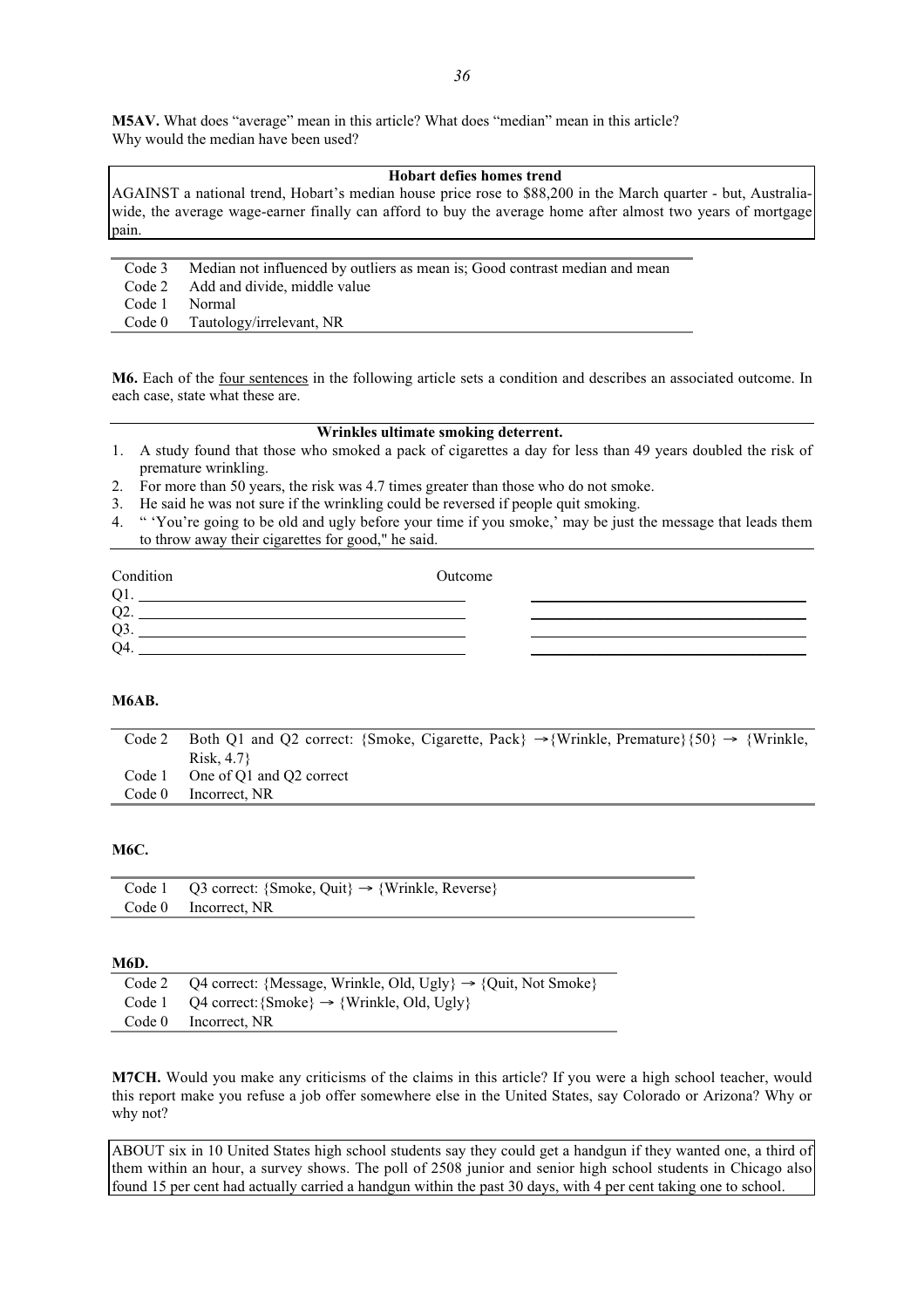|        | Code 4 (a) Only Chicago has been asked                                                      |
|--------|---------------------------------------------------------------------------------------------|
| Code 3 | No, 2508 is small sample; (b) Maybe not in Arizona                                          |
| Code 2 | No, not everyone; Reliability of measurement: No, could be lying; Whole of USA would be the |
|        | same                                                                                        |
| Code 1 | Shouldn't have guns                                                                         |
| Code 0 | NR.                                                                                         |

#### **M8**

#### **Family car is killing us, says Tasmanian researcher**

Twenty years of research has convinced Mr Robinson that motoring is a health hazard. Mr Robinson has graphs which show quite dramatically an almost perfect relationship between the increase in heart deaths and the increase in use of motor vehicles. Similar relationships are shown to exist between lung cancer, leukaemia, stroke and diabetes.

**M8GR.** Draw and label a sketch of what one of Mr. Robinson's graphs might look like.

Code 3 Bivariate or Series Comparison Graph<br>Code 2 Trend or Double comparison Graph Trend or Double comparison Graph Code 1 Labeled or Single Comparison; Basic Graph<br>Code 0 No graph No graph

**M8QU.** What questions would you ask about his research?

| Code 2 Other causes? How linked?                              |
|---------------------------------------------------------------|
| Code 1 Sample size, $\&$ location; Location, size, age groups |
| Code $0$ Can it be prevented?                                 |

**M9.** The longer your overseas call, the cheaper the rate.



**M9a** Explain the meaning of this graph. [Not coded]

**M9b** Is there anything unusual about it? [Not coded]

**M9C.** Suppose the standard rate is \$1.00 for 1 minute.You have already talked for 30 minutes How much would the next 10 minutes cost?

| Code 2            | \$8.50                                      |
|-------------------|---------------------------------------------|
| Code 1            | 15\%, \$1.50, 85c; 3\%, \$10, \$40, Other\$ |
| Code <sub>0</sub> | NR.                                         |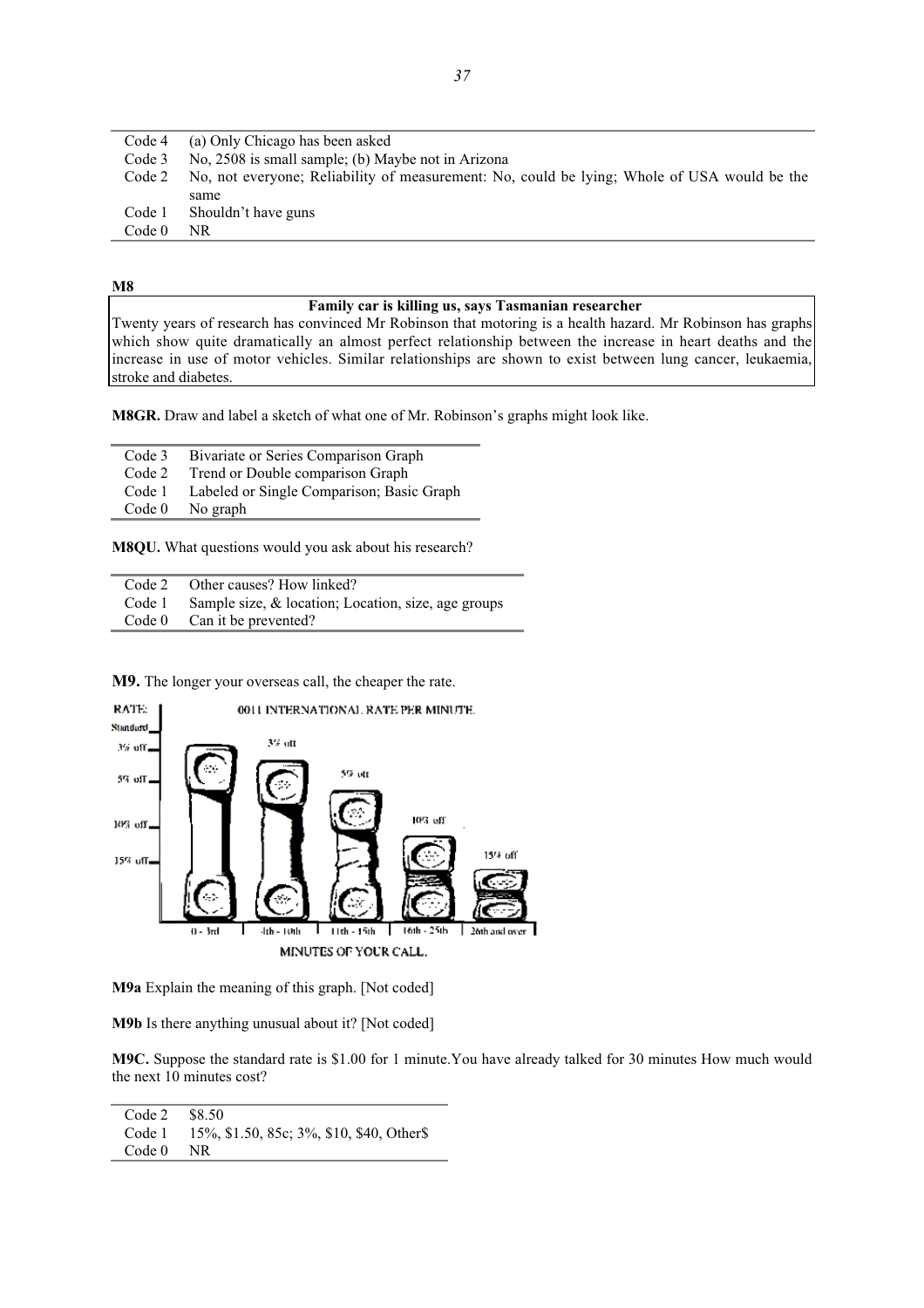**M9D.** How much did the first 30 minutes of the phone call cost?

| Code 2 | \$27.79 or calculation by right method; \$25.50    |
|--------|----------------------------------------------------|
|        | Code 1 $15\%$ , \$4.50; \$30, Other \$, Other $\%$ |
| Code 0 | NR.                                                |

**ME13.** A small object was weighed on the same scale separately by nine students in a science class. The weights (in grams) recorded by each student are shown below.

6.3 6.0 6.0 15.3 6.1 6.3 6.2 6.15 6.3

The median of this set of data is

(a) the most common value.

(b) the middle value.

(c) the most accurate value.

(d) the average value.

So, the median value is grams.

Code 3 b & 6.2; d & 7.18<br>Code 2 a & 6.3; b & 6.1; d a & 6.3; b & 6.1; d and  $6 \leq \neq 8$ Code 1 c, other selections not above Code 0 NR

**MVE.** MOVIEWORLD

A class wanted to raise money for their school trip to Movieworld on the Gold Coast. They could raise money by selling raffle tickets for a Nintendo Game system. But before they decided to have a raffle they wanted to estimate how many students in their whole school would buy a ticket. So they decided to do a survey to find out first. The school has 600 students in grades 1-6 with 100 students in each grade.

**MVE1.** How many students would you survey and how would you choose them? Why?

| Code 3 | Representative & random; Random only    |
|--------|-----------------------------------------|
| Code 2 | Based on one or more factors            |
| Code 1 | Just the students I meet; take them all |
| Code 0 | Misinterpretation                       |

**MVE2.** Three students in the school conducted surveys. Shannon got the names of all 600 children in the school and put them in a hat, and then pulled out 60 of them. What do you think of Shannon's survey? Good Bad Not Sure - Why?

|        | Code 3 Random methods; range                                                    |
|--------|---------------------------------------------------------------------------------|
| Code 2 | Fair chance; sample size; methodology (easy)                                    |
| Code 1 | Method too random, inaccurate; inadequate sample size; unfair; time consumption |
| Code 0 | Misinterpretation; no reason or logic                                           |

**MVE3.** Jake asked 10 children at an after-school meeting of the computer games club. What do you think of Jake's survey?

Good Bad Not Sure - Why?

|        | Code 3 Detecting bias $&$ small sample size           |
|--------|-------------------------------------------------------|
| Code 2 | Bias only, small sample size only; unfair, survey all |
| Code 1 | Creating bias, good sample size; good method          |
| Code 0 | Misinterpretation; no reason or logic                 |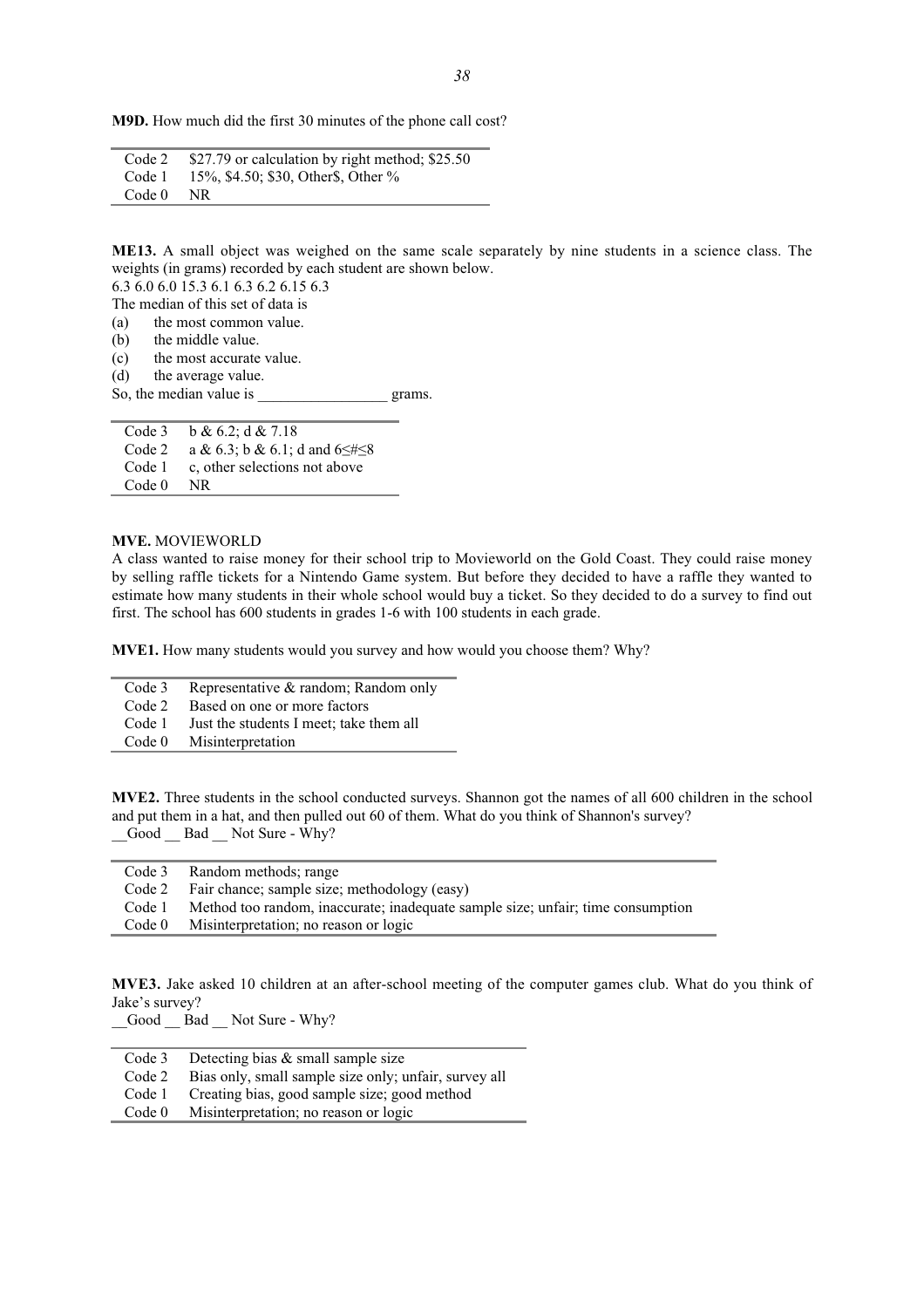**MVE4.** Adam asked all of the 100 children in Grade 1. What do you think of Adam's survey? \_\_Good \_\_ Bad \_\_ Not Sure - Why?

| Code 3            | Detecting bias in groups                |
|-------------------|-----------------------------------------|
| Code 2            | Sample size too large; unfair; not sure |
| Code 1            | Large sample size good; fair            |
| Code <sub>0</sub> | Misinterpretation; no reason or logic   |

**MVE5**. Raffi surveyed 60 of his friends. What do you think of Raffi's survey? Good Bad Not Sure - Why?

|                   | Code 3 Lack of range $\&$ /or variation                                   |
|-------------------|---------------------------------------------------------------------------|
|                   | Code 2 Unfair; vague friendship factor; uncertainty; adequate sample size |
| Code 1            | Inadequate sample size; 'easy'; good to use friends                       |
| Code <sub>0</sub> | Misinterpretation; no reason or logic                                     |

**MVE6.** Claire set up a booth outside of the tuck shop. Anyone who wanted to stop and fill out a survey could. She stopped collecting surveys when she got 60 kids to complete them. What do you think of Claire's survey? \_\_Good \_\_ Bad \_\_ Not Sure - Why?

| Uncertainty; adequate sample size<br>Code 2                                                   |  |
|-----------------------------------------------------------------------------------------------|--|
|                                                                                               |  |
| Inadequate sample size; fairness; free choice; assuming range and variation; 'easy'<br>Code 1 |  |
| Misinterpretation; no reason or logic<br>Code 0                                               |  |

**MVE7.** Who do you think has the best survey method? - Why?

| Code 2 |  | Shannon or Shannon plus another |  |
|--------|--|---------------------------------|--|
|--------|--|---------------------------------|--|

Code 1 Raffi, Claire, etc., with reason<br>Code 0 Raffi, Claire, etc., with no reas

Raffi, Claire, etc., with no reason or logic

**MVE8.** What percent of students in the whole school will buy a raffle ticket? - (Circle one)

- a. 35% (Shannon's result) because
- b. 90% (Jake's result) because

c. 50% (Adam's result) because

- d. 75% (Raffi's result) because
- e. 95% (Claire's result) because
- f. I think it is best to average the 5 surveys. The average of the kids that said they would buy a raffle ticket is 69%.
- g. I don't know because Raffi, Shannon, Claire, Jake and Adam all got different results.
- h. I think that percent of the kids in the whole school are willing to buy a raffle ticket because
- Code 3 Unpersuaded by new information Shannon; influenced choice from another earlier Code 2 Average them with or without doubt Code 1 Uncertainty with or without doubt; Unpersuaded by new information from inappropriate choice Code 0 Misinterpretation; idiosyncratic; no reason or logic

**Q10.** A primary school had a sports day where every child could choose a sport to play. Here is what they chose:

|       | Netball | Soccer | m<br>ennis | Swimming |
|-------|---------|--------|------------|----------|
| Girls |         |        |            | . .      |
| Boys  |         | ∠∪     | 10         | ົ<br>∠∪  |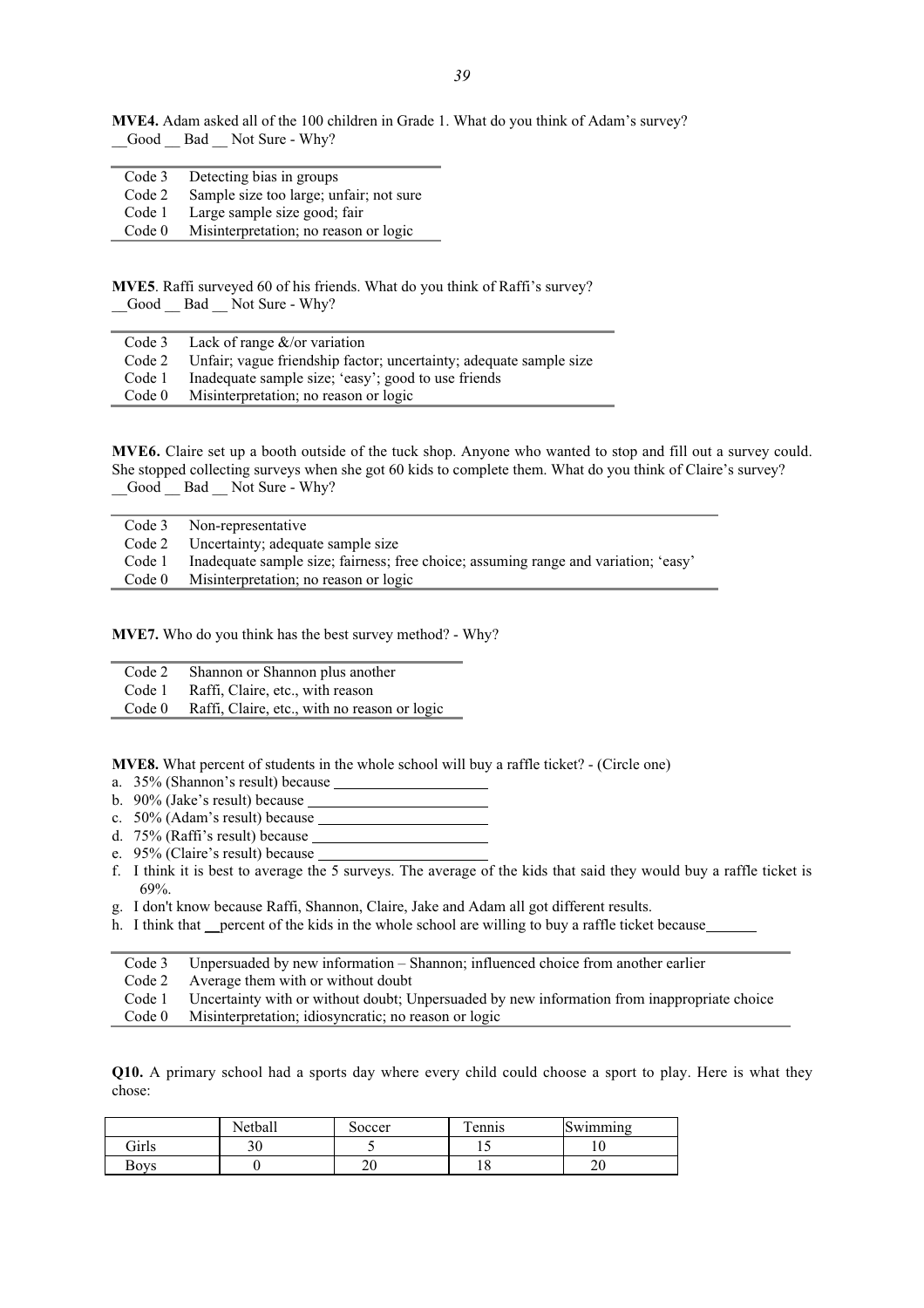**Q10A.** How many girls chose tennis?

| Code 2 | $\overline{1}$ |
|--------|----------------|
| Code 1 | Other          |
| Code 0 | NR             |

**Q10B.** How many boys chose netball?

 $Code 2 \quad 0$ Code 1 Other Code 0 NR

**Q10C.** How many children chose swimming?

| Code 2 | 30    |
|--------|-------|
| Code 1 | Other |
| Code 0 | NR    |

**Q10D.** In which sport were boys and girls most evenly divided?

| Code 2 | Tennis |
|--------|--------|
| Code 1 | Other  |
| Code 0 | NR     |

**Q10E.** Were there more girls or more boys at the sports day? How do you know?

| Code 4            | $(girls)$ 60 vs 58 totals correct         |
|-------------------|-------------------------------------------|
| Code 3            | (girls/boys/other) totals error add/count |
| Code 2            | $(g)$ other reason                        |
| Code 1            | (boys/other) other reason                 |
| Code <sub>0</sub> | NR.                                       |

**Q17.** A farmer wants to know how many fish there are in his dam. He took out 200 fish and tagged each of them, with a coloured sign. He put the tagged fish back in the dam and let them get mixed with the others. On the second day, he took out 250 fish in a random manner, and found that 25 of them were tagged. Estimate how many fish are in the dam.

| Code 1 2000 |                           |
|-------------|---------------------------|
|             | Code 0 Other response, NR |

**Q20.** Every year, Susan selects about 5 young actors for the drama team who perform brilliantly at audition. Unfortunately, most of these kids turn out to be no better than the rest. Why do you suppose that Susan usually finds that they don't turn out to be as brilliant as she first thought?

- (a) In her eagerness to find new talent, Susan may exaggerate the brilliance of the performances she sees at the audition.
- (b) The actors probably just made some nice acts at the audition that were much better than usual for them.
- (c) The actors probably coast on their talent alone without putting in the effort for a consistently excellent performance.
- (d) The actors who did so well at the audition may find that the others are jealous, and so they slack off.
- (e) The actors who did so well are likely to be students with other interests, so they don't put all their energies into acting after the audition.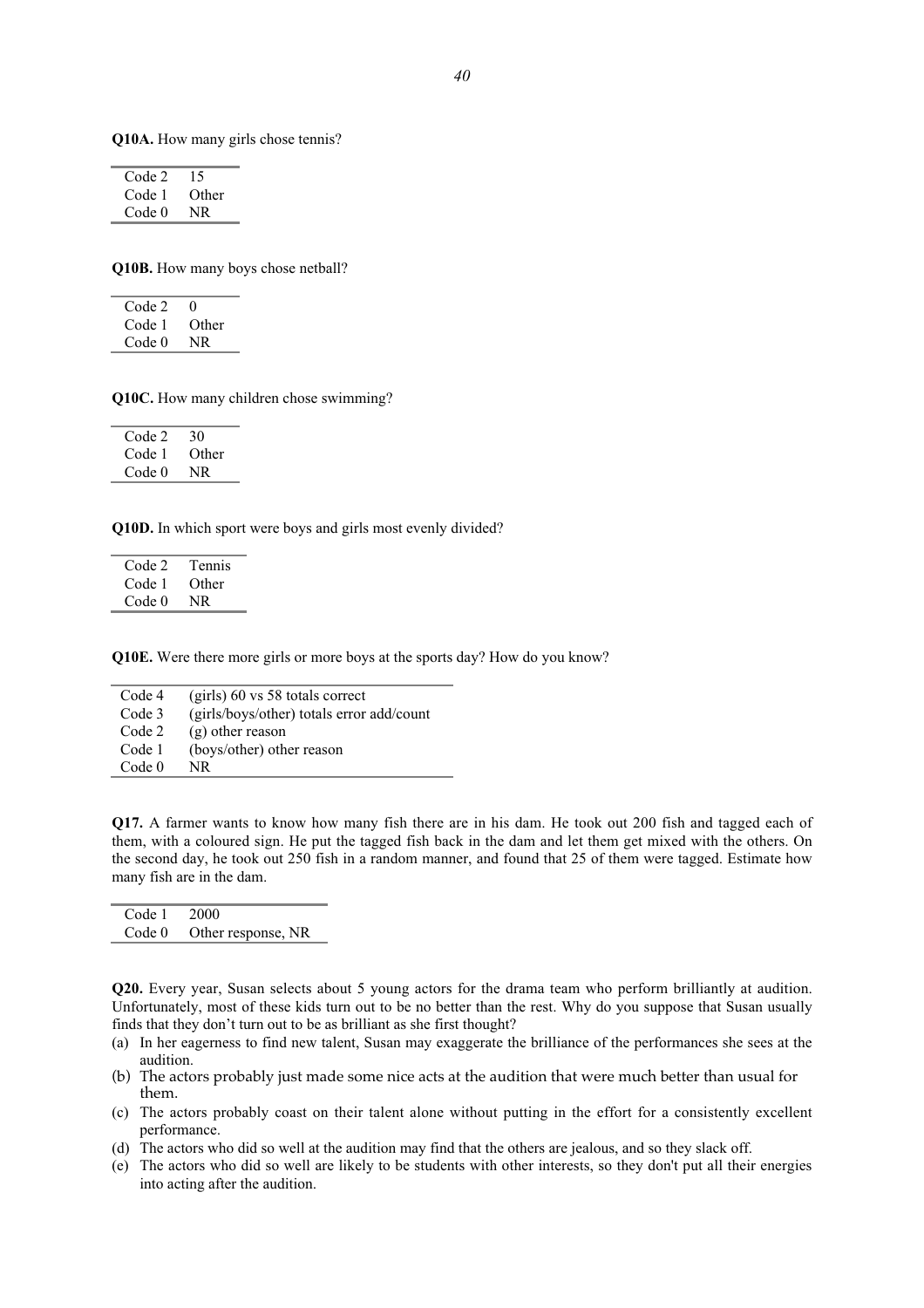| Code 1 b. $b +$ another                                                        |
|--------------------------------------------------------------------------------|
| Code $0$ a, c, d, e, other (multiple letter not including b, or including all) |

**RAN3.** What things happen in a "random" way?

| Code 3 | Definition + Example; "To pick without any pattern"                                              |
|--------|--------------------------------------------------------------------------------------------------|
| Code 2 | Definition – No order, choose any, unpredictable; Multiple Examples from different aspects below |
| Code 1 | Example – Natural (Weather), Human design (Breath testing), Game/selection (Tattslotto)          |
| Code 0 | Inappropriate (ransom, fighting, everything); Chosen (weak), in order, random numbers/alphabet,  |
|        | NR.                                                                                              |

**SM19.** Mrs. Jones wants to buy a new car, either a Honda or a Toyota. She wants whichever car will break down the least. First she read in Consumer Reports that for 400 cars of each type, the Toyota had more breakdowns than the Honda. Then she talked to three friends. Two were Toyota owners, who had no major breakdowns. The other friend used to own a Honda, but it had lots of break-downs, so he sold it. He said he'd never buy another Honda.

Which car should Mrs. Jones buy?

- (T) Mrs. Jones should buy the Toyota, because her friend had so much trouble with his Honda, while her other friends had no trouble with their Toyotas.
- (H) She should buy the Honda, because the information about break-downs in Consumer Reports is based on many cases, not just one or two cases.
- (=) It doesn't matter which car she buys. Whichever type she gets, she could still be unlucky and get stuck with a particular car that would need a lot of repairs.

| Code 3 | н   |
|--------|-----|
| Code 2 |     |
| Code 1 | T   |
| Code 0 | NR. |

L.

**SMP3.** What does "sample" mean? Give an example of a "sample".

Code 3 Small part of whole to test of taste Code 2 Small part of whole, part to test Code 1 Test; try, piece, part Code 0 Inappropriate; idiosyncratic; no response

**SMP4.** If you were given a "sample", what would you have?

|                   | Code 3 Small part of something to test                                        |
|-------------------|-------------------------------------------------------------------------------|
|                   | Code 2 Part of something, test of something, piece of carpet, taste of cheese |
|                   | Code 1 Part, piece, test, example carpet                                      |
| Code <sub>0</sub> | NR.                                                                           |

**SP1.** A class used this spinner. If you were to spin it once, what is the chance that it will land on the shaded part?

| Code 2 | $50\%$ , $1/2$ , $5/10$ , 1 in 2 chances, $50/50$ , half, same as white |
|--------|-------------------------------------------------------------------------|
| Code 1 | 1 in 10, 80%, 20 out of 50, alright, any chance, bad chance             |
|        | Code 0 I don't know                                                     |

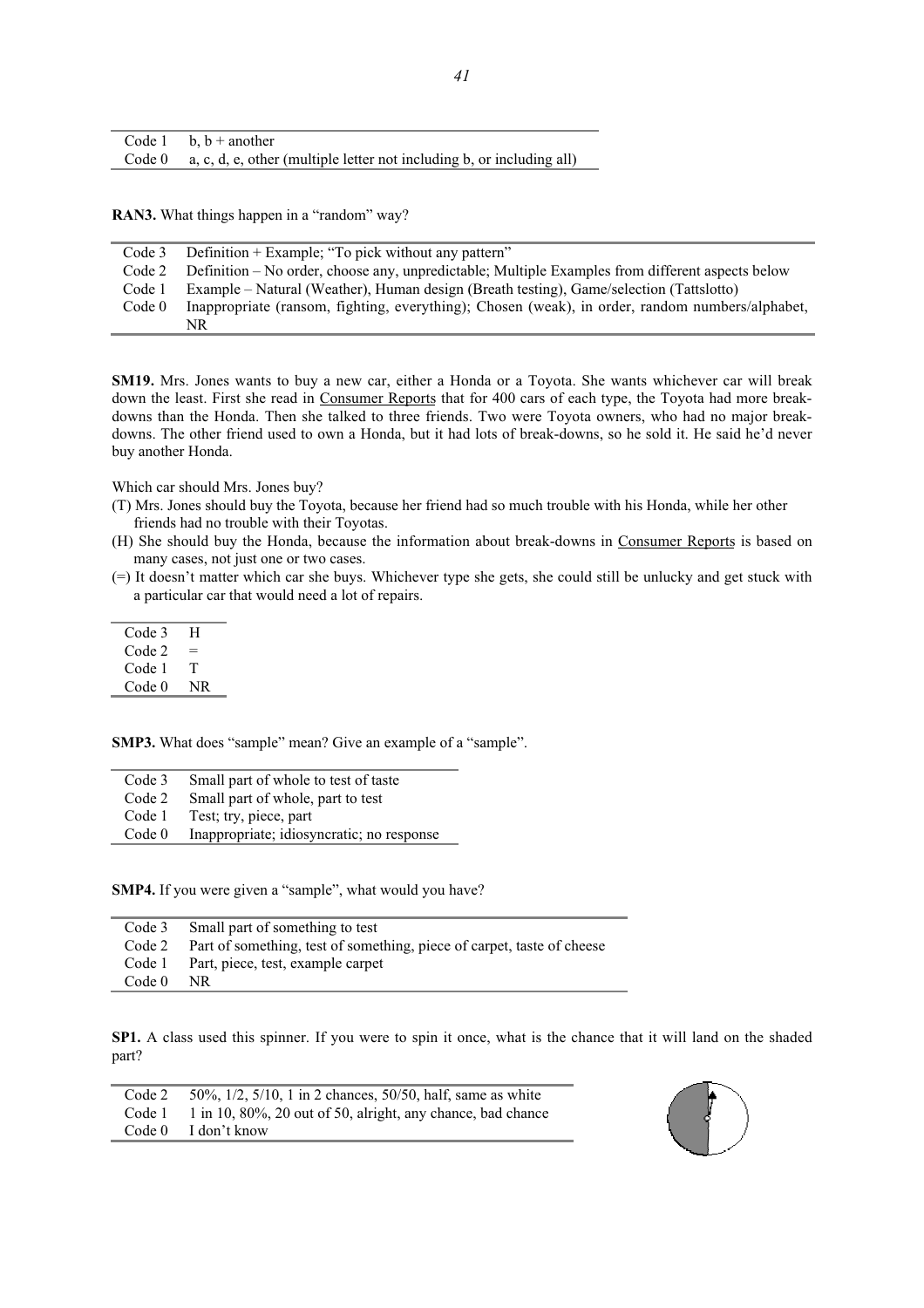**SP2A & B.** Out of 10 (50) spins, how many times do you think the spinner will land on the shaded part? Why do you think this?

|             | Code 3 Variation in one or both of response $\&$ answer                                         |
|-------------|-------------------------------------------------------------------------------------------------|
|             | Code 2 Strict probability, implicit chance, at least 25; you can't tell (theoretically correct) |
|             | Code 1 Illogical or no reason with reasonable number                                            |
| $Code 0$ NR |                                                                                                 |

**SP3A & B.** If you were to spin it 10 (50) times again, would you expect to get the same number out of 10 (50) to land on the shaded part next time? Why do you think this?

| Code 3 | Sophisticated or simple recognition of variation                   |
|--------|--------------------------------------------------------------------|
| Code 2 | Anything can happen, strict chance, implicit chance, contradiction |
| Code 1 | Intuitive $\&$ primitive theories; Personal ideas $\&$ experiences |
| Code 0 | Yes, just guessing                                                 |

**SP4A & B.** How many times out of 10 (50) spins, landing on the shaded part, would surprise you?

| Code 1 Grade 3 & $5 - 0,1,2,8,9,10$ ; Grade 7 & $9 - 20, >30$                           |
|-----------------------------------------------------------------------------------------|
| Code 0 Grade 3 & $5 - 3,4,5,6,7$ ; Grade 7 & 9 - 20 to 30, Ambiguous, misinterpretation |

**SP5A & B.** Suppose that you were to do 6 sets of 10 (50) spins. Write a list that would describe what might happen for the number of times the spinner would land on the shaded part?

|        | Code 2 $SD = 0.6-2.3(10)$ , $SD = 1.3-5.0(50)$                        |
|--------|-----------------------------------------------------------------------|
|        | Code 1 SD < $0.6 > 2.3$ (10), SD < 1.3 > 5.0 (50), strict probability |
| Code 0 | Out of range, misinterpretation                                       |

**SP6.** A class did 50 spins of the above spinner many times and the results for the number of times it landed on the shaded part are recorded below.

What is the lowest value?



Code 1 15

Code 0 Values with only one X above them; "1", values that have no X's above them; "0"; NR

**SP7.** What is the highest value?

| Code $1 \quad 31$ |                                                                           |
|-------------------|---------------------------------------------------------------------------|
|                   | Code 0 Values with 6 X's above them; " $6$ ", " $50$ "; no apparent logic |

**SP8.** What is the range?

Code 1 16, 15-31<br>Code 0 20-27: 31 20-27; 31; 50; 3; don't know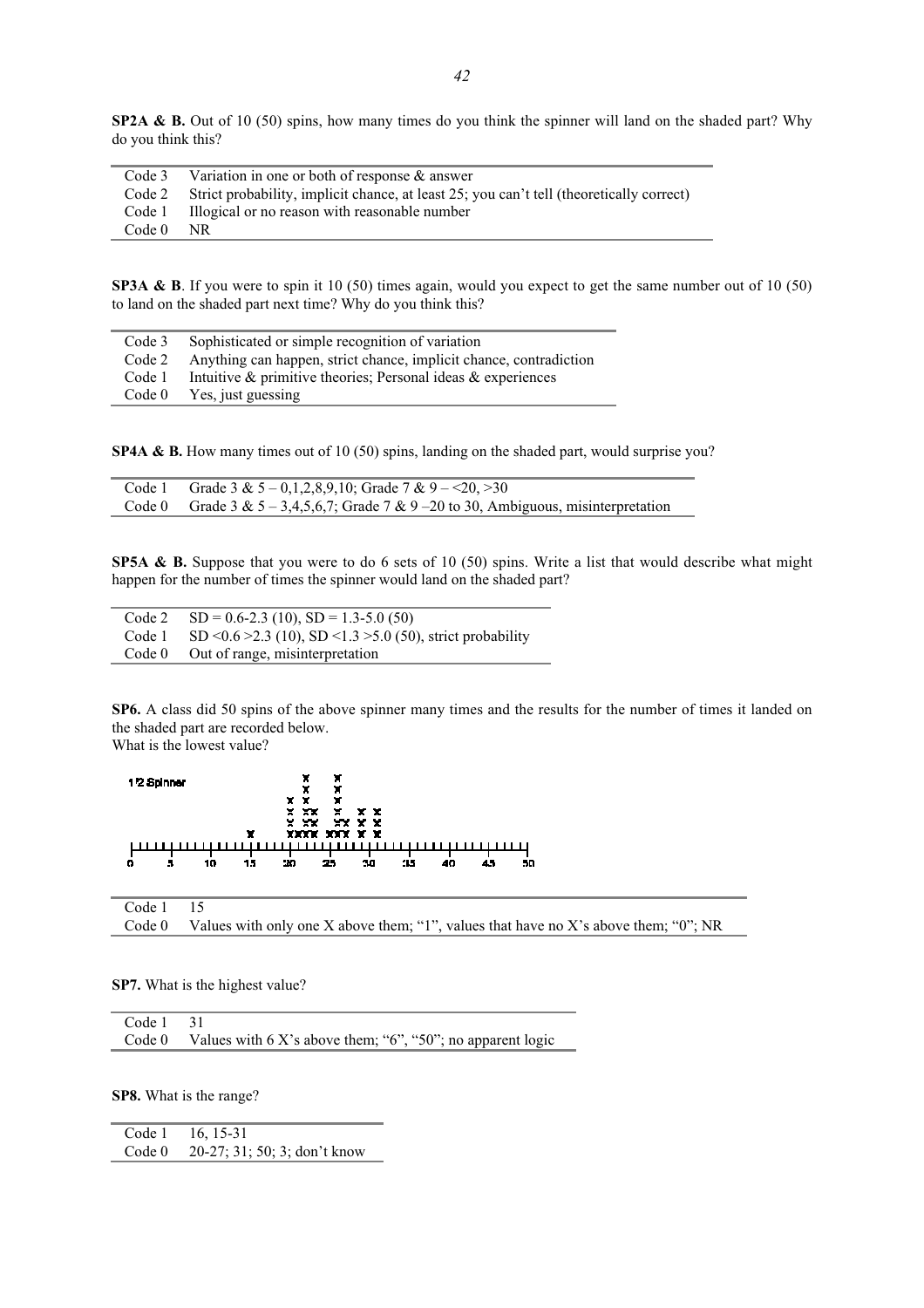**SP9.** What is the mode?

| Code 1 | One or both of 22 and 26      |
|--------|-------------------------------|
| Code 0 | No logical reason; don't know |

**SP10.** How would you describe the shape of the graph?

| Code 1 Acknowledges variation; Focuses on physical objects, geometric shapes |
|------------------------------------------------------------------------------|
| Code 0 Focus on graph type or axes; illogical; NR                            |

**SP11.** Imagine that three other classes produced graphs for the spinner. In some cases, the results were just made up without actually doing the experiment.



a) Do you think class A's results are made up or really from the experiment? \_\_Made up

\_\_Real from experiment

Explain why you think this.



b) Do you think class B's results are made up or really from the experiment? \_\_Made up

\_\_Real from experiment

Explain why you think this.



c) Do you think class C's results are made up or really from the experiment?

\_\_Made up

\_\_Real from experiment

Explain why you think this.

| Code 2 | "Made up: It would never be so even. Made up: Too spaced out. Real: Cause it's right." (3 correct) |
|--------|----------------------------------------------------------------------------------------------------|
|        | Code 1 1 part incorrect with reasons; 2 parts incorrect with somewhat sensible reasoning           |
|        | Code 0 Anything can happen; no reasoning for choices; NR                                           |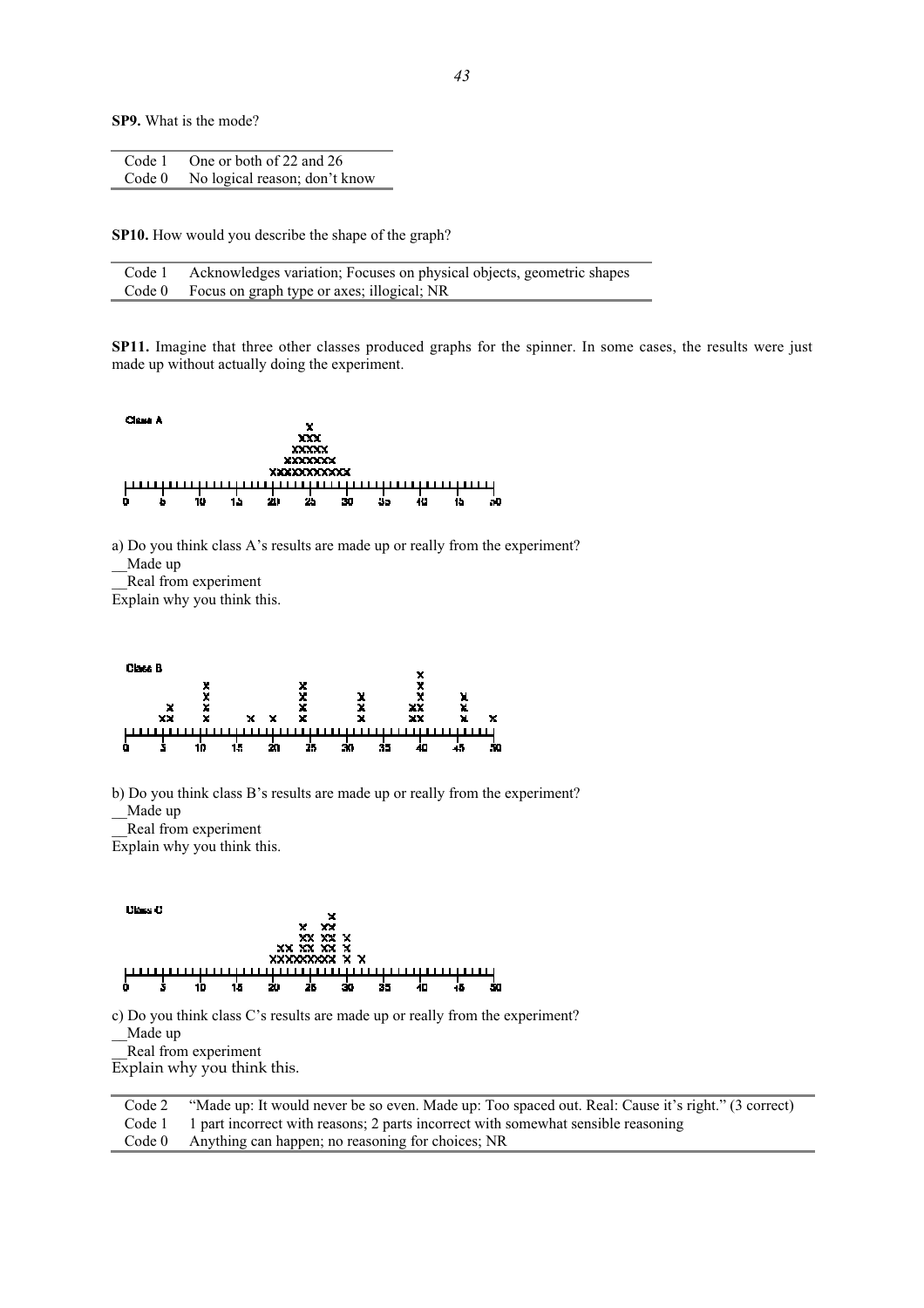|             | 11<br>Netball | Soccer   | $\mathbf{r}$<br>ennis | -<br>Swimming | $T\cap T$ A 1 |
|-------------|---------------|----------|-----------------------|---------------|---------------|
| <b>Boys</b> |               | n۵<br>∠∪ | nΩ<br>∠∪              | ±V.           | IJν           |
| Girls       | 40            |          | ⊥ ~                   | ⊥ ∪           |               |

**TBL**. A primary school had a sports day where every child could choose a sport to play. Here is what they chose.

**TBL1.** How many girls chose Tennis?

Code 1 15 Code 0 Number other than 15; idiosyncratic

**TBL2.** What was the most popular sport for girls?

| Code 1 Netball |                                                                           |
|----------------|---------------------------------------------------------------------------|
|                | Code 0 Partly correct (2 sports including Netball, 40); idiosyncratic, NR |

**TBL3.** What was the most popular sport for boys?

| Code 2 Soccer & Tennis                                                      |
|-----------------------------------------------------------------------------|
| Code 1 Soccer or Tennis                                                     |
| Code 0 20; Sport other than Soccer or Tennis; or a number other than 20; NR |

**TBL4.** How many children were at the sports day?

| Code 1 | 125; Table reading only (50, 75)                      |
|--------|-------------------------------------------------------|
|        | Code 0 Computational fault; idiosyncratic comment; NR |

**TBL5.** The teacher wanted to choose four children to lead the closing parade. Suggest two fair ways she could have chosen them.

| Code 4 | At least one method combining random selection $\&$ stratification; At least one combining |
|--------|--------------------------------------------------------------------------------------------|
|        | random selection $&$ stratification                                                        |
| Code 3 | One chance method and various other possibilities                                          |
| Code 2 | At least one like "2 out of swimming, girl & boy"                                          |
| Code 1 | E.g., "The winners of each events or captains"                                             |
| Code 0 | Idiosyncratic methods like "They play the girls game first"                                |

**TRV.** How children get to school one day Number of students



**TRV1.** How many children walk to school?

Code 1 7<br>Code 0 In

Incorrect within range; odd comments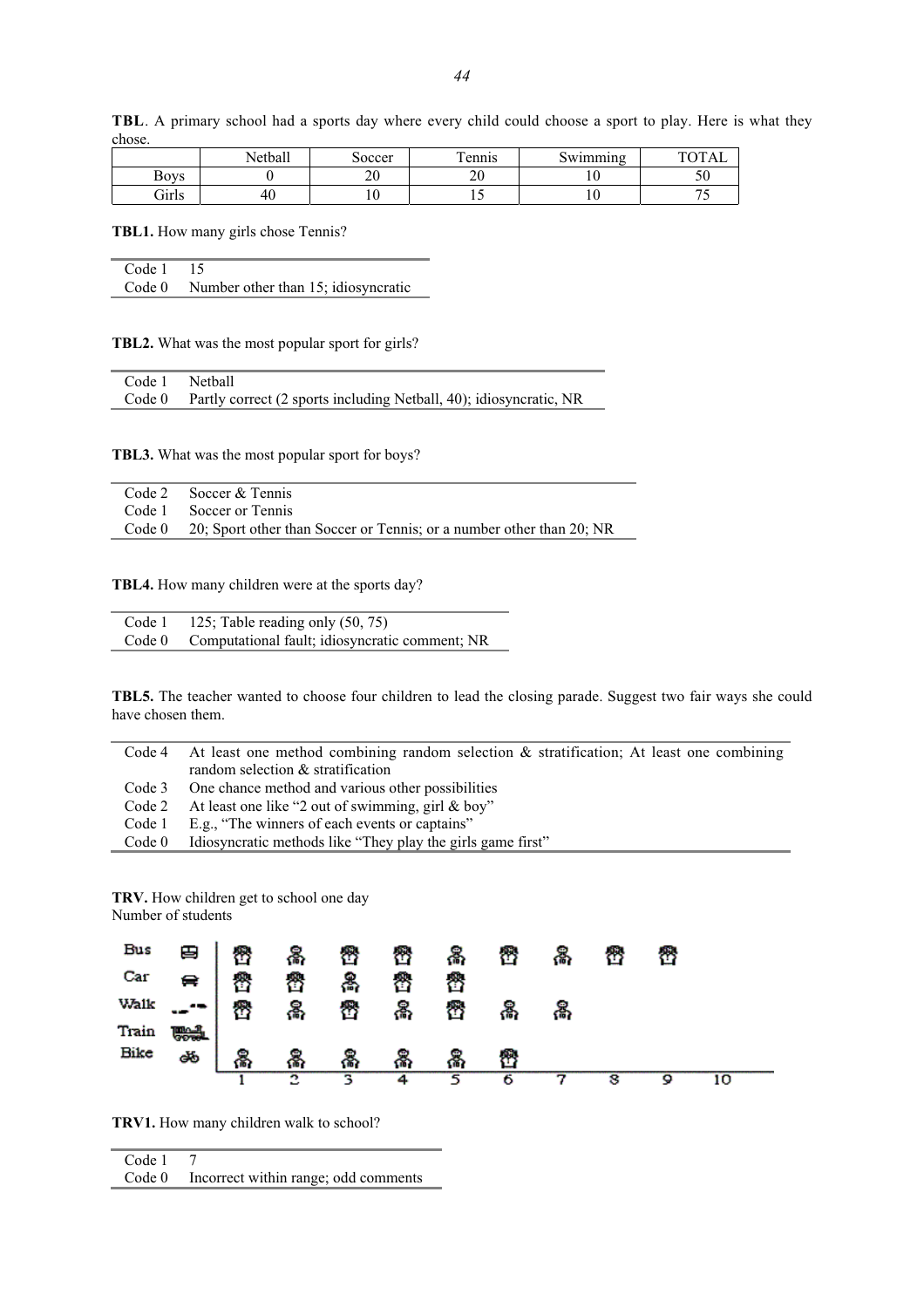**TRV2.** How many more children come by bus than by car?

| Code 1 |                               |
|--------|-------------------------------|
|        | Code $0$ Bus; 9, 5, 14, a few |

**TRV3.** Would the graph look the same everyday? Why or why not?

| Code 1 Realistic or potential recognition of variation |
|--------------------------------------------------------|
| Code $0$ No variation or no reasoning                  |

**TRV4.** A new student came to school by car. Is the new student a boy or a girl? How do you know?

| Code 3            | Explicit uncertainty - Probably a girl – More girls get a car to school; implicit - Girl – There is<br>more chance of it being a girl |
|-------------------|---------------------------------------------------------------------------------------------------------------------------------------|
| Code 2            | Majority (local or global); Balance (local or global)                                                                                 |
| Code 1            | Pattern in graph, could be either                                                                                                     |
| Code <sub>0</sub> | Not enough information, misinterpretation                                                                                             |

**TRV5.** What does the row with the Train tell about how the children get to school?

| Code 2 "You can get to school by it."                                                  |
|----------------------------------------------------------------------------------------|
| Code 1 Direct interpretations, Geographical / historical assumptions, likes & dislikes |
| Code 0 Misinterpretations / Idiosyncratic, NR                                          |

**TRV6.** Tom is not at school today. How do you think he will get to school tomorrow? Why?

| Code 5 | "Probably by bus – Because $1/3$ of the children caught it today." (uncertainty stated) |
|--------|-----------------------------------------------------------------------------------------|
| Code 4 | Gendered or non-gendered majority; Bike, majority of boys; bus or walk are more common. |
| Code 3 | Balancing using train or other transport; anything can happen                           |
| Code 2 | Placing Tom (patterns) / Finding Tom                                                    |
| Code 1 | No variation: Same as yesterday; Not enough information: Can't tell                     |
| Code 0 | Misinterpretation, NR                                                                   |

**TWN.** A class of students recorded the number of years their families had lived in their town. Here are two graphs that students drew to tell the story.